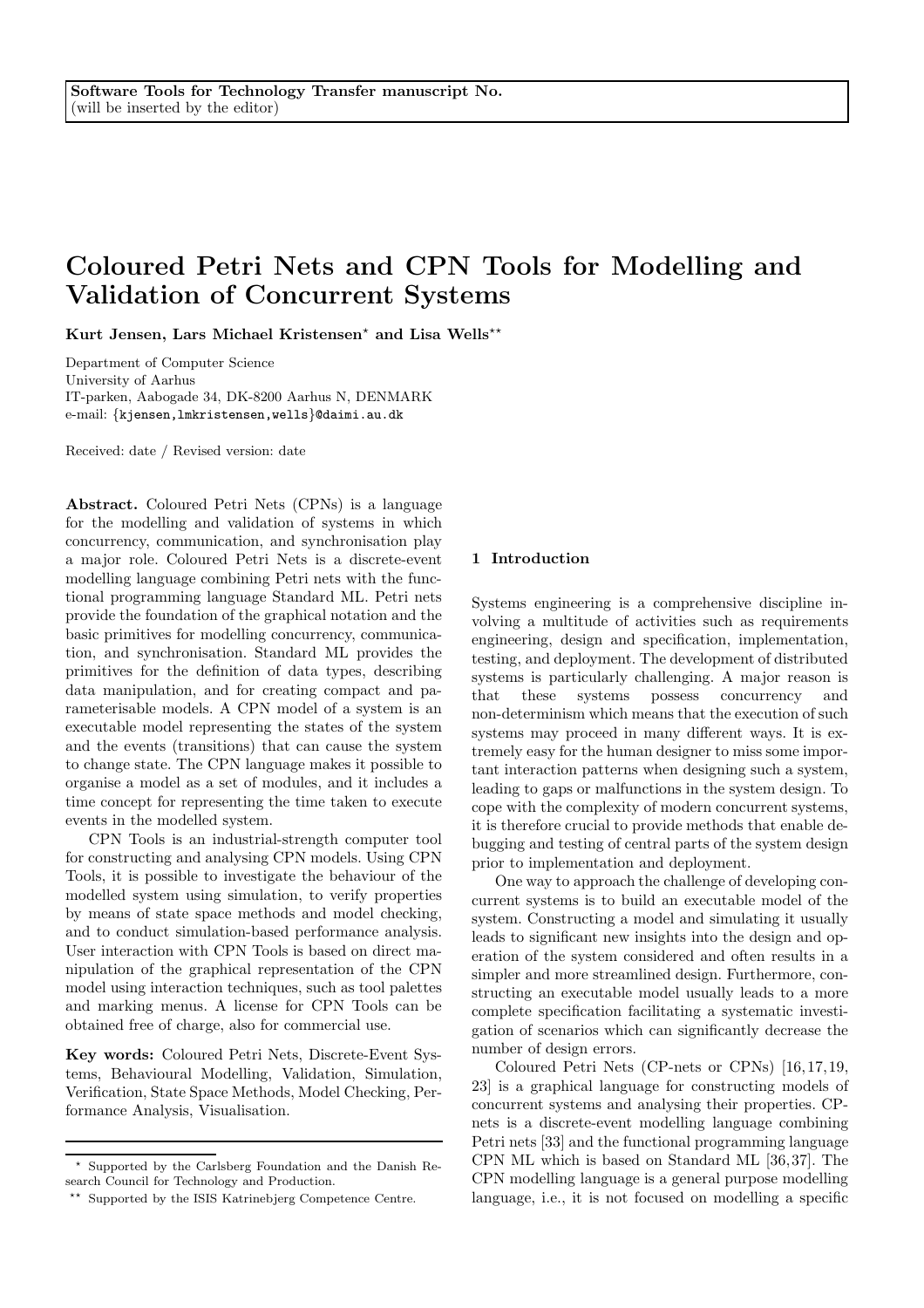class of systems, but aimed towards a very broad class of systems that can be characterised as concurrent systems. Typical application domains of CP-nets are communication protocols [6], data networks [5], distributed algorithms [34], and embedded systems [1,41]. CP-nets are, however, also applicable more generally for modelling systems where concurrency and communication are key characteristics. Examples of these are business process and workflow modelling [39], manufacturing systems [11], and agent systems [31]. Examples of industrial applications of CP-nets within different domains are available via [12]. An introduction to the practical use of CP-nets is also given in [19,24].

A CPN model of a system describes the states of the system and the events (transitions) that can cause the system to change state. By making simulations of the CPN model, it is possible to investigate different scenarios and explore the behaviours of the system. Very often, the goal of simulation is to debug and investigate the system design. CP-nets can be simulated interactively or automatically. An interactive simulation is similar to single-step debugging. It provides a way to "walk through" a CPN model, investigating different scenarios in detail and checking whether the model works as expected. During an interactive simulation, the modeller is in charge and determines the next step by selecting between the enabled events in the current state. It is possible to observe the effects of the individual steps directly on the graphical representation of the CPN model. Automatic simulation is similar to program execution. The purpose is to simulate the model as fast as possible and it is typically used for testing and performance analysis. For testing purposes, the modeller typically sets up appropriate breakpoints and stop criteria. For performance analysis the model is instrumented with data collectors to collect data concerning the performance of the system.

Time plays a significant role in a wide range of concurrent systems. The correct functioning of some systems crucially depends on the time taken by certain activities, and different design decisions may have a significant impact on the performance of a system. CP-nets include a time concept that makes it possible to capture the time taken to execute activities in the system. The time concept also means that CP-nets can be applied for simulation-based performance analysis, investigating performance measures such as delays, throughput, and queue lengths in the system, and for modelling and validation of real-time systems.

CPN models can be structured into a set of modules to handle large specifications. The modules interact with each other through a set of well-defined interfaces, in a similar way as in programming languages. The module concept of CP-nets is based on a hierarchical structuring mechanism, allowing a module to have submodules and allowing a set of modules to be composed to form a new module.

Visualisation is a technique that uses high-level graphics to animate the behaviour of CPN models, and it is closely related to simulation of CPN models. An important application of visualisation is that it allows for the presentation of design ideas and analysis results using application domain concepts. This is particularly important in discussions with people and colleagues unfamiliar with CP-nets. Several means exist for adding domainspecific graphics on top of a CPN model. This can be used to abstractly visualise the execution of the CPN model in the context of the application domain. One example of this is to use message sequence charts [15] (or sequence diagrams [29]) to visualise the exchange of messages in the execution of a communication protocol.

CPN models are formal—in the sense that the CPN modelling language has a mathematical definition of its syntax and semantics. This means that they can be used to verify system properties, i.e., prove that certain desired properties are fulfilled or that certain undesired properties are guaranteed to be absent. Verification of system properties is supported by a set of state space methods. The basic idea underlying state spaces is to compute all reachable states and state changes of the CPN model and represent these as a directed graph where nodes represent states and arcs represent occurring events. State spaces can be constructed fully automatically. From a constructed state space it is possible to answer a large set of verification questions concerning the behaviour of the system such as absence of deadlocks, the possibility of always being able to reach a given state, and the guaranteed delivery of a given service. The state space methods of CP-nets can also be applied to timed CP-nets. Hence, it is also possible to verify the functional correctness of systems modelled by means of timed CP-nets.

It should be stressed that for the practical use of CPnets and their supporting computer tools, it suffices to have an intuitive understanding of the syntax and semantics of the CPN modelling language. This is analogous to ordinary programming languages such as JAVA that are successfully applied by programmers who are usually not familiar with the formal definitions of the languages. This underpins the important property that CP-nets can be taught and learned without studying the associated formal definitions.

The practical application of CPN modelling and analysis relies heavily on the existence of computer tools supporting the creation and manipulation of models. CPN Tools [10] is a tool suite for editing, simulation, state space analysis, and performance analysis of CPN models. The user of CPN Tools works directly on the graphical representation of the CPN model. The graphical user interface (GUI) of CPN Tools has no conventional menu bars and pull-down menus, but is based on interaction techniques such as tool palettes and marking menus. A license for CPN Tools can be obtained free of charge via the CPN Tools web pages [10]. CPN Tools is currently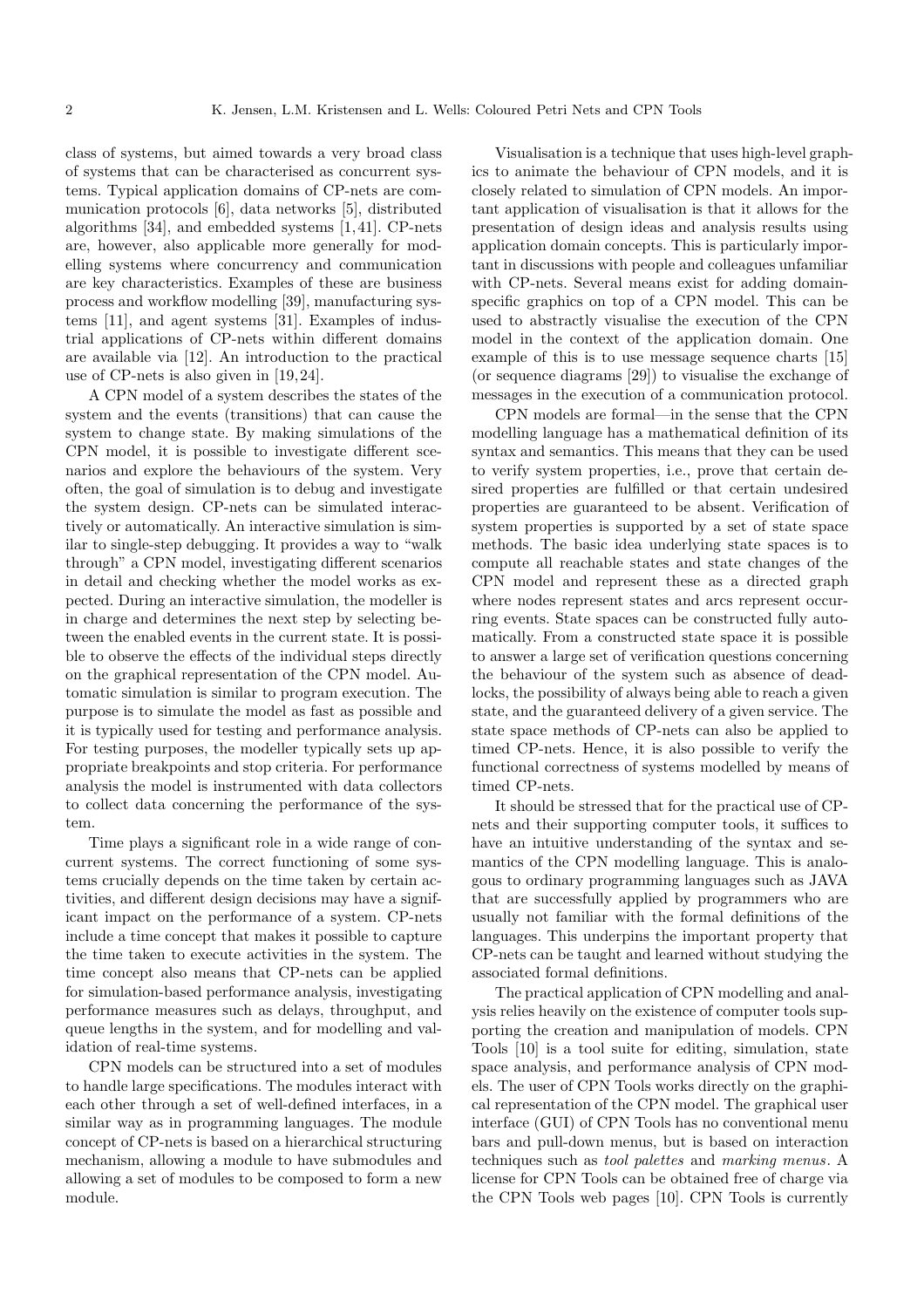licensed to more than 4000 users in more than 115 different countries and is available for MS Windows and Linux.

# Reader's Guide

This paper gives a brief introduction to the CPN modelling language and illustrates how construction, simulation, state space analysis, performance analysis, and visualisation are supported by CPN Tools. Section 2 introduces the concepts of the CPN modelling language. Section 3 illustrates how construction of CPN models is supported by CPN Tools, and Sect. 4 shows how simulation is supported. Section 5 gives a brief introduction to state space methods and explains how they are supported in CPN Tools. Section 6 introduces the basic ideas of simulation-based performance analysis and explains how it is supported by CPN Tools. Section 7 illustrates how domain-specific visualisation is supported by CPN Tools. Finally, Section 8 concludes the paper and provides references to further material on the CPN modelling language, practical examples, and use of CPN Tools.

It is not necessary to read the entire paper or to be familiar with Standard ML to get started using CP-nets and CPN Tools. To learn the basics it is sufficient to read the following: the introduction to the concepts of nonhierarchical CP-nets (Sects. 2.1-2.3), the introduction to CPN Tools and the tools for construcing non-hierarchical models (Sects. 3.1-3.2 and 3.4-3.5), and the description of simulating CP-nets (Sect. 4).

The remaining sections of the paper present more advanced topics. Hierarchical CP-nets are introduced in Sect. 2.4, and tools for constructing hierarchical models are presented in Sect. 3.3. Readers interested in performance analysis should read the introduction to timed CP-nets (Sect. 2.5), and Sect. 6 on performance analysis. State space analysis and visualisation are described in Sect. 5 and Sect. 7, respectively.

A basic introduction to CPN ML and many examples of how to use CPN ML can be found in the help pages for CPN Tools (which can also be found online via [10]). It is not necessary to have a good understanding of Standard ML to use the basic features of the performance, state space, and visualisation facilties. However, to make effective use of the more advanced features of these facilities, it is necessary to understand Standard ML. Again, the help pages provide a number of examples and descriptions of how Standard ML is used to support advanced analysis techniques.

# 2 The CPN Modelling Language

In this section we introduce the CPN modelling language by means of a small running example modelling a communication protocol. We use a simple protocol since it is easy to explain and understand, and because it involves concurrency, non-determinism, communication, and synchronisation which are key characteristics of concurrent systems. The protocol itself is unsophisticated, but yet complex enough to illustrate the constructs of the CPN modelling language. No prior knowledge of protocols is required.

The simple protocol consists of a *sender* transferring a number of *data packets* to a *receiver*. Communication takes place on an unreliable network, i.e., packets may be lost and overtaking is possible. The protocol uses sequence numbers, acknowledgements, and retransmissions to ensure that the data packets are delivered exactly once and in the correct order at the receiving end. The protocol uses a stop-and-wait strategy, i.e., the same data packet is transmitted until a corresponding acknowledgement is received. The data packets consist of a sequence number and the data (payload) to be transmitted. An acknowledgement consists of a sequence number specifying the number of the data packet expected next by the receiver.

#### 2.1 Net Structure, Declarations, and Inscriptions

A CPN model is usually created as a graphical drawing, and Fig. 1 shows the basic CPN model of the protocol. The left part models the sender, the middle part models the network, and the right part models the receiver. The CPN model contains eight places (drawn as ellipses or circles), five transitions (drawn as rectangular boxes), a number of directed arcs connecting places and transitions, and finally some textual inscriptions next to the places, transitions, and arcs. The inscriptions are written in the CPN ML programming language which is an extension of the Standard ML language. Places and transitions are called nodes. Together with the directed arcs they constitute the net structure. An arc always connects a place to a transition or a transition to a place. It is illegal to have an arc between two nodes of the same kind, i.e., between two transitions or two places.

The state of the modelled system is represented by the places. Each place can be marked with one or more tokens, and each token has a data value attached to it. This data value is called the *token colour*. It is the number of tokens and the token colours on the individual places which together represent the state of the system. This is called a marking of the CPN model, while the tokens on a specific place constitute the marking of that place. By convention, we write the names of the places inside the ellipses. The names have no formal meaning but they have huge practical importance for the readability of a CPN model (just like the use of mnemonic names in traditional programming). The state of the sender is modelled by the two places PacketsToSend and NextSend. The state of the receiver is modelled by the two places DataReceived and NextRec, and the state of the network is modelled by the places A, B, C, and D.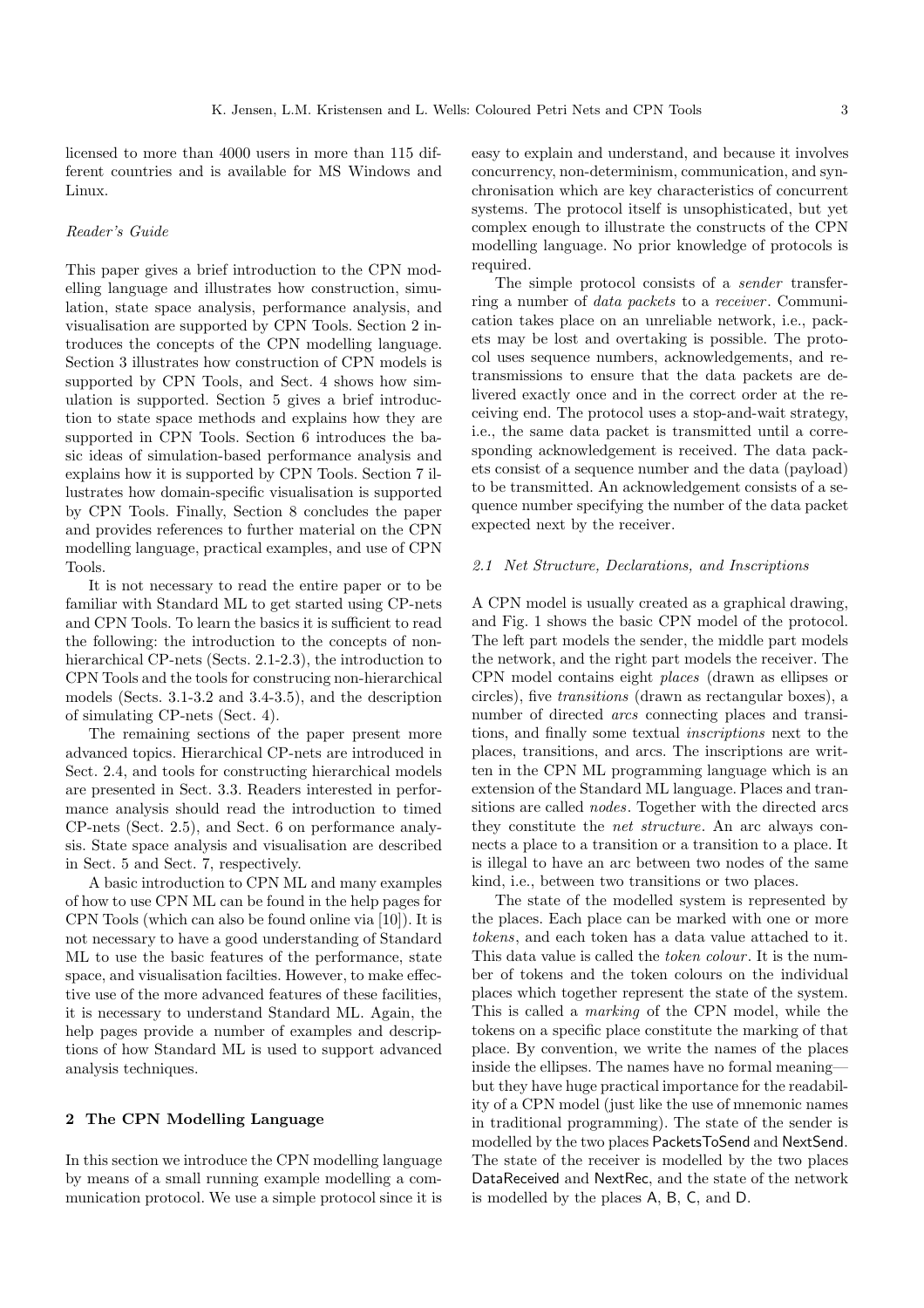

Fig. 1. Basic CPN model of the simple protocol in the initial marking  $M_0$ .

Next to each place, there is an inscription which determines the set of token colours (data values) that the tokens on the place are allowed to have. The set of possible token colours is specified by means of a type (as known from programming languages), and it is called the colour set of the place. By convention the colour set is written below the place. The places NextSend, NextRec, C, and D have the colour set NO. In CPN Tools, colour sets are defined using the CPN ML keyword colset, and the colour set NO is defined to be equal to the integer type int:

# colset NO = int;

This means that tokens residing on the four places NextSend, NextRec, C, and D will have an integer as their token colour. The colour set NO is used to model the sequence numbers in the protocol. The place DataReceived has the colour set DATA defined to be the set of all text strings string. The colour set DATA is used to model the payload of data packets. The remaining three places have the colour set NOxDATA which is defined to be the product of the types NO and DATA. This type contains all two-tuples (pairs) where the first element is an integer and the second element is a text string. Tuples are written using parentheses ( and ) around a commaseparated list. The colour set NOxDATA is used to model the data packets which contain a sequence number and some data. The colour sets are defined as:

# colset DATA = string; colset  $NOxDATA = product NO * DATA;$

Next to each place, we find another inscription which determines the initial marking of the place. The initial marking inscription of a place is by convention written above the place. For example, the inscription at the upper right side of the place NextSend specifies that the initial marking of this place consists of one token with the colour (value) 1. This indicates that we want data packet number 1 to be the first data packet to be sent. Analogously, the place NextRec has an initial marking consisting of a single token with the colour 1. This indicates that the receiver is initially expecting the data packet with sequence number 1. The place DataReceived has an initial marking which consists of one token with colour "" (which is the empty text string). This indicates that the receiver has initially received no data. The inscription AllPackets at the upper left side of place PacketsToSend is a *constant* defined as:

```
val AllPackets = 1'(1, "COL") ++ 1'(2, "OUR") ++
                 1'(3,"ED ") ++ 1'(4,"PET") ++
                 1'(5,"RI ") ++ 1'(6,"NET");
```
which specifies that the initial marking of this place consists of six tokens with the data values:

```
(1,"COL"),(2,"OUR"),(3,"ED "),(4,"PET"),
(5,"RI "),(6,"NET").
```
The ++ and ' are operators that allow for the construction of a multi-set consisting of token colours. A multi-set is similar to a set, except that values can appear more than once. The infix operator ' takes a nonnegative integer as left argument specifying the number of appearances of the element provided as the right argument. The ++ takes two multi-sets as arguments and returns their union (sum). The initial marking of PacketsToSend consists of six tokens representing the data packets which we want to transmit. The absence of an inscription specifying the initial marking means that the place initially contains no tokens. This is the case for the places A, B, C, and D.

The current marking of each place is indicated next to the place. The number of tokens on the place in the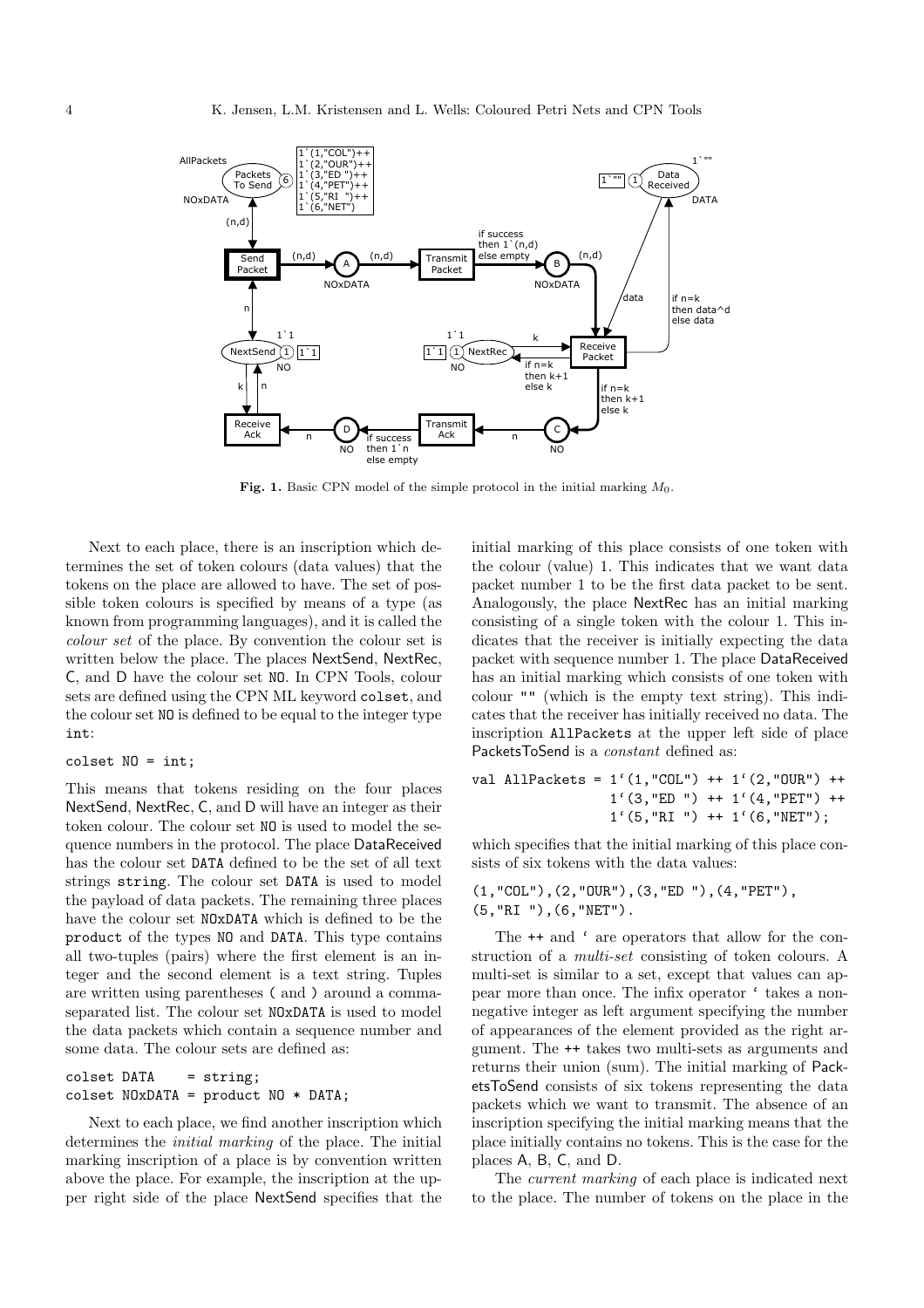current marking is shown in the small circle, while the detailed token colours are indicated in the box positioned next to the small circle. Initially, the current marking is equal to the initial marking, denoted  $M_0$ . As explained earlier, the initial marking has six tokens on Packets-ToSend and one token on each of the places NextSend, NextRec, and DataReceived.

The five transitions (drawn as rectangles) represent the events that can take place in the system. As with places, we write the names of the transitions inside the rectangles. The transition names also have no formal meaning but they are very important for the readability of the model. When a transition occurs, it removes tokens from its input places (those places that have an arc leading to the transition) and it adds tokens to its output places (those places that have an arc coming from the transition). The colours of the tokens that are removed from input places and added to output places when a transition occurs are determined by means of the arc expressions which are the textual inscriptions positioned next to the individual arcs. A transition and a place may also be connected by double-headed arcs. A double-headed arc is shorthand for two directed arcs in opposite directions between a place and a transition which both have the same arc expression. This implies that the place is both an input place and an output place for the transition. The transition SendPacket and the places PacketsToSend and NextSend are connected by double-headed arcs.

The arc expressions are written in the CPN ML programming language and are built from typed variables, constants, operators, and functions. When all variables in an expression are bound to values (of the correct type) the expression can be evaluated. An arc expression evaluates to a multi-set of token colours. As an example, consider the two arc expressions: n and (n,d) on the three arcs connected to the transition SendPacket. They contain the variables n and d declared as:

var n : NO; var d : DATA;

This means that n must be bound to a value of type NO (i.e., an integer), while d must be bound to a value of type DATA (i.e., a text string). We may, e.g., consider the binding:

```
\langle n=3, d="CPN" \rangle
```
which binds n to 3 and d to "CPN". For this binding the arc expressions evaluate to the following values, where  $\rightarrow$  should be read as "evaluates to":

$$
\begin{array}{ccc}\nn & \rightarrow & 1'3 \\
(n,d) & \rightarrow & 1'(3, "CPN")\n\end{array}
$$

Arc expressions evaluate to a multi-set of token colours, and this means that there may be zero, exactly one token, or more than one token removed from an input place or added to an output place. If an arc expression evaluates to exactly one token, then the 1' can be omitted from the expression by convention. For example, arc expressions **n** and  $(n,d)$  are shorthand for  $1'n$ and  $1'(n,d)$ .

#### 2.2 Enabling and Occurrence of Transitions

Next let us consider the occurrence of events in a CPN model. The arc expressions on the input arcs of a transition together with the tokens on the input places determine whether the transition is enabled, i.e., is able to occur in a given marking. For a transition to be enabled it must be possible to find a binding of the variables that appear in the surrounding arc expressions of the transition such that the arc expression of each input arc evaluates to a multi-set of token colours that is present on the corresponding input place. When the transition occurs with a given binding, it removes from each input place the multi-set of token colours to which the corresponding input arc expression evaluates. Analogously, it adds to each output place the multi-set of token colours to which the expression on the corresponding output arc evaluates.

Let us now consider transition SendPacket. In Fig. 1 transition SendPacket has a thick border line, while the other four transitions do not. In CPN Tools, this indicates that SendPacket is the only transition that has an enabled binding in the initial marking  $M_0$ . The other transitions are disabled, i.e., they cannot occur. When this transition occurs, it removes a token from each of the input places NextSend and PacketsToSend. The arc expressions of the two double-headed arcs are n and (n,d).

The initial marking of place NextSend contains a single token with colour 1. This means that the variable n must be bound to 1. Otherwise the expression on the arc from NextSend would evaluate to a token colour which is not present at NextSend implying that the transition is disabled for that binding. Now let us consider the arc expression (n,d) on the arc from PacketsToSend. We have already bound n to 1, and now we are looking for a binding of d such that the arc expression (n,d) will evaluate to one of the six token colours that are present on PacketsToSend. Obviously, the only possibility is to bind d to the string "COL". Hence, we conclude that the binding:

 $\langle$ n=1, d="COL" $\rangle$ 

is the only enabled binding for SendPacket (in the initial marking). An occurrence of SendPacket with this binding removes the token with colour 1 from the input place NextSend and removes the token with colour (1,"COL") from the input place PacketsToSend. Since SendPacket is connected to PacketsToSend and NextSend by means of double-headed arcs, the occurrence of SendPacket with this binding will also add a token with colour (1,"COL") to PacketsToSend and add a token with colour 1 to NextSend. This means that tokens removed from the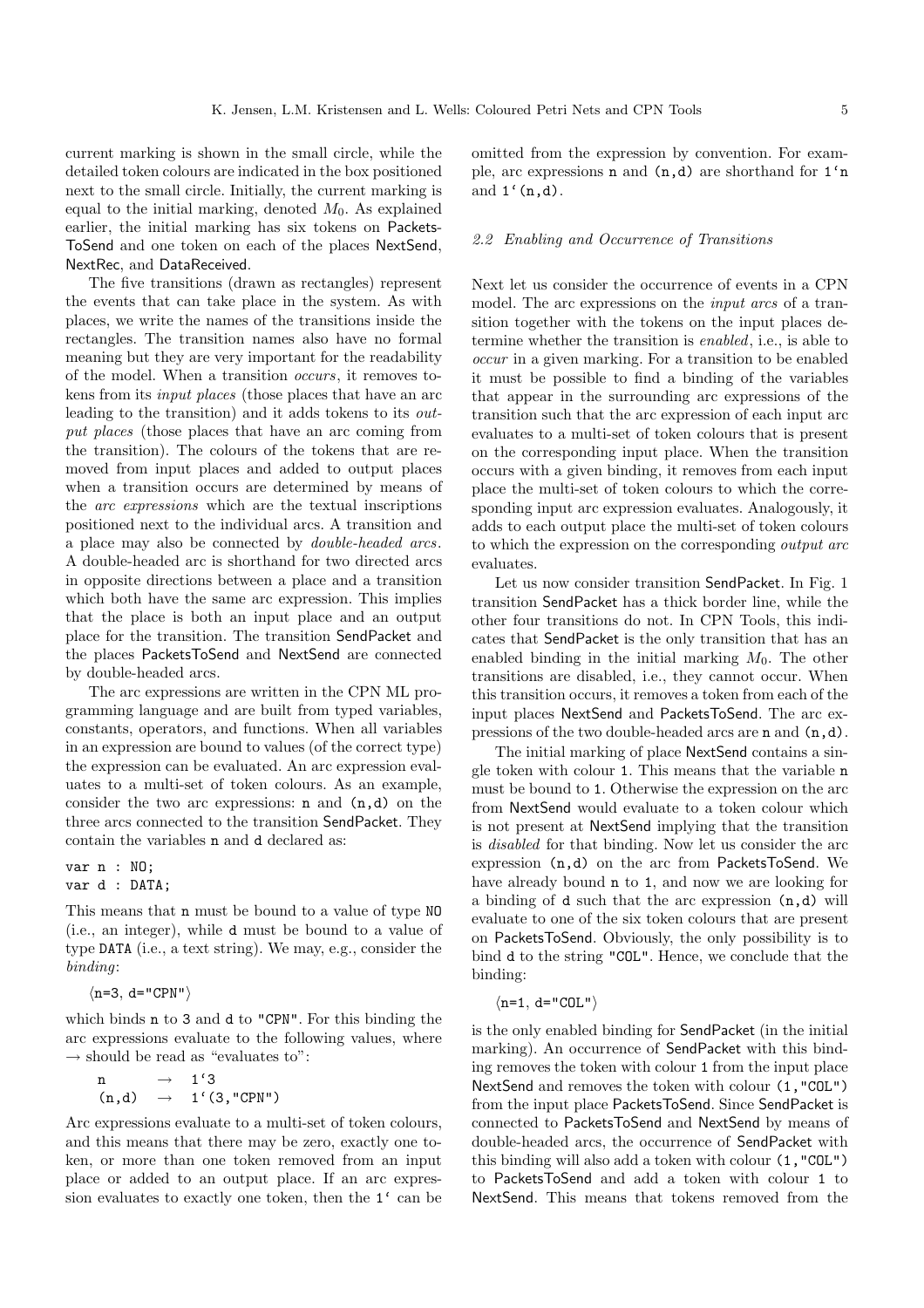

Fig. 2. Marking  $M_1$  reached when SendPacket occurs in  $M_0$ .

places PacketsToSend and NextSend according to the result of evaluating the arc expression, are immediately replaced by new tokens with the same token colours. Thus the markings of these places do not change when the transition occurs. This allows the packet to be retransmitted (to recover from loss). The occurrence of Send-Packet also adds a new token with colour (1,"COL") to the output place A. Intuitively, this represents that the first data packet (1,"COL") has been sent to the network. Fig. 2 shows a fragment of the CPN model in the new marking  $M_1$ . We show only a fragment of the CPN model since the occurrence of a transition changes only the markings of the places that are connected to the transition via an arc.

Consider the marking  $M_1$  and the transition TransmitPacket which has three variables n, d, and success. The variable success is a Boolean variable declared as:

```
var success : BOOL;
```
which appears on the output arc. The colour set **BOOL** is defined to be the set of Boolean values ({true, false}) bool:

```
colset BOOL = bool;
```
In marking  $M_1$ , place A has a single token with colour (1,"COL"). The variable success is only found on an output arc from TransmitPacket, and this means that the variable can be bound to an arbitrary value from its colour set (which is BOOL). Based on the arc expression (n,d) on the input arc from A, it is straightforward to conclude that transition TransmitPacket is enabled with two different bindings in  $M_1$ :

```
b_+ = \langle n=1, d="CDL", success=true \rangleb_-=\langle n=1, d="COL", success=False \rangle
```
The first of these bindings  $b_+$  represents successful transmission over the network. If it occurs in  $M_1$  the following happens:

– The data packet  $(1, "COL")$  is removed from input place A.



**Fig. 3.** Marking  $M_2^+$ —successful transmission in  $M_1$ .

– A new token representing the same data packet is added to the output place B (in the if-then-else expression the condition success evaluates to true while  $1'(n,d)$  evaluates to  $1'(1, "COL")$ ).

Figure 3 shows part of the marking  $M_2^+$  which is the result of an occurrence of the binding  $b_+$  in  $M_1$ .

The second binding  $b_$  represents an unsuccessful transmission, i.e., that the data packet is lost by the network. If it occurs in  $M_1$  the following happens:

- The data packet (1,"COL") is removed from input place A.
- No token is added to the output place B (in the if-then-else expression the condition success evaluates to false while the predefined constant empty evaluates to the empty multi-set).

An occurrence of the binding  $b_-\$  in  $M_1$  leads back to the initial marking  $M_0$  shown in Fig. 1.

Let us now consider the reception of data packets in marking  $M_2^+$ . The token on place NextRec represents the sequence number of the data packet that the receiver expects to receive next. The variable k is bound to the value of this sequence number. The variable data has type DATA (i.e., text string):

## var data : DATA;

The variable data will be bound to the text string in the token colour of the token on place DataReceived. This text string contains the data from all of the data packets that have been received by the receiver.

When a data packet is present at place B there are two different possibilities. Either n=k evaluates to true which means that the data packet being received is the one that the receiver expects, or n=k evaluates to false which means that it is not the data packet expected. If the data packet on place B is the expected data packet (i.e., n=k), the following happens: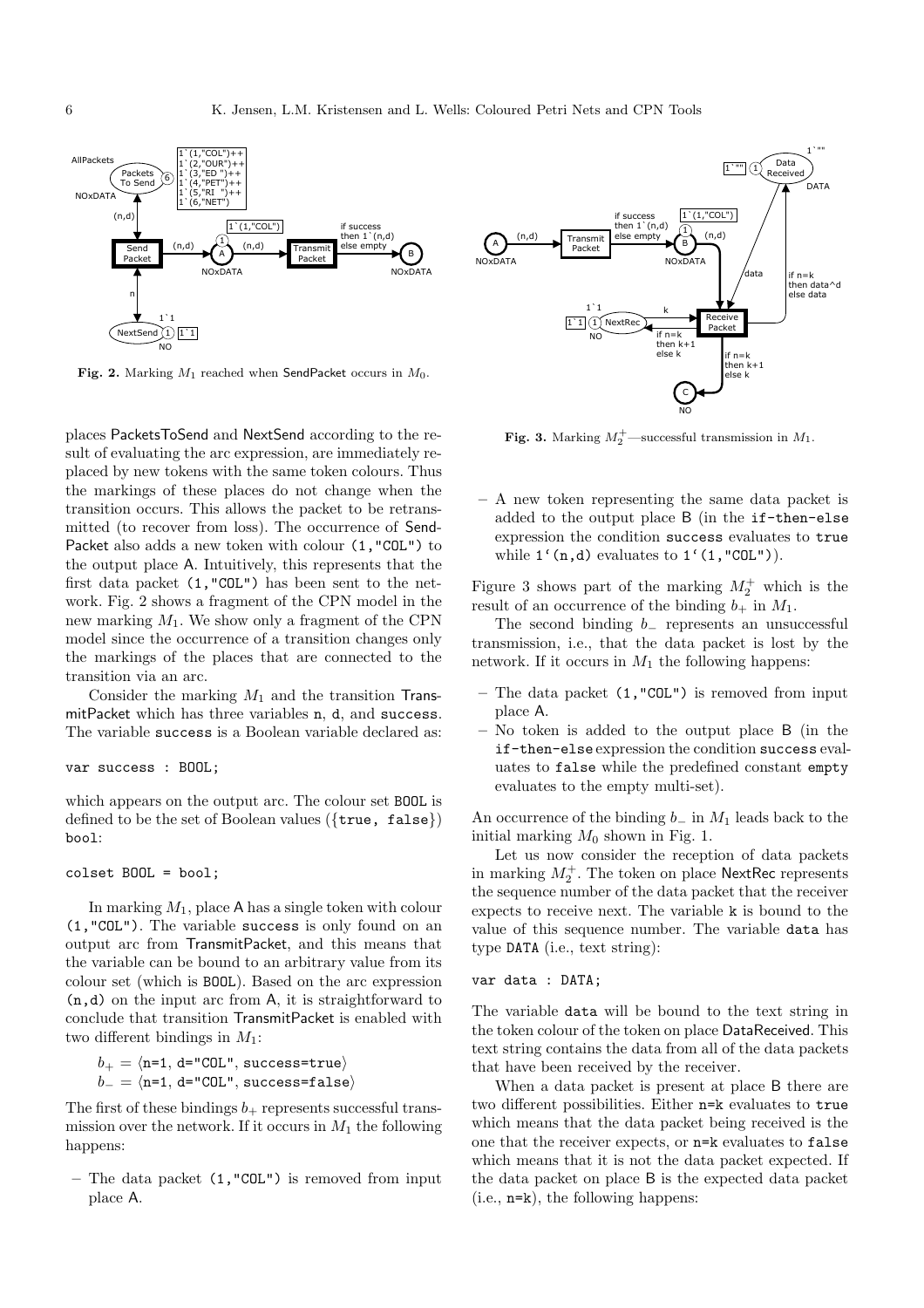

Fig. 4. Marking  $M_3$  reached when ReceivePacket occurs.

- The data packet is removed from place B.
- The data in the data packet is concatenated to the end of the data which the receiver has already received (the operator ˆ is the concatenation operator for text strings).
- The token colour on place NextRec changes from k to k+1, which means that the receiver now waits for the next data packet.
- An acknowledgement is put on place C. The acknowledgement contains the sequence number of the data packet that the receiver is expecting next.

The occurrence of the transition ReceivePacket in the marking  $M_2^+$  from Fig. 3 corresponds to the reception of the expected data packet. Figure 4 shows the marking  $M_3$  reached when ReceivePacket occurs in  $M_2^+$ .

If the data packet on B is not the expected data packet (i.e.,  $n\neq k$ ), the following happens:

- The data packet is removed from place B.
- The data in the data packet is ignored (the marking of DataReceived does not change).
- The token colour on place NextRec does not change, which means that the receiver is waiting for the same data packet as before.
- An acknowledgement is put on place C. The acknowledgement contains the sequence number of the data packet that the receiver is expecting next.

Transition TransmitAck has a behaviour which is similar to the behaviour of TransmitPacket. It removes acknowledgements from place C and adds them to place D in case of a successful transmission. Let  $M_4$  be the marking reached from  $M_3$  by the occurrence of TransmitAck with the binding  $(n=2, \text{success}=\text{true}).$ 

Let us now consider the reception of acknowledgements. When the transition ReceiveAck occurs, it removes an acknowledgement from place D and updates the token on NextSend to contain the sequence number specified in the acknowledgement. The sender is now able to send the next packet, according to the stop-and-wait strategy.

Suppose that the transition ReceiveAck occurs with the binding  $\langle n=2, k=1 \rangle$  in marking  $M_4$ . This will lead to a marking  $M_5$  which represents a state where the sender is ready to send data packet number 2 (since the first data packet is now known to have been successfully received). This marking is similar to the initial marking, but the tokens on places NextSend and NextRec have colour 2 (instead of 1), and the token on DataReceived has colour "COL" (instead of "").

Above, we have described the sending, transmission, and reception of data packet number 1 and the corresponding acknowledgement. In the CPN model this corresponds to the occurrence of five transitions with enabled bindings. A pair consisting of a transition and a binding for the variables of the transition is called a binding element. Below we have listed the five occurring binding elements:

 $(SendPacket, \langle n=1, d="COL")$  $(TransmitPacket, \langle n=1, d="COL", success=true \rangle)$  $(ReceivePacket, \langle n=1, d="COL", k=1, data="")$  $(Transmit Ack, \langle n=2, success=true \rangle)$  $(ReceiveAck, \langle n=2, k=1 \rangle)$ 

Transitions are also allowed to have a guard, which is a Boolean expression. When a guard is present it must evaluate to true for the binding to be enabled, otherwise the binding is disabled and cannot occur. Hence, a guard puts an additional constraint on the enabling of bindings for the transition. An example of a guard will be given in Sect. 6.1.

## 2.3 Steps, Concurrency and Conflict

Now let us consider the behaviour of the CPN model in further detail. We have seen that a single binding element is enabled in the initial marking:

 $(SendPacket, \langle n=1, d="COL")$ 

When it occurs, it leads to the marking  $M_1$  that is shown in Fig. 2. In marking  $M_1$  three different binding elements are enabled:

$$
\begin{array}{lcl} SP & = & (SendPacket, \langle n=1, d="COL") \\ TP_{+} & = & (TransmitPacket, & \\ & & \langle n=1, d="COL", success=true \rangle) \\ TP_{-} & = & (TransmitPacket, & \\ & & \langle n=1, d="COL", success=False \rangle) \end{array}
$$

The first binding element represents a retransmission of data packet number 1. The second binding element represents a successful transmission of data packet number 1 over the network, while the third binding element represents the loss of the data packet by the network. The last two binding elements,  $TP_+$  and  $TP_-,$  are in conflict with each other. Both of them are enabled, but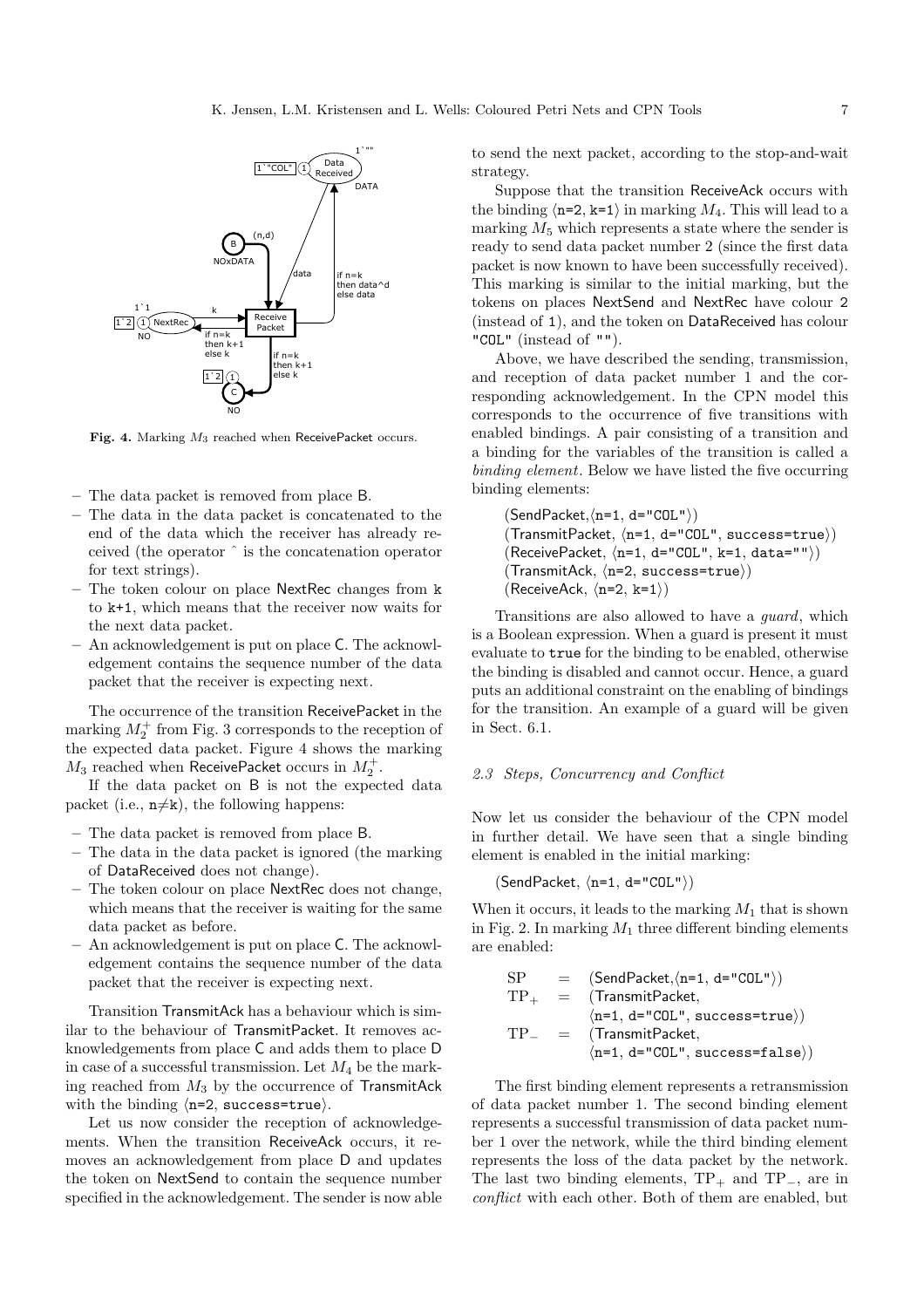only one of them can occur since each of them needs a token from place A, and there is only one such token in  $M_1$ . However, the binding elements  $SP$  and  $TP_{+}$  can occur concurrently (i.e., in parallel). To occur, SP needs a token from place PacketsToSend and a token on NextSend, while  $TP_+$  needs a token from place A. In other words, both binding elements can get the tokens they need without competition/interference with the other binding element. A multi-set of binding elements is concurrently enabled in a given marking if there are enough tokens on the input places of the transitions in question to simultaneously satisfy the demands of all of the binding elements. By a similar argument, we see that SP and TP<sub>-</sub> are concurrently enabled.

A step in general consists of a (non-empty and finite) multi-set of concurrently enabled binding elements. A step may consist of a single binding element. We do not consider the empty multi-set of binding elements to be a legal step since it would have no effect and always be enabled. The effect of the occurrence of a set of concurrently enabled binding elements is the sum of the effects caused by the occurrence of the individual binding elements. This means that the marking reached will be the same as the one which will be reached if we let the set of binding elements occur *sequentially* (i.e., one after each other in some arbitrary order).

Now let us assume that the first and second of the three enabled binding elements in marking  $M_1$  occur concurrently with each other, i.e., that we have the following step (written as a multi-set of binding elements):

```
1'(SendPacket.\langle n=1, d="COL") ++
1'(TransmitPacket, \langle n=1, d="COL", success=true \rangle)
```
We then reach the marking  $M_2$  which is partly shown in Fig. 5. In marking  $M_2$  we have four enabled binding elements:

$$
\begin{array}{lcl} \text{SP} & = & \text{(SendPacket, \langle n=1, \, d="COL")}) \\ \text{TP+} & = & \text{(TransmitPacket, } \\ & & \langle n=1, \, d="COL", \, success=true \rangle) \\ \text{TP-} & = & \text{(TransmitPacket, } \\ & & \langle n=1, \, d="COL", \, success=false \rangle) \\ \text{RP} & = & \text{(ReceivePacket, } \\ & & \langle n=1, \, d="COL", \, k=1, \, data="" \rangle) \end{array}
$$

As before, we have a conflict between  $TP_+$  and  $TP_-,$ while all the other binding elements are concurrently enabled since there are enough input tokens to simultaneously satisfy the demands of each binding element.

An execution of a CPN model is, in general, described by means of an occurrence sequence, which specifies the steps that occur and the intermediate markings that are reached. A marking that is reachable via an occurrence sequence starting in the initial marking is called a reachable marking. The existence of a reachable marking with more than one enabled binding element makes the CPN model non-deterministic. This means that there exist



Fig. 5. Marking M<sup>2</sup> reached when SendPacket and TransmitPacket occur in  $M_1$ .

different occurrence sequences containing different sequences of steps and leading to different reachable markings. It is important to stress that it is only the choice between the enabled steps which is non-deterministic. The individual steps themselves are deterministic in the sense that once an enabled step has been selected in a given marking, the marking resulting from its occurrence is uniquely determined (unless random functions are used, as we will illustrate in Sect. 6).

Figure 6 shows an intermediate marking  $M^*$  reached after the occurrence of a sequence of steps of the CPN model. In the marking  $M^*$  place A has two tokens with colour (1,"COL") and one token with colour (2,"OUR"). In this situation, TransmitPacket is enabled in bindings corresponding to transmission of data packet 1 and data packet 2. In a CPN model there are no requirements on the order in which tokens are removed from places. This means that in  $M^*$  it is possible to let the binding of TransmitPacket corresponding to a successful transmission of data packet 2 occur, and in this way let the data packet with sequence number 2 on place A overtake the two data packets with sequence number 1. Since there are two tokens with colour (1,"COL") it also means that  $TP_+$  and  $TP_$  can occur concurrently because there is a token on A for each of the two binding elements. It also means that  $TP_+$  can occur *concurrently with itself*, and the same is true for TP−. Thus it is possible to transmit multiple packets on the network concurrently.

The transition SendPacket is enabled in  $M^*$  in a binding corresponding to a retransmission of data packet 2 even if data packet 2 is still in transit. The retransmission is possible because the transmission of data packet 2 is too slow and hence could be out-raced by the second occurrence of SendPacket (i.e., the retransmission of packet number 2). This means that we have described a time-related behaviour without the explicit use of time. What is important at the chosen abstraction level is not when a retransmission may occur, but the simple fact that it is possible that such a retransmission can occur. We will discuss the execution of CPN models in more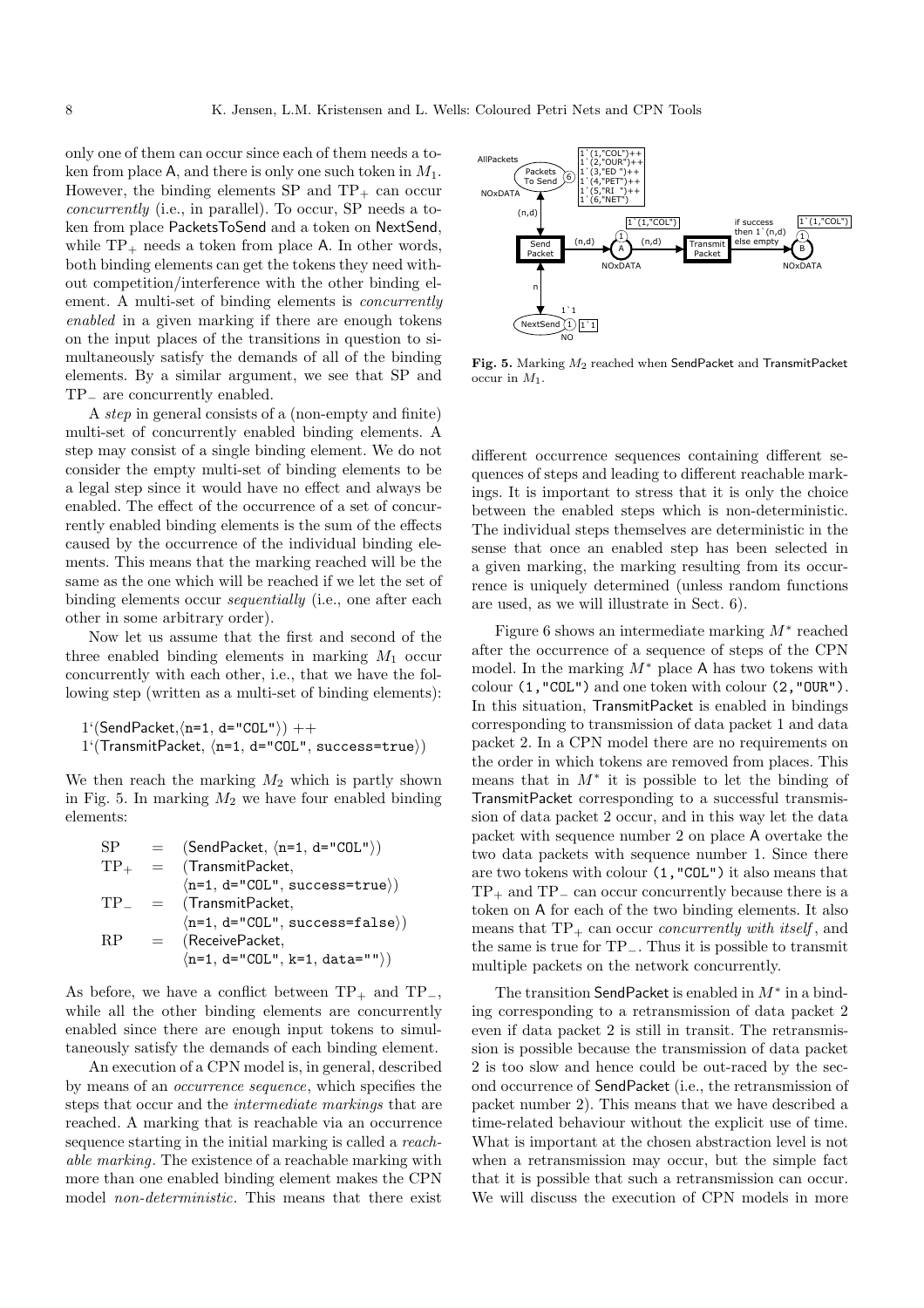

Fig. 6. Intermediate marking  $M^*$  reached after an occurrence sequence starting in  $M_0$ .

detail in Sect. 4 when presenting how simulation is supported by CPN Tools.

# 2.4 Modules

We now show how a CPN model can be organised as a set of hierarchically related modules—in a similar way as programs are constructed from modules. To illustrate the use of modules, we revisit the CPN model of the protocol from Fig. 1 and develop a hierarchical CPN model for the protocol example. A straightforward idea is to create a module for the sender, a module for the network, and a module for the receiver. Furthermore, if we take a closer look at the network part of the model in Fig. 1, we notice that it contains two transitions TransmitPacket and TransmitAck that have a very similar behaviour. Hence, it would be natural to use the same module to represent the behaviour of TransmitPacket and Transmit-Ack. However, the involved token colours are slightly different. The TransmitPacket transition deals with data packets, represented by tokens of type NOxDATA, while the TransmitAck transition deals with acknowledgements, represented by tokens of type NO. This means that we cannot immediately use the same module to represent the behaviour of TransmitPacket and TransmitAck. To overcome this problem, we use the union colour set PACKET defined as follows:

$$
colset PACKET = union Data : NOxDATA +
$$
  

$$
ACK : NO;
$$

The colour set PACKET is a union, and it uses two constructors Data and Ack to tell whether a data value of this colour set represents a data packet (such as Data(1,"COL")) or an acknowledgement packet (such as  $Ack(2)$ .

Figure 7 shows the Sender module, which contains two transitions and four places. Place D is an input port, place A is an output port, while place PacketsToSend is an input/output port. This means that places A, D, PacketsToSend constitute the *interface* through which the Sender module exchanges tokens with its environment (i.e., the other modules). The Sender module will import tokens via the input port D and it will export tokens via the output port A. An input/output port is a port through which the module can both import and export tokens. In CPN Tools, port places can be recognised by the rectangular port-type tags positioned next to them specifying whether the port place is an input, output, or input/output port. The place NextSend is an internal place, which is only relevant to the Sender module itself. The Sender module is identical to the sender part of Fig. 1 except that the colour set of the places A and D are now PACKET and that we use the constructors Data and Ack in the arc expressions on the surrounding arcs of these places.

Figure 8 shows the Receiver module. It has an input port B, an output port C, an input/output port DataReceived, and an internal place NextRec.

Figure 9 shows the Network module. The Network module has two input ports, A and C, together with two output ports, B and D. The Network module has no internal places. The Network module has two substitution transitions (drawn as rectangular boxes with double lines), TransmitData and TransmitAck. The basic idea in hierarchical models is to associate a module with each substitution transition. When a module is associated with a substitution transition it is said to be a submodule. In CPN Tools, substitution transitions can be recognised by the double boxes and rectangular submodule tags positioned next to them. The tag contains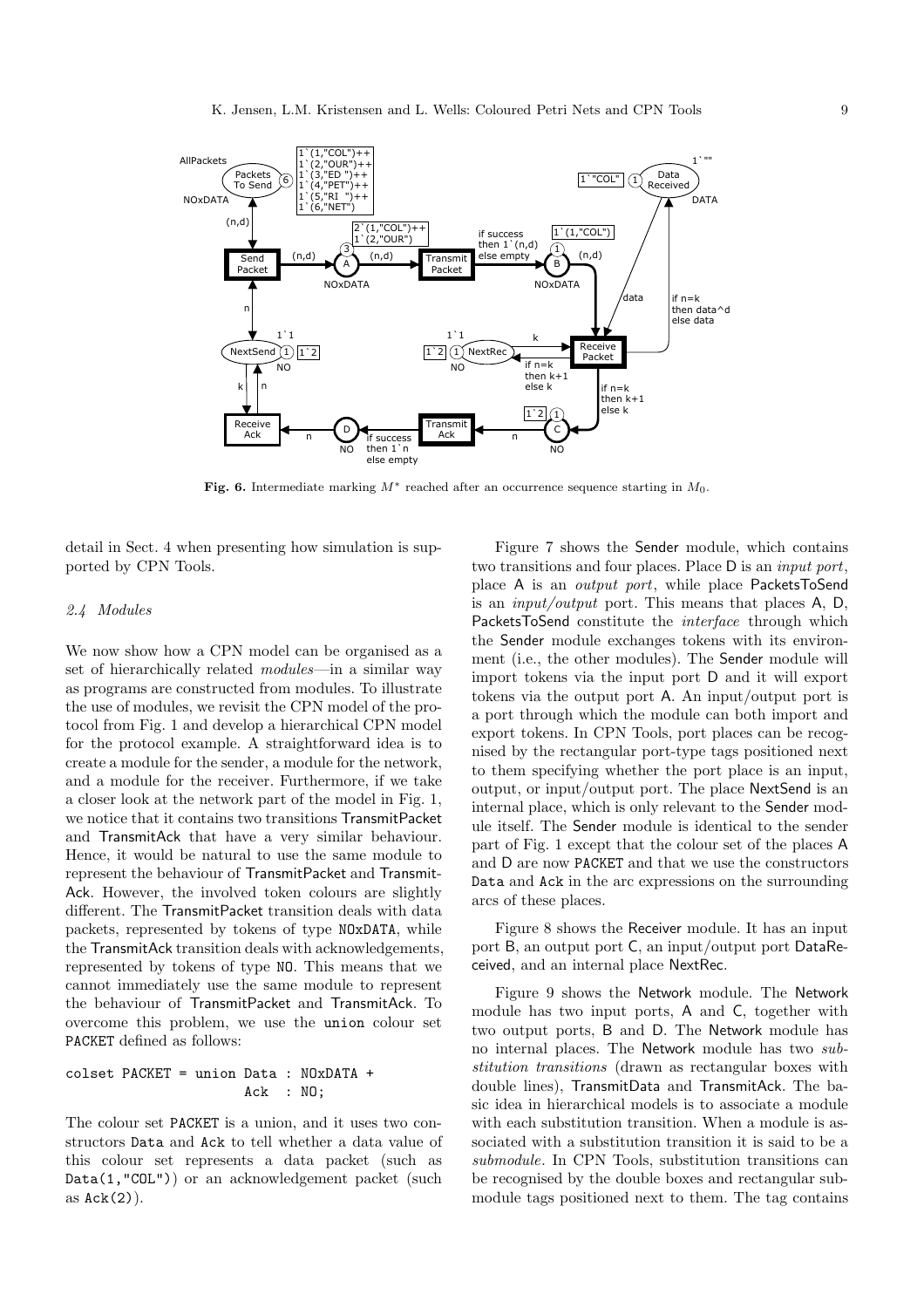

Fig. 7. Module for the sender.



Fig. 8. Module for the receiver.



Fig. 9. Module for network.

the name of the submodule related to the substitution transition. Intuitively, this means that the submodule presents a more detailed view of the behaviour represented by the substitution transition—in a similar way as the implementation of a procedure provides a more detailed view of the effect of a procedure call. In Fig. 9, both substitution transitions have the Transmit module as their associated submodule.

The Transmit module is shown in Fig. 10. The transition Transmit of the Transmit module transmits packets of type PACKET, i.e., both data packets and acknowl-



Fig. 10. Module for packet transmission.

edgements. The variable p is a variable of the colour set PACKET.

To tie the modules together, we use the Protocol module shown in Fig. 11. It represents a more abstract view of the (entire) protocol system. The substitution transition Sender has the Sender module from Fig. 7 as its associated submodule, Network has the Network module from Fig. 9 as its associated submodule, and Receiver has the Receiver module from Fig. 8 as its associated submodule. In the Protocol module, we can see that the Sender, Network, and Receiver modules exchange tokens with each other, via the places A, B, C, and D—but we cannot see the details of what the Sender, Network and Receiver modules do. In Fig. 11 each substitution transition has the same name as its submodule, but this is not required.

The input places of substitution transitions are called input sockets, while the output places are called output sockets. This means that in the Protocol module A is an output socket for the substitution transition Sender, and an input socket for the substitution transition Network. Place PacketsToSend is an *input/output socket* for the substitution transition Sender.

The socket places of a substitution transition constitute the interface of the substitution transition. To obtain a complete hierarchical model, we need to tell how the interface of each submodule is related to the interface of its substitution transition. This is done by means of a port assignment, which maps the port places of the submodule to the socket places of the substitution transition. Input ports are assigned to input sockets, output ports to output sockets, and input/output ports to input/output sockets. For the substitution transitions and associated submodules in Fig. 11, each port has the same name as the socket to which it is assigned, but this is not required.

When a port is assigned to a socket, the two places constitute two different views of a single place. This means that the port and socket place always share the same marking and hence conceptually become the same compound place. Figure 12 and Fig. 13 show the marking of the Sender and Network modules after an occurrence of the SendPacket transition in the initial marking.

When transition SendPacket occurs, it adds a token to the output port A in the Sender module (see Fig. 12). This port place is assigned to the output socket A of the substitution transition Sender in the Protocol module (see Fig. 11). Hence, the new token will also appear at place A in the Protocol module. This place is also an input socket for the substitution transition Network and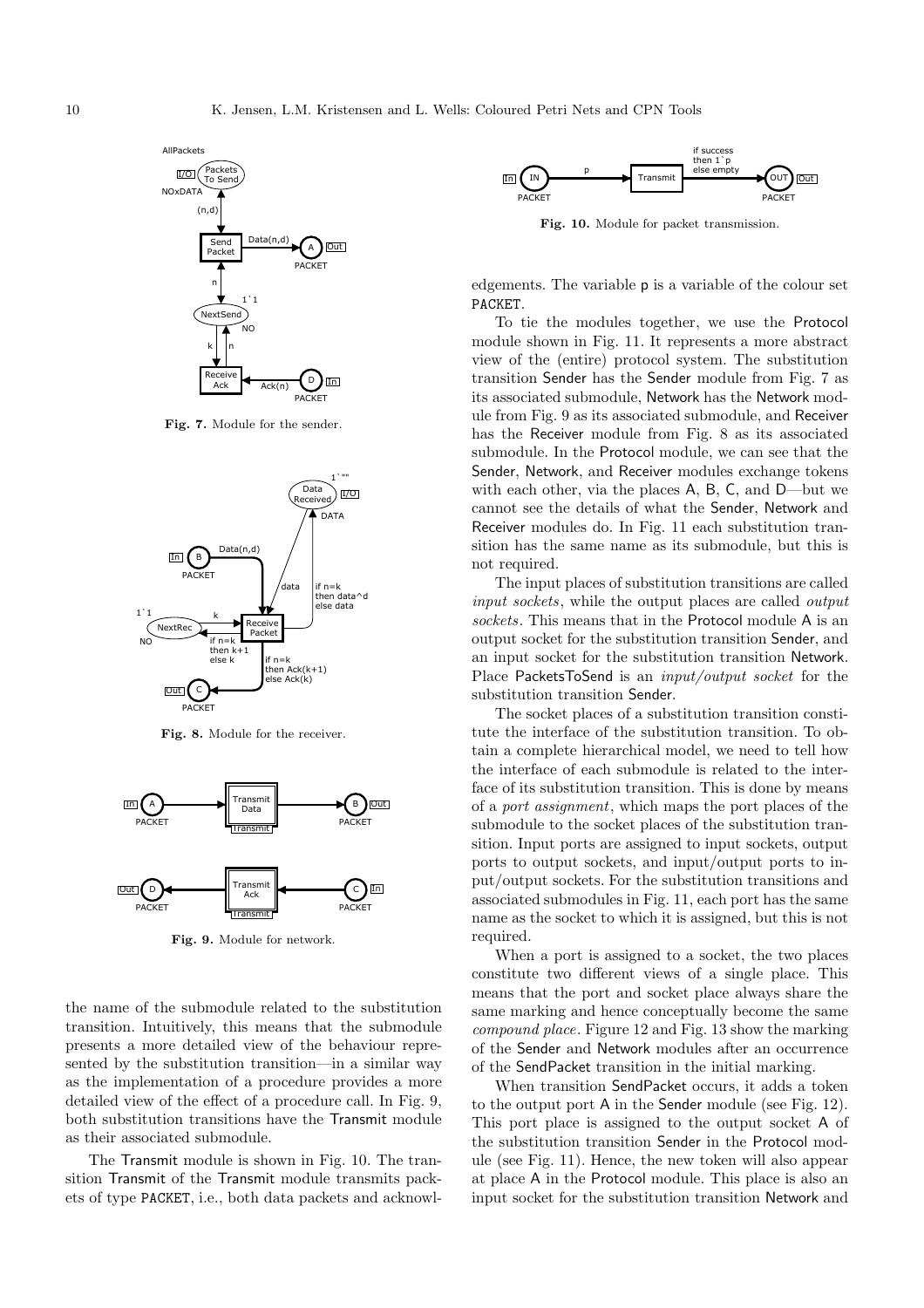

Fig. 11. Protocol module—top-level module of the hierarchical protocol model.



Fig. 12. Marking of Sender module—after occurrence of Send-Packet.

has the port place A in the Network module (see Fig. 13) assigned to it. Hence, we conclude that the new token also becomes available at the port place A of the Network module. In other words the three places A (in the Protocol, Sender, and Network modules) are three different views of a single compound place—through which the modules can interchange tokens with each other. Similar remarks can be made about the places B, C, and D. The place D appears in the Protocol, Sender, and Network modules, while B and C appear in the Protocol, Network, and Receiver modules.

Above we have seen that two related port and socket places constitute different views of a single compound place, and that this means that they always have the same marking. Obviously, this implies that they also need to have identical colour sets and identical initial markings. It should be noted that substitution transitions do not have guards, and arcs connected to substitution transitions do not have arc expressions. It does not make sense to talk about the enabling and occurrence of a substitution transition. Instead the substitu-



Fig. 13. Marking of Network module—after occurrence of Send-Packet.

tion transition represents the compound behaviour of its submodule.

In the hierarchical model presented above there are three levels of abstraction. The highest abstraction level is the Protocol module, while the lowest abstraction level is the Sender, Transmit, and Receiver modules, and the Network module is in between. In general, there can be an arbitrary number of abstraction levels. CPN models of larger systems typically have up to 10 abstraction levels.

The Transmit module is used as submodule of the TransmitData and TransmitAck substitution transitions in the Network module. This means that there will be two separate instances of the Transmit module—one instance for each of the two substitution transitions. For the instance of the Transmit module which is a submodule of the substitution transition TransmitData, we assign the port place IN to the socket place A, while we assign the port place OUT to the socket place B. For the instance of the Transmit module which is a submodule of the substitution transition TransmitAck, we assign the port place IN to the socket place C, while we assign the port place OUT to the socket place D.

Each instance of a module has its own marking. This means that the marking of the instance of the Transmit module corresponding to the TransmitData substitution transition is independent of the marking of the instance of the Transmit module corresponding to the Transmi-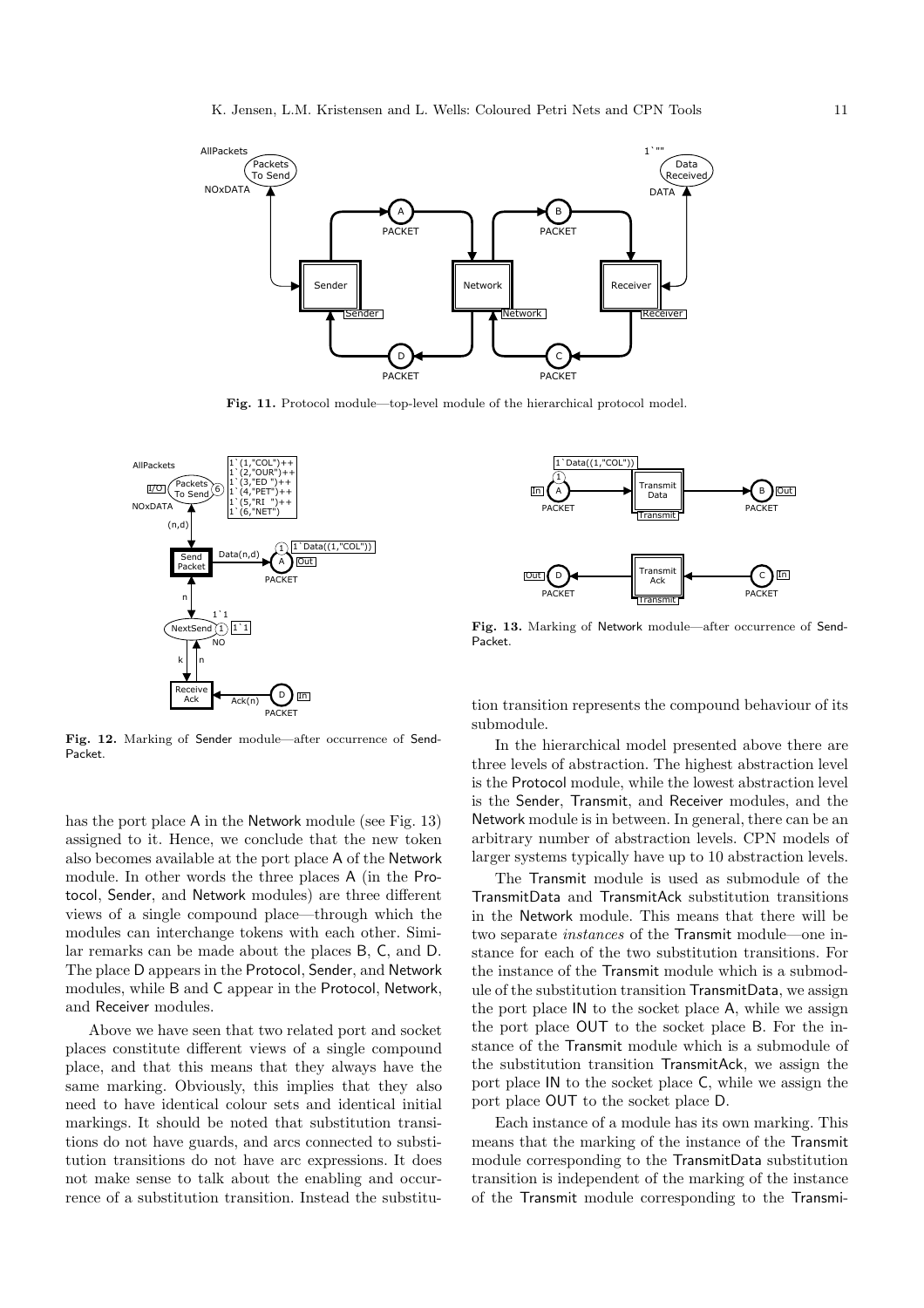

Fig. 14. Timed CPN model for the protocol in the initial marking  $M_0$ .

tAck substitution transition. The marking of each instance of a port place matches the tokens present on the corresponding socket place of the associated substitution transition. CPN tools automatically instantiates the appropriate number of instances of each module and associate these instances with substitution transitions.

Above we have seen how modules can exchange tokens via port and socket places. It is also possible for modules to exchange tokens via fusion sets. Fusion sets allow a number of places (which may belong to different modules) to be glued together into one compound place across the hierarchical structure of the model.

#### 2.5 Modelling of Time

We now describe how timing information can be added to CPN models. This will allow us to evaluate how efficiently a system performs its operations, and it also allows us to model and validate real-time systems, i.e., systems where the correctness of the system relies on the proper timing of the events. With a timed CPN model we may calculate performance measures, such as maximum queue lengths, mean waiting times, and throughput. This will be illustrated in Sect. 6. We may also, e.g., verify whether a real-time system meets the required deadlines. We present the time concept of CP-nets using the non-hierarchical variant of the simple protocol. The timing constructs apply also to hierarchical CPN models, and CPN Tools supports simulation and analysis of timed hierarchical CP-nets.

Now let us look at Fig. 14 which contains a timed CPN model for the simple protocol. It is easy to see that the CPN model is very closely related to the untimed CPN model in Fig. 1.

The main difference between timed and untimed CPN models is that the tokens in a timed CPN model—in

| colset NO |                         | $=$ int timed;                                |
|-----------|-------------------------|-----------------------------------------------|
|           |                         | colset DATA = string timed;                   |
|           |                         | $colset$ NOxDATA = product NO $*$ DATA timed; |
|           | $colset$ BOOL $=$ bool: |                                               |

Fig. 15. Colour sets for the timed CPN model in Fig. 14.

addition to the token colour—can carry a second value called a time stamp. This means that the marking of a place where the tokens carry a time stamp is now a timed multi-set specifying the elements in the multiset together with their number of appearances and their time stamps. Furthermore, the CPN model has a global clock representing model time. The distribution of tokens on the places together with their time stamps and the value of the global clock is called a timed marking. In a hierarchical timed CPN model there is a single global clock that is shared among all the modules.

In general, a time stamp can be a non-negative integer or real. In the current implementation of CPN Tools, only non-negative integers are supported. The time stamp tells us the time at which the token is ready to be used, i.e., the time at which it can be removed from the place by an occurring transition. The tokens on a place will carry a time stamp if the colour set of the place is timed. A colour set is declared to be timed using the CPN ML keyword timed. Figure 15 shows the modified colour set declarations for the timed model. It can be seen that all colour sets, except BOOL are defined to be timed colour sets.

The execution of a timed CPN model is controlled by the global clock, and it works in a similar way as the event queue found in most simulation engines for discrete-event simulation. The model remains at a given model time as long as there are binding elements that are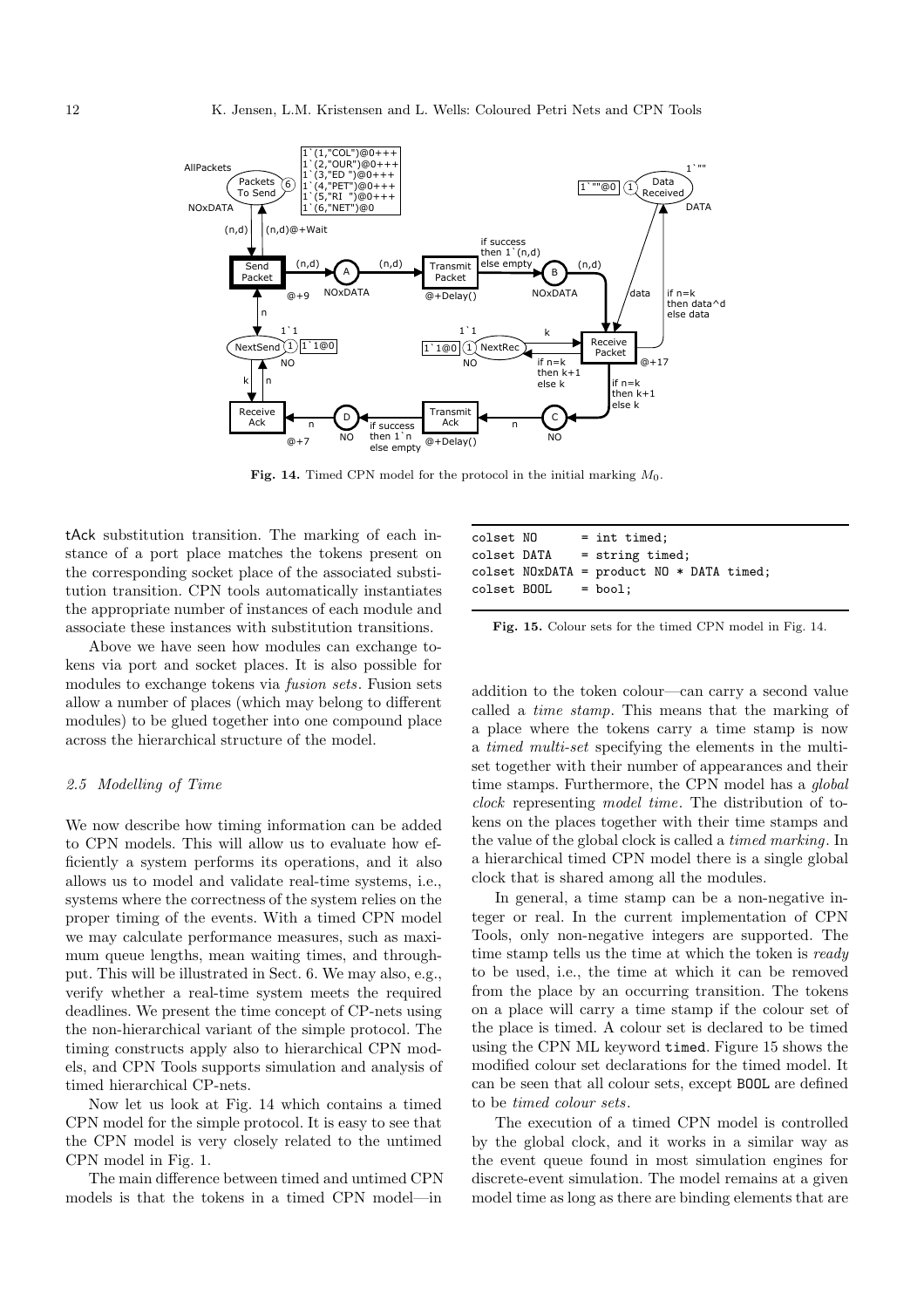colour enabled (i.e., have the needed input tokens) and are ready for execution (i.e., the required tokens have time stamps which are less than or equal to the current value of the global clock). Hence, in a timed CPN model an enabled binding element must be both colour enabled and ready in order to be able to occur. When there is no longer such a binding element to be executed, the clock is advanced to the earliest model time at which binding elements can be executed. Each marking exists in a closed interval of model time (which may be a point, i.e., a single moment of time). As for untimed CPN models, we may have conflicts and concurrency between binding elements (and binding elements may be concurrent to themselves)—but only if the binding elements are ready to be executed at the same time.

Consider now the initial marking of the timed CPN model for the protocol shown in Fig. 14. The colour of the tokens are the same as in the initial marking of the untimed CPN model of the protocol, but now the tokens carry time stamps. As an example, the initial marking of the place PacketsToSend is:

```
1'(1,"COL")@0 +++
1'(2,"OUR")@0 +++
1'(3."ED")@0 +++
1'(4,"PET")@0 +++
1'(5,'RI'')@0 +++
1'(6,"NET")@0
```
The time stamp of tokens are written after the @ symbol which is pronounced as "at". In this case, all tokens carry the time stamp 0. The +++ operator takes two timed multi-sets as arguments and returns their union. All other tokens in the initial marking also carry the time stamp 0. The value of the global clock in the initial marking is also 0. The initial marking of all places are specified as an (untimed) multi-set. CPN Tools will automatically attach the time stamp 0 if the initial marking inscription of a place with a timed colour set does not explicitly specify the time stamps of the tokens.

Consider the transition SendPacket and the binding  $\langle n=1, d= "COL" \rangle$  in Fig. 14. To occur, this binding needs the presence of a token with colour 1 on place NextSend and the presence of a token with colour (1,"COL") on place PacketsToSend. This is determined by the input arc expressions by means of the enabling rule explained in Sect. 2.2. We see that the two tokens that are needed by SendPacket exist on the input places and that both of them carry the time stamp 0, which means that they can be used at time 0. Hence, the transition can occur at time 0. When the transition occurs, it removes the two tokens from the input places and adds a token to each of the three output places. The colours of these tokens are determined by the output arc expressions by means of the occurrence rule explained in Sect. 2.2. However, it is now also necessary to calculate the time stamps to be given to the three output tokens. This is done by using time delay inscriptions attached to the transition and/or to the individual output arcs. Time delays inscribed on the transition apply to all output tokens created by that transition, while time delays inscribed on an output arc only apply to tokens created at that arc. In Fig. 14 we have attached a time delay inscription @+9 to the Send-Packet transition, and a time delay inscription @+Wait to the outgoing arc to PacketsToSend, where Wait is a constant defined as:

val Wait =  $100$ ;

The arc expressions on the output arcs to the places A and NextSend have no separate time delays. The time stamp given to the tokens created on an output arc is the value of the global clock plus the result of evaluating the time delay inscription of the transition plus the result of evaluating the time delay inscription of the arc. Hence, we conclude that the tokens added to the places NextSend and A get the time stamp:

$$
0+9+0=9
$$

The first 0 is the time at which the transition occurs as given by the global clock, 9 is the time delay inscribed on the transition, and the second 0 is the time delay on the output arc (since there is no time delay on the output arc). Intuitively this models that the execution of the send packet operation has a duration of 9 time units.

The arc expression on the output arc to place Packets-ToSend has a separate time delay: @+Wait. This means that the token added to PacketsToSend gets the time stamp:

$$
0 + 9 + 100 = 109
$$

The 0 is the time at which the transition occurs, 9 is the time delay inscribed on the transition, while 100 is time delay inscribed on the output arc. Intuitively, this represents the fact that we do not want to resend data packet number 1 until time 109, i.e., until 100 time units after the end of the previous send operation. This is achieved by giving the token for data packet number 1 the time stamp 109—thus making it unavailable until that moment of time. However, it should be noticed that data packet number 2 still has time stamp 0. Hence, it will be immediately possible to transmit this data packet, if an acknowledgement arrives before time 109. When SendPacket occurs at time 0, we reach the marking  $M_1$  which is partially shown in Fig. 16.

In marking  $M_1$  there are three binding elements that have the needed tokens on their input places:

| SP         | $=$ | $(SendPacket, \langle n=1, d="COL")$           |
|------------|-----|------------------------------------------------|
| $TP_{+}$ = |     | (TransmitPacket,                               |
|            |     | $\langle n=1, d="COL", success=true \rangle)$  |
| TP -       | $=$ | (TransmitPacket,                               |
|            |     | $\langle n=1, d="COL", success=False \rangle)$ |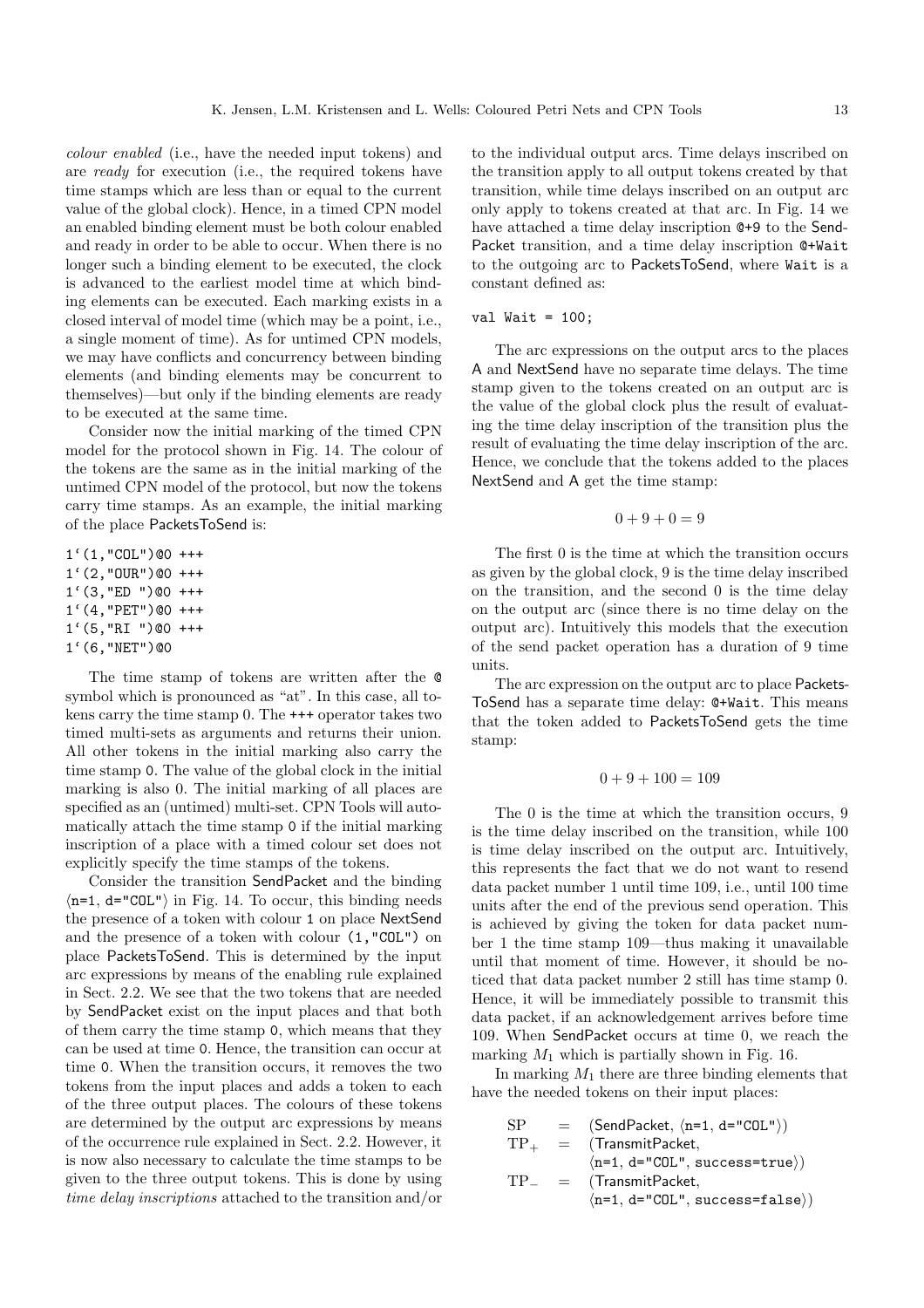

Fig. 16. Marking  $M_1$  reached when SendPacket occurs at time 0 in  $M_0$ .

SP can occur at time 109 (since it needs a token with time stamp 109 and a token with time stamp 9). However,  $TP_+$  and  $TP_$  can occur already at time 9 (because they need a token with time stamp 9). Since  $TP_+$  and TP− are the first binding elements that are ready to occur, one of these will be chosen (the two binding elements are in conflict with each other) and it will occur as soon as possible, i.e., at time 9. Let us assume that  $TP_+$ is chosen to occur. It will remove the token from place A and add a token to place B. The time stamp of this token will be the sum of the time at which the transition occurs (9) and the value obtained by evaluating the time delay expression @+Delay() inscribed on the transition. The function Delay takes a unit (()) as argument and is defined as follows:

#### fun Delay() = discrete $(25, 75)$ ;

The function discrete is a predefined function providing a discrete uniform distribution over the closed interval specified by its arguments. This means that a call Delay() returns an integer from the interval [25,75] and that all numbers in the interval have the same probability of being chosen. Intuitively, this represents that the time needed to transmit a packet over the network may vary between 25 and 75 time units, e.g., due to the load on the network. Let us assume that Delay() evaluates to 38. Then we reach the marking  $M_2$  which is partially shown in Fig. 17. The above illustrates how random functions can be used to give time stamps to tokens.

In marking  $M_2$  there are two binding elements that have the needed tokens on their input places:

$$
SP = (SendPacket, \langle n=1, d="COL"\rangle)
$$
  
RP = (ReceivePacket, \langle n=1, d="COL", k=1, data="")

As before, SP can occur at time 109. However, RP can occur already at time 47 (because it needs a token with time stamp 47 and two tokens with time stamp 0). Hence RP will be chosen and we will reach the marking  $M_3$  which is partially shown in Fig. 18.



Fig. 17. Marking  $M_2$  reached when TransmitPacket occurs at time  $9$  in  $M_1$ .



Fig. 18. Marking  $M_3$  reached when ReceivePacket occurs at time 47 in  $M_2$ .

In marking  $M_3$  there are three binding elements that have the needed tokens on their input places:

$$
SP = (SendPacket, \langle n=1, d="COL"\rangle)
$$
  

$$
TA_{+} = (Transmit Ack, \langle n=2, success=true \rangle)
$$
  

$$
TA_{-} = (Transmit Ack, \langle n=2, success=False \rangle)
$$

SP can occur at time 109. However,  $TA_+$  and  $TA_$ can occur already at time 64 (because they need a token with time stamp 64). Hence  $TA_+$  or  $TA_-\$  will be chosen. The transmission and reception of an acknowledgement are similar as in the untimed CPN model and hence we will not explain them in further detail.

In the timed CPN model considered above, all tokens carry a time stamp since all colour sets of the places were declared to be timed. However, this is generally not the case. The modeller is allowed to specify whether each individual type (colour set) is timed or not. The tokens of timed colour sets carry time stamps while the tokens of untimed colour sets do not. Tokens without time stamps are always ready to participate in occurrences of binding elements.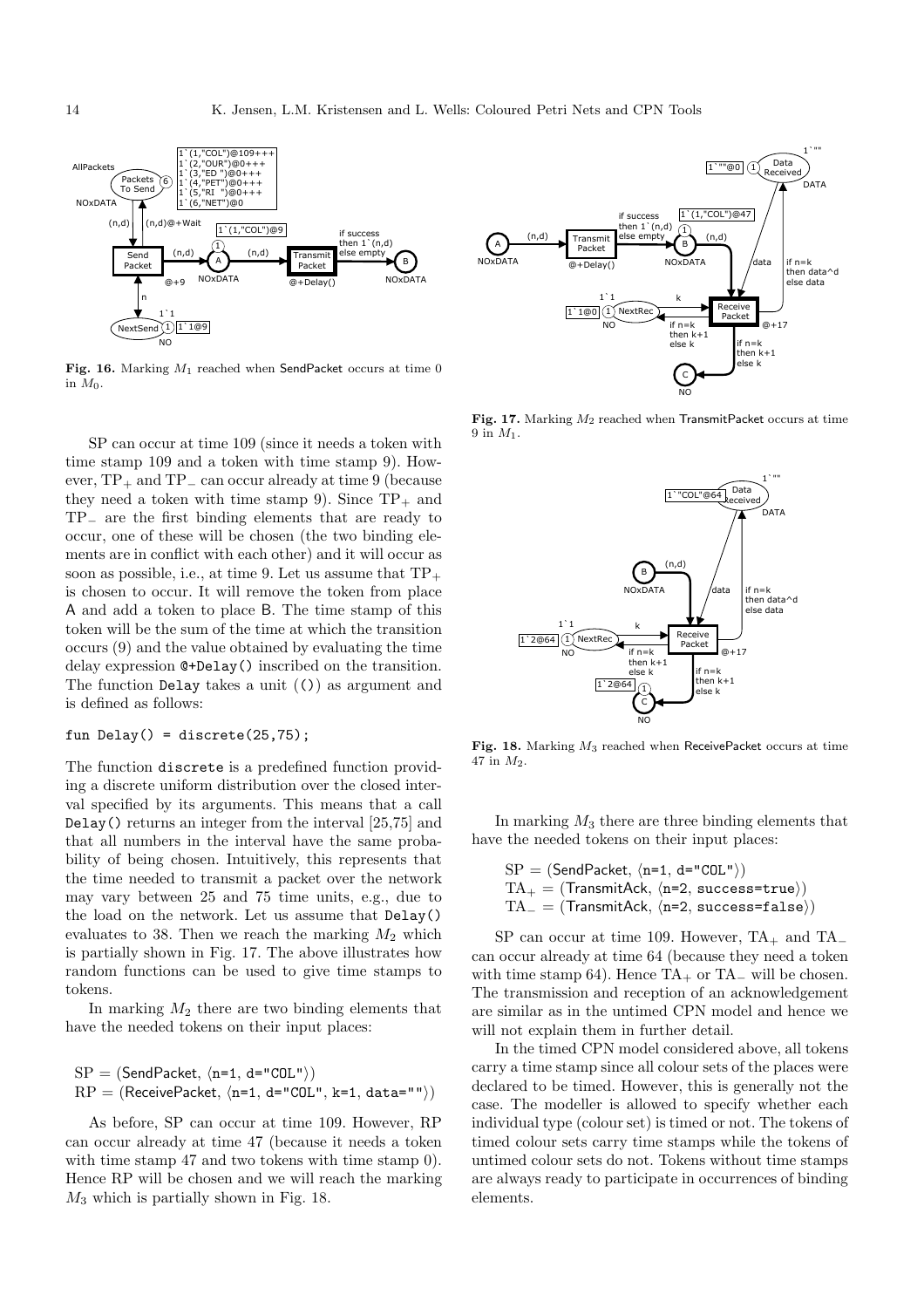Consider the token on place NextSend. If the token carries a time stamp, it is not possible for transitions SendPacket and ReceiveAck to occur at the same model time. This is due to the fact that when one of these transitions occurs, the time stamp of the token is increased, which eliminates the possibility that the other transition can occur at the same model time. This could represent a sender that uses a single thread for sending data packets and receiving acknowledgements. On the other hand, if the token on NextSend did not carry a time stamp, then these two transitions could occur at the same model time. This could be used to model a sender with separate threads for sending and receiving.

It should be noted that the possible occurrence sequences of a timed CPN model always form a subset of the occurrence sequences for the underlying untimed CPN model, i.e., the model in which we remove all time delay inscriptions (and all time stamps). This means that the time delay inscriptions merely enforce a set of additional constraints on the execution of the CPN model—forcing colour-enabled binding elements to be chosen when they are ready. Turning an untimed CPN model into a timed model cannot create new behaviour in the form of new occurrence sequences. As a consequence it is often a useful modelling strategy to start by investigating the functional/logical properties by means of an untimed CPN model. Then the timing related to events can be considered afterwards.

The occurrence of a transition is instantaneous, i.e., takes no time. However, as shown in the protocol example above, it is easy to model that some actions in a system have a non-zero duration. This is done by giving the output tokens created by the corresponding transition time stamps that prevent the tokens from being used until the time at which the action has finished. As an example, TransmitPacket cannot occur until 9 time units after the occurrence of SendPacket—this represents that the action to send a data packet takes 9 time units. An alternative approach would have been to allow the occurrence of a transition to have a non-zero duration. We could then remove the input tokens at the moment where the occurrence begins and add the output tokens when the occurrence ends. However, such an approach would make the relationship between a timed CPN model and its underlying untimed CPN model much more complex. There would then be a lot of reachable markings in the timed CPN model which are unreachable in the untimed CPN model—because they correspond to situations where one or more transitions are partway through their occurrence (having removed tokens from the input places, but not yet having added tokens to the output places).

# 3 Construction of CPN Models

This section introduces the GUI of CPN Tools and the tools and features in CPN Tools for constructing CPN models. There are tools for creating declarations, net structure, inscriptions, and hierarchical models. Additional tools are available to improve the readability of a model, including tools for changing line colours and widths, and for aligning elements.

#### 3.1 Overview of the GUI

Figure 19 shows a screenshot of CPN Tools. The rectangular area to the left is the index . It includes the Tool box which contains many of the tools that are available for manipulating the declarations and modules that constitute the CPN model. The Tool box includes tools for creating and cloning (i.e., copying) the basic elements of CPN models. Additionally, it contains a wide selection of tools for manipulating the graphical layout and the appearance of the objects in the CPN model. The latter set of tools is very important in order to be able to create readable and graphically appealing CPN models. The index also contains a model overview for each of the models that are open. A model overview shows a variety of information including the name of the model, the Declarations for the model, the modules of the model, and the hierarchical structure of the model. The History for a model shows a list of the operations that have been performed on the model. This list contains only those operations that can be undone and redone. Many operations can be undone, including editing operations, while others cannot be undone, such as executing simulation steps.

A small triangle to the left of an entry in the index indicates either that the entry contains subentries or that the entry can be expanded to show more information for the entry. Clicking on a small triangle will open and close the corresponding index entry. A triangle that points to the right indicates a closed entry, while a triangle pointing downwards indicates an open entry. A subentry in the index is indented to the right of its parent entry. For example, in Fig. 19 the Tool box entry has been opened to show its nine subentries (from Auxiliary to View), and the declaration for the variable success has been opened to show the type of the variable.

The remaining part of the screen is the workspace, which in this case contains five *binders* (the rectangular windows) and a circular marking menu. Each binder holds a number of items which can be accessed by clicking the tabs at the top of the binder (only one item is visible at a time in each binder). There are two kinds of binders. One kind contains the elements of the CPN model, i.e., the modules and declarations. The other kind contains tool palettes which contain the tools which the user applies to construct and manipulate CPN models.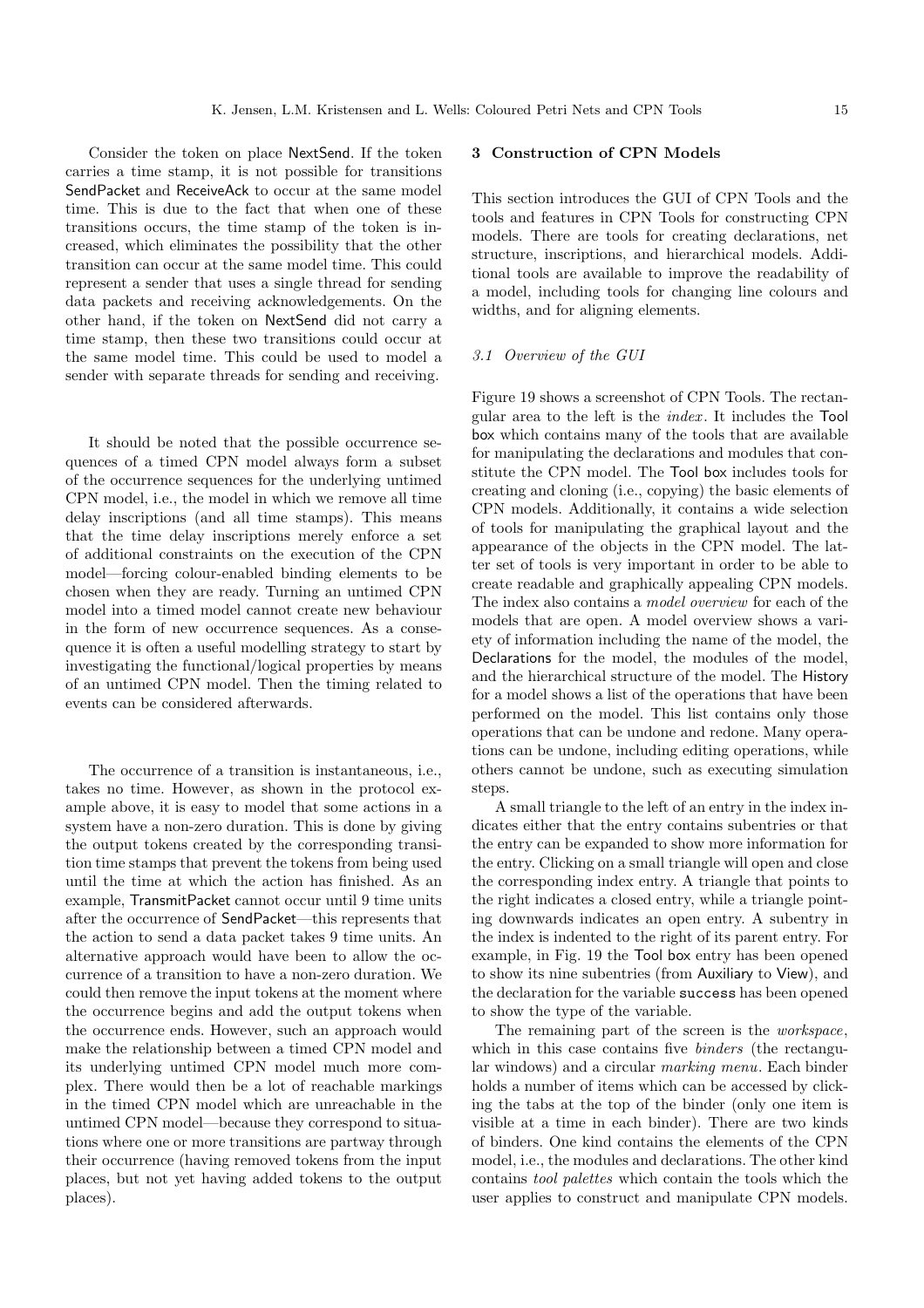

Fig. 19. Screenshot of CPN Tools.

A tool in a tool palette can be picked up by clicking on the appropriate tool cell. After picking up a tool, the mouse cursor will change to show which tool has been picked up. A tool that has been picked up is applied by clicking on an appropriate target. In Fig. 19 one binder contains three modules named Protocol, Sender, and Receiver, another binder contains a single module named Network together with the declaration of the colour set NOxDATA, and a third binder contains the declaration of the constant AllPackets. The two remaining binders contain four different tool palettes to Create elements, change their Style, perform simulations (Sim), and construct state spaces (SS). Some items can be dragged from the index to the binders, and from one binder to another binder of the same kind. It is possible to position the same item in two different binders, e.g., to view a module in two different zoom factors.

A circular marking menu has been popped up on top of the bottom-left binder. Marking menus are contextual menus that make it possible to select between some of the possible operations for a given object. In this example it shows some of the operations that can be performed on a port place. Most of the tools that are available in a marking menu are also available in a tool palette, and vice versa.

## 3.2 Construction of Model Elements

The New Net and Load Net tools are used to create a new model and load an existing model, respectively. These tools can be found in the Net tool palette or in the marking menu for the workspace. When a model is created or loaded, its model overview will be added to the index.

The colour sets, variables, and functions that are used in inscriptions must be defined in Declarations for the model. The declarations that belong to a model can be seen in the index in the model overview. New declarations are added using the New Declaration tool which can be found in relevant marking menus. Declarations can be grouped in declaration blocks. In Fig. 19, many of the declarations for the Protocol.cpn model can be seen, and the Standard declarations entry is a declaration block that contains a number of default declarations that are included when a new model is created. Keyboard shortcuts can be used to jump from one declaration to the next and to add a new declaration after a declara-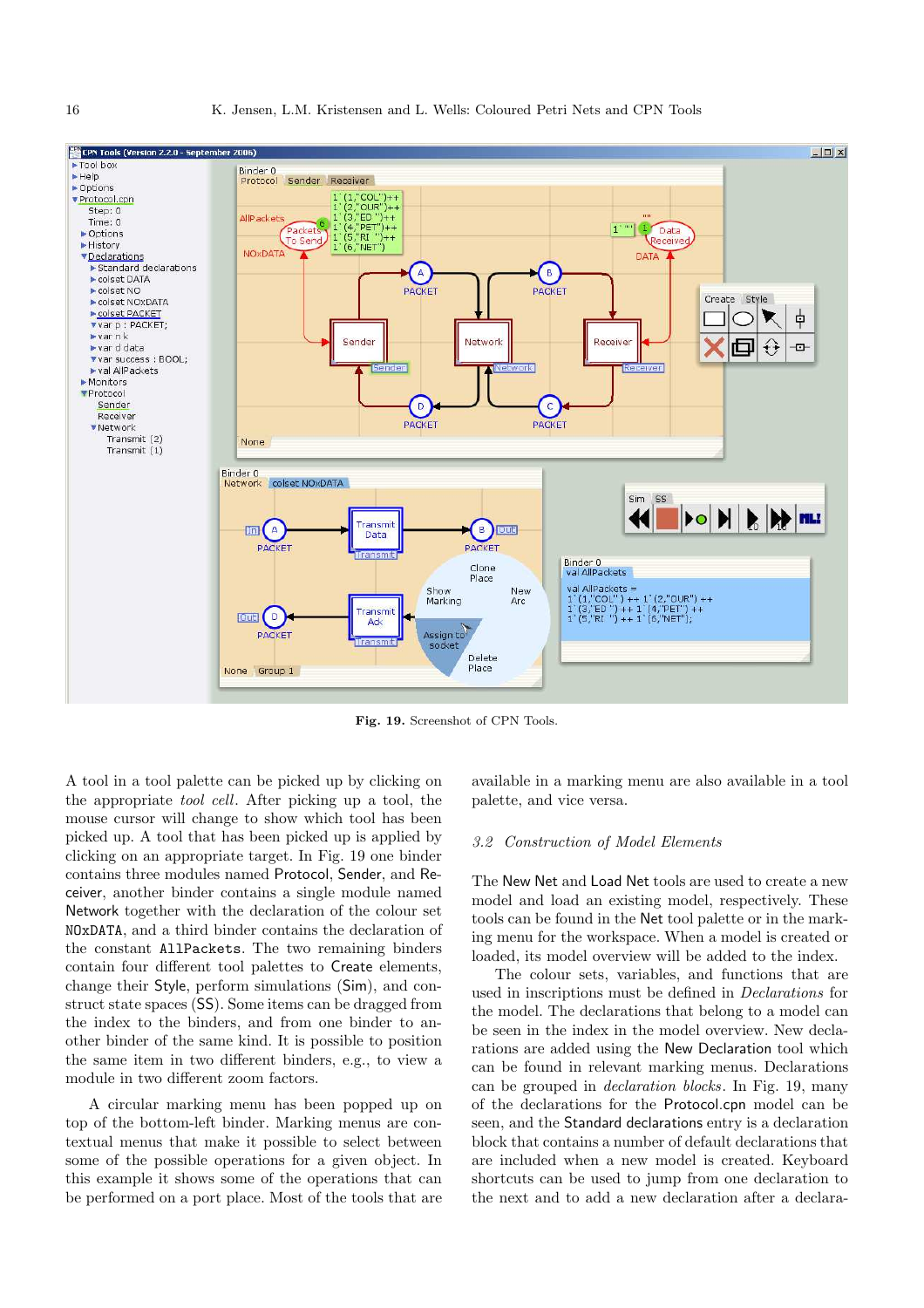

Fig. 20. Tools for creating net structure in the Create palette.



Fig. 21. Tool options in the index for the Create Place tool.

tion that is being edited. Declarations can be viewed and edited in the index and in declaration sheets in binders.

The tools for creating net structure are found in the Create palette which is shown in Fig. 20. The available tools (from left to right and top to bottom) are:

- Create a transition.
- Create a place.
- Create an arc.
- Create a vertical guideline.
- Delete an element.
- Clone, i.e., copy, an element.
- Change direction of an arc.
- Create a horizontal guideline.

The tools from the Create palette can also be found in marking menus, with the exception of the tools for creating guidelines which will be explained below. Each tool can be applied to certain kinds of targets. For example, the tools for creating places and transitions can be applied to modules in binders, while the tool for creating an arc must be applied first to a place (transition), and then to a transition (place).

A number of tools have options that affect the behaviour of the tool. These tool options can be changed, and they are accessible in the index and via tool cells in palettes. Figure 21 shows the tool options for the Create Place tool. With these options it is possible to change the default width and height of new places.

Inscriptions must be added to nodes and arcs. After creating a new place, transition or arc, text-edit mode will be entered, and it will be possible to add the first inscription to the element. Arcs have only one inscription, while places and transitions have several kinds of inscriptions. The TAB key is used to cycle between the different inscriptions for a node.

There are a number of different tools and features that can be used to improve the layout, and therefore the readability, of a model. The tools in the Style palette are used to change the graphical attributes of model objects. There are tools for changing line and fill colour, line widths, and arrowhead size.

Nodes and arc bend points can be aligned using guidelines and automatic snap-to-alignment features. Objects will automatically be snapped to vertical or horizontal alignment whenever possible. For example, if an arc is added between two nodes that are almost aligned, then they will be moved into alignment with each other, or if a node that is attached to another node via an arc is moved, then it will be snapped into alignment with the other node whenever it is moved close enough into alignment. Similarly, inscriptions can be snapped to various different snap points for their parent objects. For example, transitions have snap points at each corner as well as at the middle of each side, and inscriptions can be snapped to these points. Several different elements can be aligned by snapping them to guidelines. All of the elements that are snapped to a guideline will be moved when the guideline is moved.

New model elements do not need to be created from scratch because they can be created by cloning, i.e., copying, existing elements. Many kinds of elements can be cloned, including declarations, inscriptions, and nodes together with all their inscriptions. When an object is cloned, all of its graphical attributes, such as size and line colour, are cloned as well. Objects can be cloned within the same model or between two models (more than one model may be open at a time in CPN Tools). It is also possible to clone just the graphical attributes from one object to another.

It can be tedious to perform the same operation on a number of individual elements, such as changing the colour of model elements, or moving and realigning model elements. In CPN Tools, it is possible to create groups, and to perform operations on the elements in a group. Group tabs at the bottom left of a module in a binder indicate which groups are defined for the module. The elements that are not in the group are dimmed, as shown in Fig. 22. If a tool is applied to an element in a group, the tool will be applied to all of the other relevant elements in the group. For example, changing the colour of any element in the group will change the colour of all of the elements in the group, while changing the direction of an arc will only affect the arcs in the group. Regular groups can only contain elements from the same module, but global groups can contain elements from any module in the model.

## 3.3 Construction of Hierarchical Models

The tools for creating hierarchical nets are found in the Hierarchy palette which is shown in Fig. 23. The available tools (from left to right and top to bottom) are:

- Move a transition or group to a new submodule.
- Replace a substitution transition with its submodule.
- Assign a submodule to a substitution transition.
- Assign a port to a socket.
- Set port type to input.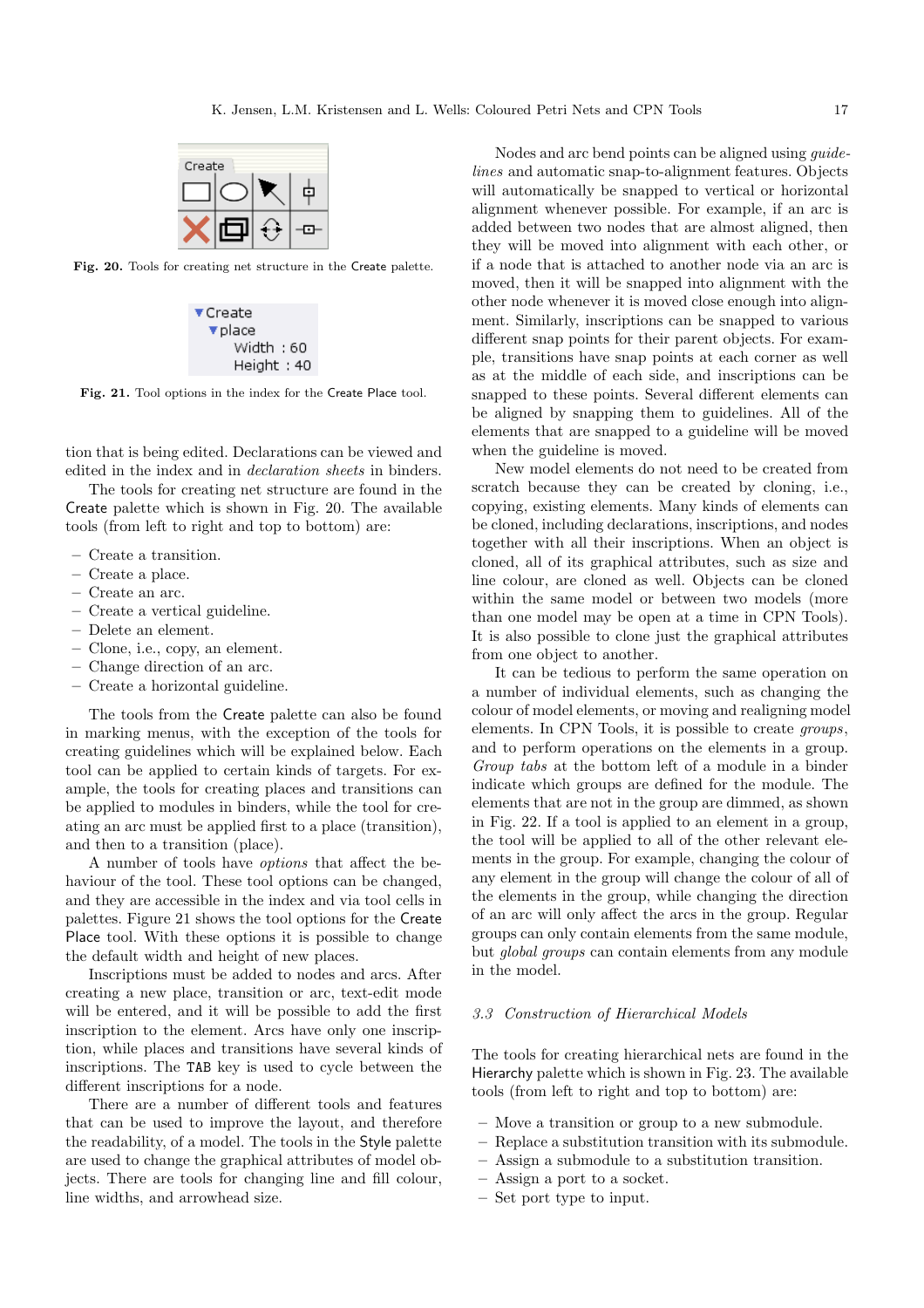

Fig. 22. A group of elements in a module.

| Hierarchy |  |  |
|-----------|--|--|
|           |  |  |
|           |  |  |

Fig. 23. The Hierarchy palette.

- Set port type to output.
- Set port type to input/output.
- Assign a place to a fusion set.

These tools support both top-down and bottom-up construction of CPN models. Supporting a top-down approach, the Move to Submodule tool will move a group of elements from one module to a new submodule, create a substitution transition with appropriate arcs in the original module, create appropriate port places in the submodule, and assign ports to sockets. The Assign Submodule tool supports a bottom-up approach, in that it will assign an existing module to be the submodule associated with an existing (substitution) transition, and it will automatically assign port places to sockets whenever possible. In addition, the Clone tool can also be used to clone hierarchy elements, such as port-type tags, or even a substitution transition and all of its submodules.

Information about hierarchical relationships can be seen in modules and the index, as shown in Fig. 24. The left-hand side of the figure shows the names of the modules from a model overview. A small triangle next to a module name indicates that it has submodules, and the submodules of the module are listed below and indented to the right of the supermodule. In the example, the Protocol module is the top-level module, and it has three submodules. One of these submodules (Network) also has two submodules. A number in parentheses after the module name indicates that there are multiple instances, while a missing number indicates that there is only one instance of that module in the model.

Instantiation of modules is handled fully automatically by CPN Tools, and the user can access the individual instances of modules. It should be noted that instantiation of modules is done prior to simulation of



Fig. 24. Overview of hierarchical relationships.



Fig. 25. Contextual error message.

the CPN model. Hence, the number of instances of modules is fixed throughout the simulation of a hierarchical model, and it is not possible to dynamically instantiate new modules during the simulation.

The right-hand side of Fig. 24 shows hierarchical information that can be seen in a module. The small tag immediately below TransmitData indicates that it is a substitution transition, and that it is associated with the submodule Transmit. The list to the lower right of TransmitData shows the assignments between its sockets and the port places in submodule Transmit. The list is opened and closed by clicking on the small triangle in the lower left-hand corner of the substitution transition. Place A is a socket for TransmitData, but the small tag next to the place indicates that it is also an input port. The tags associated with port places, substitution transitions, and fusion places are collectively referred to as hierarchy tags. Marking menus for some hierarchy tags contain operations for opening and showing sub- and supermodules in binders. This makes it possible to navigate efficiently.

# 3.4 Syntax Check and Code Generation

CPN Tools performs syntax and type checking, and simulation code generation. Error messages are provided to the user in a contextual manner next to the object causing the error. Figure 25 shows an example of an error message for a place inscription.

The syntax check and code generation are incremental and performed in parallel with editing. This means that it is possible to execute parts of a CPN model even if the model is not complete, and it means that when parts of a CPN model are modified, syntax check and code generation are only performed on the elements that depend on the parts that were modified. Some elements will not be checked until they have enough information to be syntactically correct. For example, a place will not be checked until it has a colour set inscription, and a transition will not be checked until all of its surrounding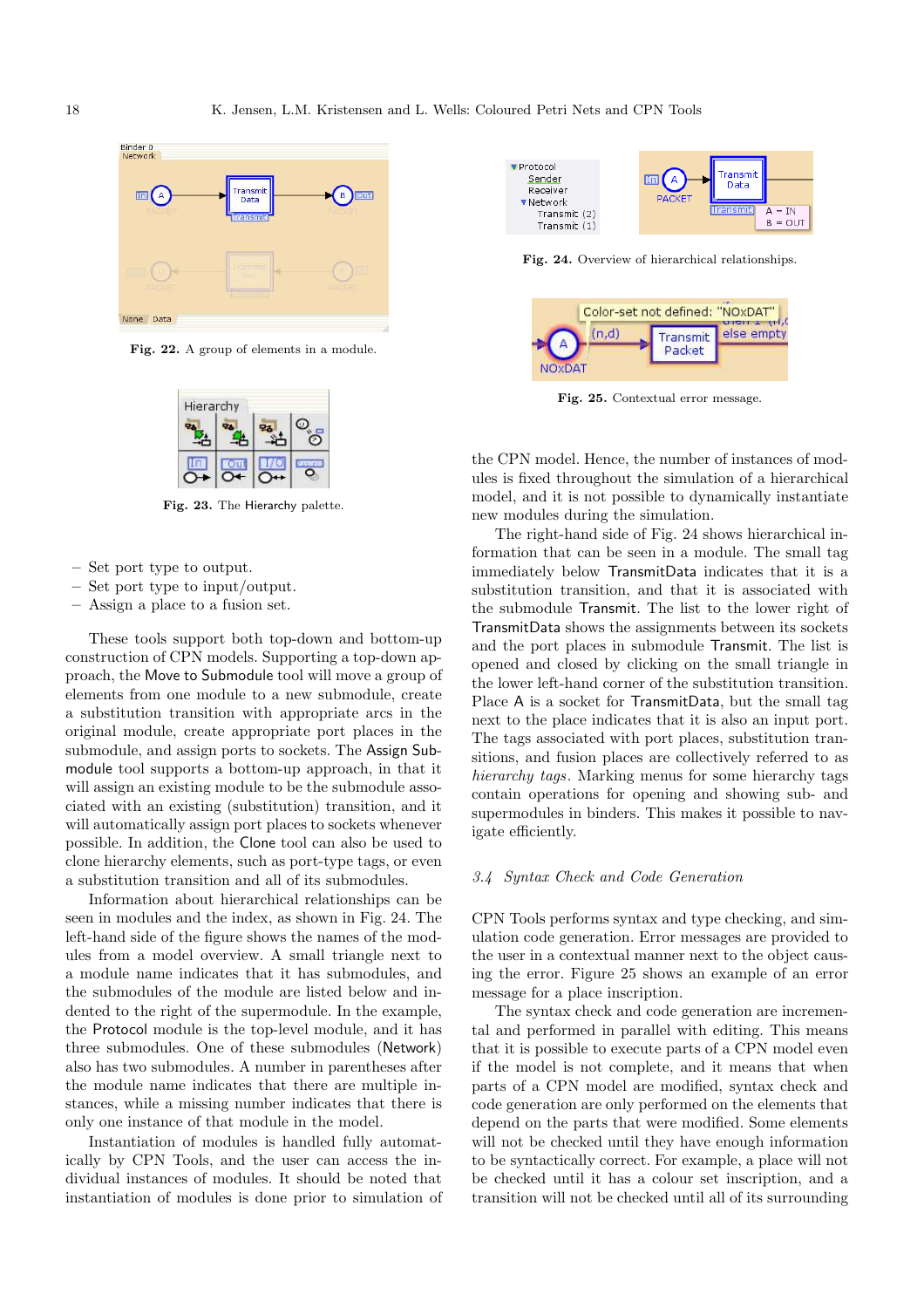places can be checked, and all of its surrounding arcs have arc inscriptions.

The main outcome of the code generation is the *simu*lation code. The simulation code contains the functions for inferring the set of enabled binding elements in a given marking of the CPN model, and for computing the marking reached after an enabled binding element occurs.

#### 3.5 Graphical Feedback and Help

CPN Tools uses several kinds of graphical feedback to provide information when editing and analysing a CPN model. Help information is also available. Colour-coded auras are used to highlight objects with particular characteristics or to indicate different kinds of relationships between objects. For example, bright red auras indicate errors. Auras are associated with places, transitions, arcs, inscriptions, declarations, module tabs, and index entries, such as module names. Auras are propagated to parent-like objects whenever possible. In Fig. 25 the place has an inscription with an error, and the place will therefore have a red aura. The red aura will be propagated to the tab for the module in the binder, to the name of the module in the index, and to the model name. Error auras are always shown, and they will be removed only if the error is fixed. Other kinds of auras appear only when the cursor hovers over a particular kind of object. For example, dark blue auras indicate dependencies between declarations and model objects, and they appear only when the cursor hovers over a declaration or a node. In Fig. 19, one of the declarations has an aura (in dark blue) because the cursor has been used to open a marking menu for a place that is dependent on that declaration.

A speech bubble is a yellow rectangle that provides context-sensitive information, such as an error message. Some speech bubbles appear automatically, while others appear after a slight delay when the cursor is moved over an appropriate object. For example, moving the cursor over a model name will cause a speech bubble containing the full path to the model to appear. On the other hand, speech bubbles with error messages for net structure, like the one in Fig. 25 appear automatically.

Status bubbles are colour-coded bubbles that occasionally appear at the bottom of the index. A speech bubble is often associated with the status bubble, as shown in Fig. 26. It may be necessary to move the cursor over a status bubble to see the corresponding speech bubble. Green indicates that an operation completed successfully, red indicates an error, and light purple indicates that a time-consuming operation, such as a long simulation, is being performed.

Detailed help information can be accessed in a number of ways. Dragging the Help index entry to the workspace will open the main page for the offline help in a



Fig. 26. Status bubble at bottom of index.

Web browser. A brief tool tip describing the functionality of the tool will appear if the cursor hovers over a tool cell in a tool palette. Marking menus for tool cells in palettes and for palette tabs in binders contain tools for opening a relevant help page in a browser.

#### 4 Simulation

The simulator of CPN Tools exploits a number of advanced data structures and algorithms for efficient simulation of large hierarchical CPN models [28]. The simulator exploits the locality property of Petri nets, which ensures that the occurrence of a transition only affects its immediate surroundings. This ensures that the number of steps executed per second in a simulation is independent of the number of places and transitions in the CPN model. This means that simulation scales to large CPN models.

The CPN Tools simulator only executes steps consisting of a single binding element. The marking resulting from the occurrence of an enabled step with multiple binding elements is the same as letting the binding elements in the step occur one after each other in some arbitrary order. Hence, markings that can be reached via occurrence sequences consisting of steps with multiple binding elements can also be reached via occurrence sequences with steps consisting of a single binding element.

CPN Tools uses graphical simulation feedback, as shown in Fig. 27, to provide information about the markings that are reached and the binding elements that are enabled and occur during a simulation. A small circle next to a place indicates the number of tokens on the place in a marking, and a box next to the circle shows the colours of the tokens. In Fig. 27, place DataReceived contains one token with value "COL". Green auras indicate enabled transitions, and the auras can be found on transitions, on module names in binders and the index, and on submodule tags. The box below ReceivePacket will be discussed below.

Many of the tools that are available for simulating CPN models can be found in the simulation tool palette shown in Fig. 28. A VCR (Video Cassette Recorder) metaphor is used for the graphical symbols representing the simulation tools. The simulation tools can be picked up with the mouse cursor and applied to the CPN model. The available tools (from left to right) are:

– Return to the initial marking.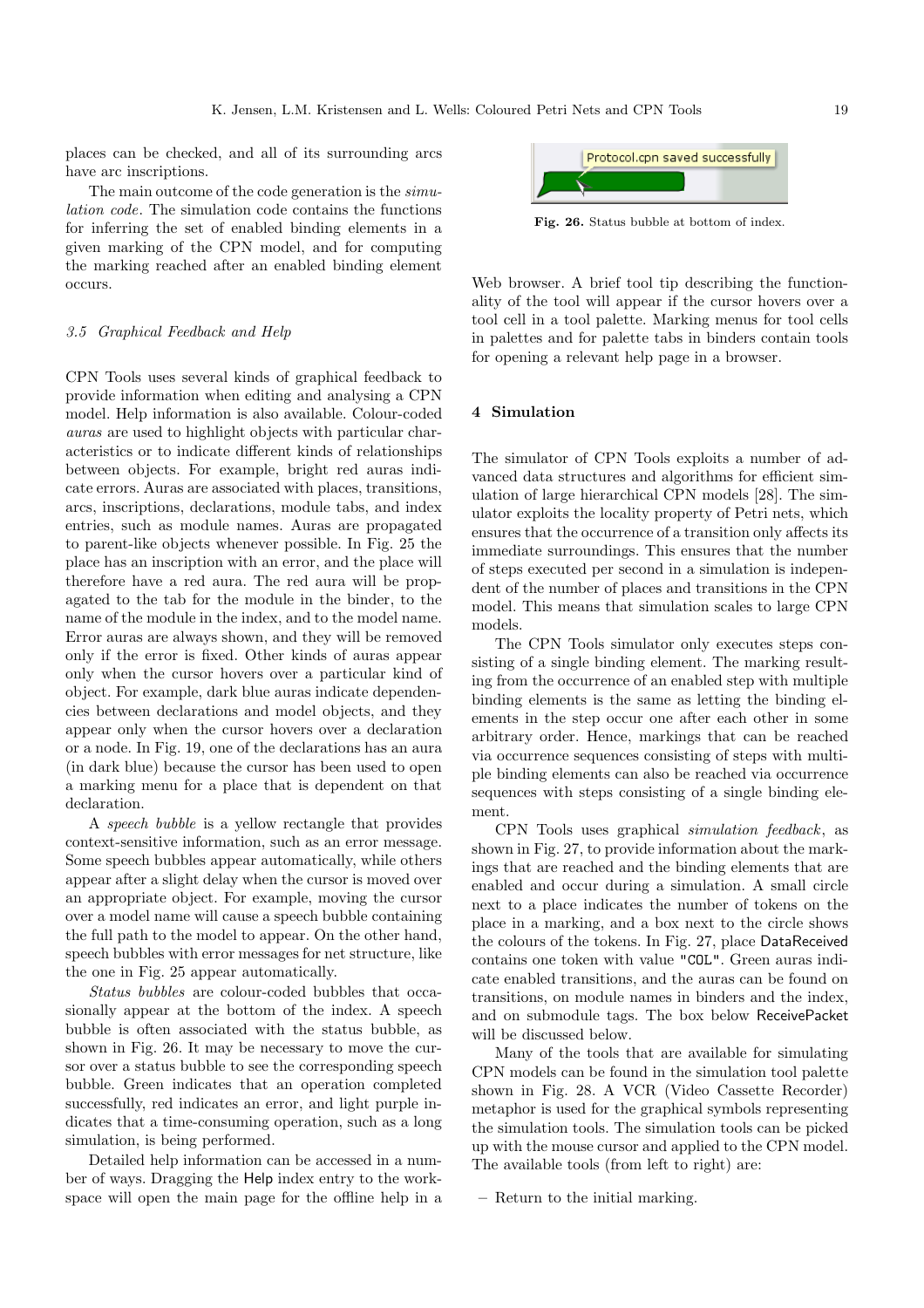

Fig. 27. Simulation feedback in CPN Tools.



Fig. 28. Simulation tool palette.

- Stop an ongoing animated automatic simulation.
- Execute a single transition with a manually chosen binding.
- Execute a single transition with a random binding.
- Execute an animated automatic simulation, i.e., execute an occurrence sequence with randomly chosen binding elements and display the current marking between each step.
- Execute a fast automatic simulation, i.e., execute an occurrence sequence with randomly chosen binding elements without displaying the current marking between each step.
- Evaluate a CPN ML expression (to be explained in Sect. 6.6).

#### 4.1 Interactive and Automatic Simulations

When a CPN model is simulated in *interactive mode*, the simulator calculates the set of enabled transitions in each marking encountered. Then it is up to the user to choose between the enabled transitions and bindings. Fig. 27 shows an example where the user is in the process of choosing between the enabled bindings of the ReceivePacket transition. The choice between the enabled bindings is done via the rectangular box opened next to the transition. It lists the variables of the transition and the values to which they can be bound in the current marking. In this case, the value 2 has already been bound to the variable k and the value "COL" has been bound to data. This is done automatically by the simulator since there is only one possible choice for these variables. The user still has a choice in binding values to the variables n and d. The user may also leave the choice to the simulator which uses a random number generator for this purpose. In the above case it suffices for the user to bind either n or d since the value bound to the other variable is then uniquely determined and will be automatically bound by the simulator.

After the chosen binding element has been executed, the marking and enabling information is updated and presented to the user, who either chooses a new enabled binding element or leaves the choice to the simulator, and so on. This means that it is the simulator that makes all the calculations (of the enabled binding elements and the effect of their occurrences), while it is the user who chooses between the different occurrence sequences (i.e., the different behavioural scenarios). If it is not necessary to choose a particular binding of variables, the user can use the Single Step tool to execute a single transition. The tool can be applied to different targets, and it will have different effects depending on the target. For example, if the tool is applied to an enabled transition. then that particular transition will occur, and if the tool is applied to a binder, then a randomly chosen enabled transition on a module in the binder will occur. An interactive simulation is by nature slow, since it takes time for the user to investigate the markings and enablings and to choose between them. This means that only a few steps can be executed each minute and the working style is very similar to single-step debugging known from conventional programming environments.

When a CPN model is simulated in *animated auto*matic mode, the simulator calculates the set of enabled transitions in each marking encountered. The simulator also chooses between the enabled transitions and bindings. The simulator feedback is updated after each step in an animated automatic simulation. The Play tool, i.e., the third tool from the right in Fig. 28, has tool options which determine how many steps should be executed in an animated automatic simulation, and how long the simulator should pause between each step. The simulator will perform the specified number of steps, unless it reaches a state in which there are no more enabled transitions or until the Stop tool from the simulation palette is applied.

A CPN model can also be simulated in fast automatic mode. This kind of simulation is similar to a program execution, and a speed of several thousand steps per second is typical. Before the start of a fast automatic simulation, the user specifies one or more stop criteria, e.g., that 100,000 steps should occur or 50,000 units of model time should elapse. If one of the stop criteria becomes fulfilled or if there are no more enabled transitions, the simulation stops and the user can inspect the marking which has been reached. There are also a number of different ways in which the user can inspect the markings and the binding elements that occurred during the sim-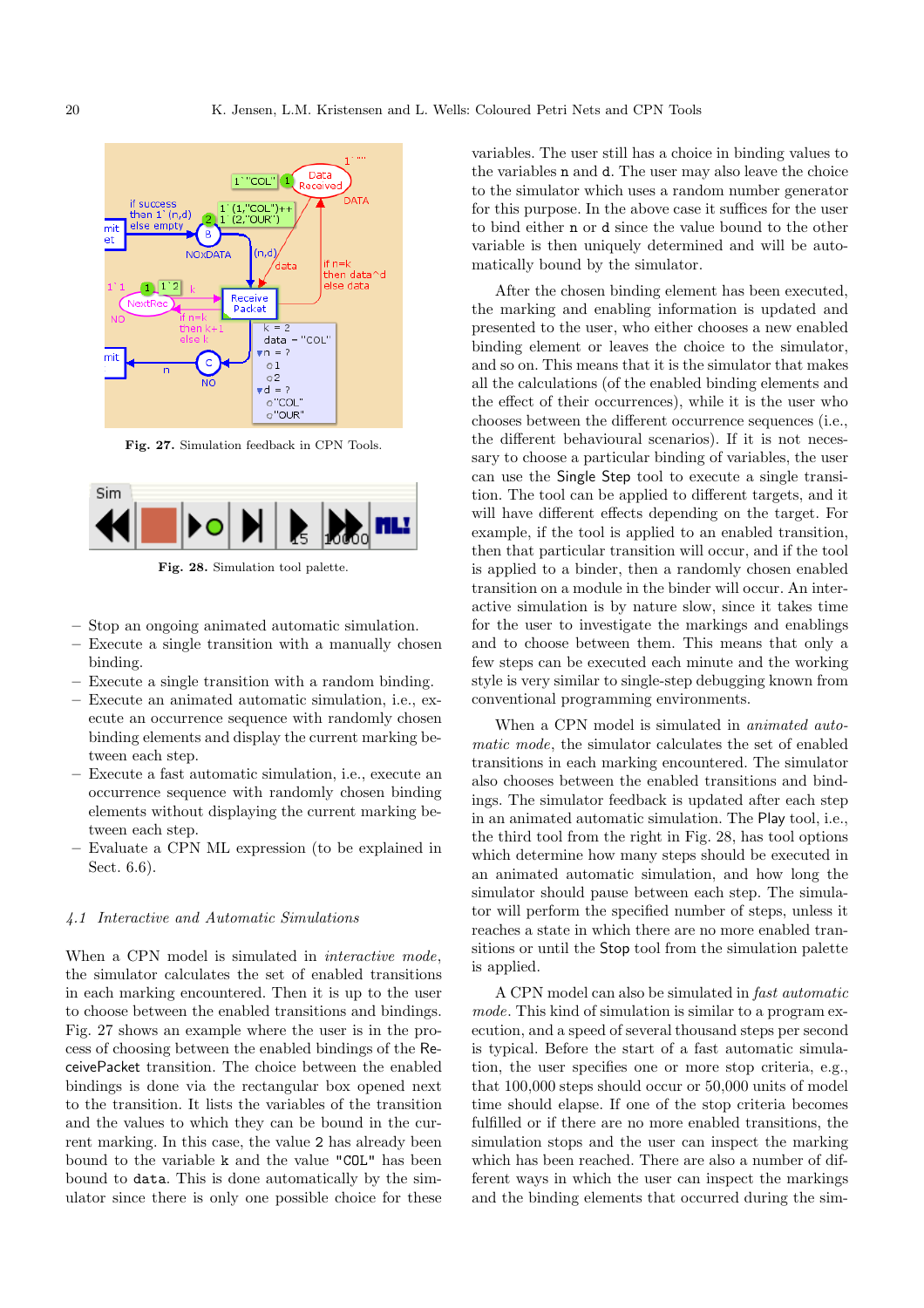

Fig. 29. Dead marking  $M_{dead}$  reached at the end of a simulation.

ulation. We shall briefly return to this at the end of this section.

A simulation of the protocol example may stop in the marking  $M_{dead}$  shown in Fig. 29. This marking is a dead marking because there are no enabled transitions. Due to the non-determinism in the CPN model, we cannot guarantee that the dead marking will be reached since it is possible to keep losing packets and acknowledgements. However, if we reach a dead marking it will be the marking shown in Fig. 29. Here, we see that all six data packets have been received (in the correct order). The sender has stopped sending because NextSend has a token with colour 7 and there is no data packet with number 7. All the places A, B, C, and D connecting the network to the sender and receiver are empty. Finally, place NextRec has a token with colour 7. Hence, this marking represents the desired terminal state of the protocol system. By making a number of automatic simulations of the CPN model, it is possible to test that the simple protocol design appears to be correct. Conducting a set of automatic simulations does not guarantee that all possible executions of the protocol have been covered. Hence, we cannot in general use simulation to verify properties of the protocol, but it is a powerful technique for testing the protocol and for locating errors. In Sect. 5 we will introduce state space analysis which makes it possible to ensure that all possible executions are covered. This makes it possible to verify systems, i.e., prove that different behavioural properties are present or absent in a model.

As mentioned earlier in this section, the user may be interested in inspecting some of the markings and some of the binding elements that occurred during a simulation. A simple (and brute-force) way to do this is to

| 1  | 0                      | SendPacket @ (1:Sender)      |
|----|------------------------|------------------------------|
|    | $- n = 1$              |                              |
|    | $-d = "COL"$           |                              |
| 2. | 0                      | Transmit @ (2:Transmit)      |
|    | - $p = Data(1, "COL")$ |                              |
|    | $-$ success $=$ true   |                              |
| 3  | 0                      | ReceivePacket @ (1:Receiver) |
|    | $- n = 1$              |                              |
|    | $-d = "COL"$           |                              |
|    | $- k = 1$              |                              |
|    | 11 H<br>- data =       |                              |
|    |                        |                              |

Fig. 30. Beginning of a simulation report.

inspect the simulation report which lists the steps that have occurred. Figure 30 shows the beginning of a simulation report for the hierarchical model from Sect. 2.4. We see the first three transitions that occurred. A simulation report specifies the names of the transitions that occur during a simulation, the module instances where the transitions are located, and the user determines if the report should specify the values bound to the variables of the occurring transitions. In this case, the SendPacket transition in instance 1 of the Sender module occurred in step 1, the Transmit transition in instance 2 of the Transmit module occurred in step 2, and the ReceivePacket transition in instance 1 of the Receiver module occurred in step 3. The number 0 following the step number specifies the model time at which the transition occurs. Since the hierarchical model of the simple protocol presented in Sect. 2.4 is untimed, all steps occur at time zero.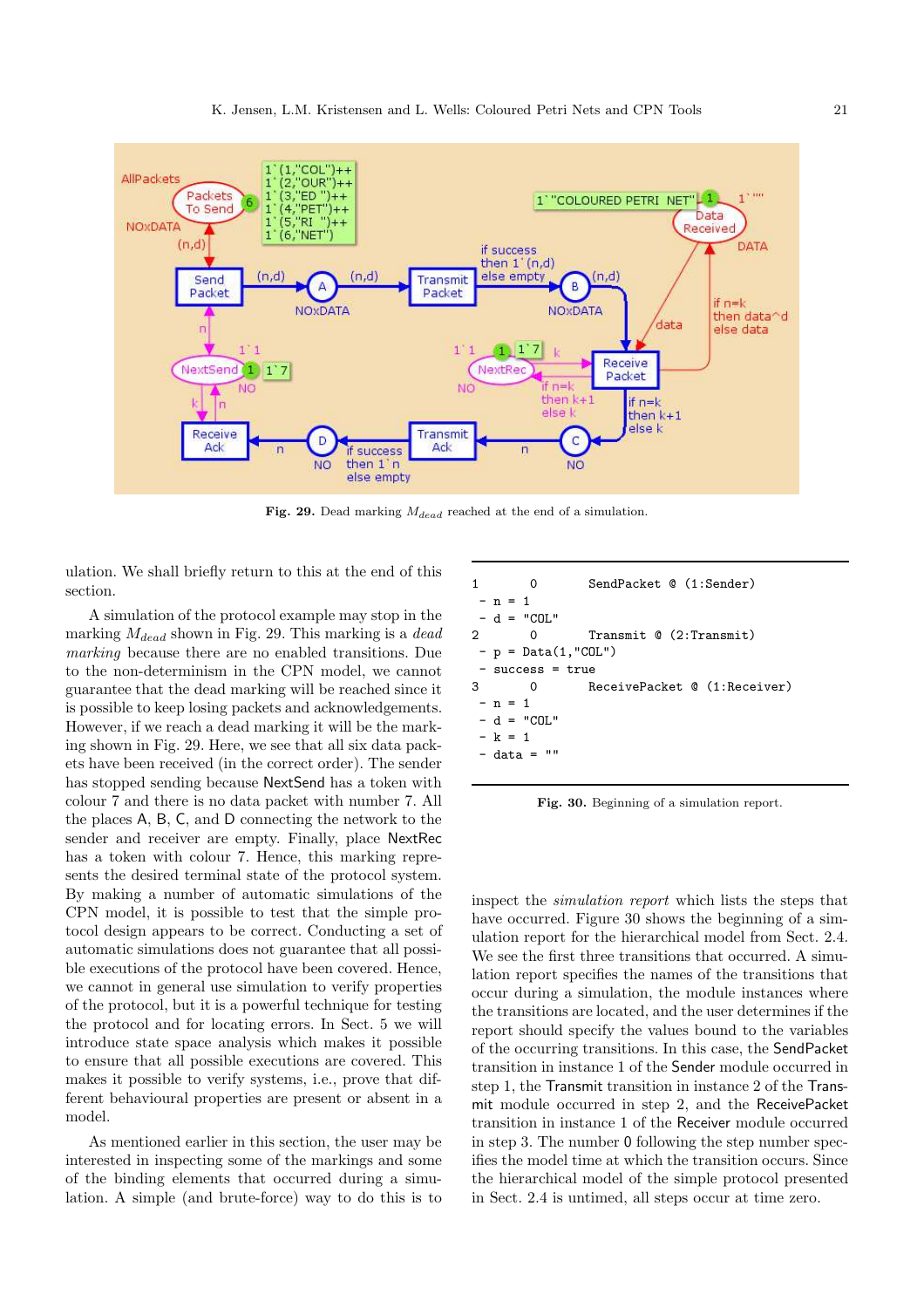## 4.2 Simulation Breakpoint Monitors

Simple simulation tool options can specify that a simulation should stop after a certain number of steps or after a certain amount of model time has passed, but in many cases it can be useful to stop a simulation in a particular state or after a particular transition has fired. In CPN Tools, monitors can be used to examine the binding elements that occur and the markings that are reached during a simulation. Different kinds of monitors can be used for different purposes. Breakpoint monitors can be used to stop simulations when specific conditions are fulfilled. A transition enabled monitor is a standard breakpoint monitor that can be associated with a transition, and the monitor will stop a simulation when the transition is enabled (or disabled, as determined by an option for the monitor). Another standard breakpoint monitor can be used to stop a simulation when the marking of a particular place is empty (or not empty, as determined by an option for the monitor). A generic breakpoint monitor can be used to define a model-specific condition that will determine when a simulation should stop. It is then checked at certain steps in the simulation whether the condition is fulfilled.

Each monitor has *monitoring functions* that determine its functionality. For transition enabled monitors, the monitoring functions are hidden from the user. However, for generic breakpoint monitors, the monitoring function is accessible, and it must be modified by the user. When a new monitor is created, template code for the accessible monitoring functions is automatically generated. The template code must be modified to obtain the desired behaviour. This means that the user does not have to write monitoring functions from scratch. A monitoring function often consists of 5-10 lines of CPN ML code. Each monitor is associated with a group of nodes consisting of zero or more places and zero or more transitions in the model. A monitor can only examine the nodes with which it is associated. For a generic breakpoint monitor, the user must define a predicate function that determines when a simulation should stop. A predicate function will be called after certain steps in a simulation, and it should return the value true when the simulation should stop.

An example of a model-specific breakpoint monitor would be a monitor that will stop a simulation of the protocol if the sender receives an acknowledgement which is lower than the sequence number of the data packet that is currently being sent. In this case, the monitor is associated with the ReceiveAck transition only. The predicate function for this monitor will be invoked each time the ReceiveAck transition occurs and it will return true if the value bound to the variable k is greater than the value bound to the variable n.

A monitor is created by applying one of the tools from the Monitoring palette (not shown) to an appropriate target. The target may be a single place or transition,



Fig. 31. Overview of a monitor in the index.

a group of nodes, a global group of nodes, or the name of the model. Note that a monitor may be associated with nodes from different modules. After a monitor has been created, it will be added to the index, where different kinds of information related to the monitor can be viewed and modified. Figure 31 shows the information that is added to the index when a generic breakpoint monitor is created for the ReceiveAck transition in the Protocol module. The monitor overview shows the userspecified name of the monitor (CHECKRECEIVEDACK), the type of the monitor ((generic) breakpoint), the nodes that the monitor is associated with, and the accessible monitoring functions. The predicate function for the CheckReceivedAck monitor looks as follows:

## fun pred

## $(Protocol'Receivedive_Ack (1, {k,n})) = n < k$

Since this monitor is associated with only one transition, the predicate function can only examine binding elements for the ReceiveAck transition. The predicate function will automatically be called in CPN Tools after the ReceiveAck transition occurs, and it will not be called after any of the other transitions in the model occur. The function inspects the values of the variables n and k and compares them as described above. For further details on implementing model-specific monitors we refer to [10].

It is also possible to disable monitors, which means that it is possible to ensure that a monitor will not be activated during a simulation without having to remove the monitor from the model.

#### 5 State Space Analysis

Simulation can only be used to consider a finite number of executions of the model being analysed. This makes simulation suited for detecting errors and for obtaining increased confidence in the correctness of the model, and thereby the system. For the simple protocol we may conduct a number of simulations which show that the model of the protocol always seems to terminate in the desired state where all data packets have been received in the correct order. This makes it likely that the protocol works correctly, but it cannot be used to ensure this with 100% certainty since we cannot guarantee that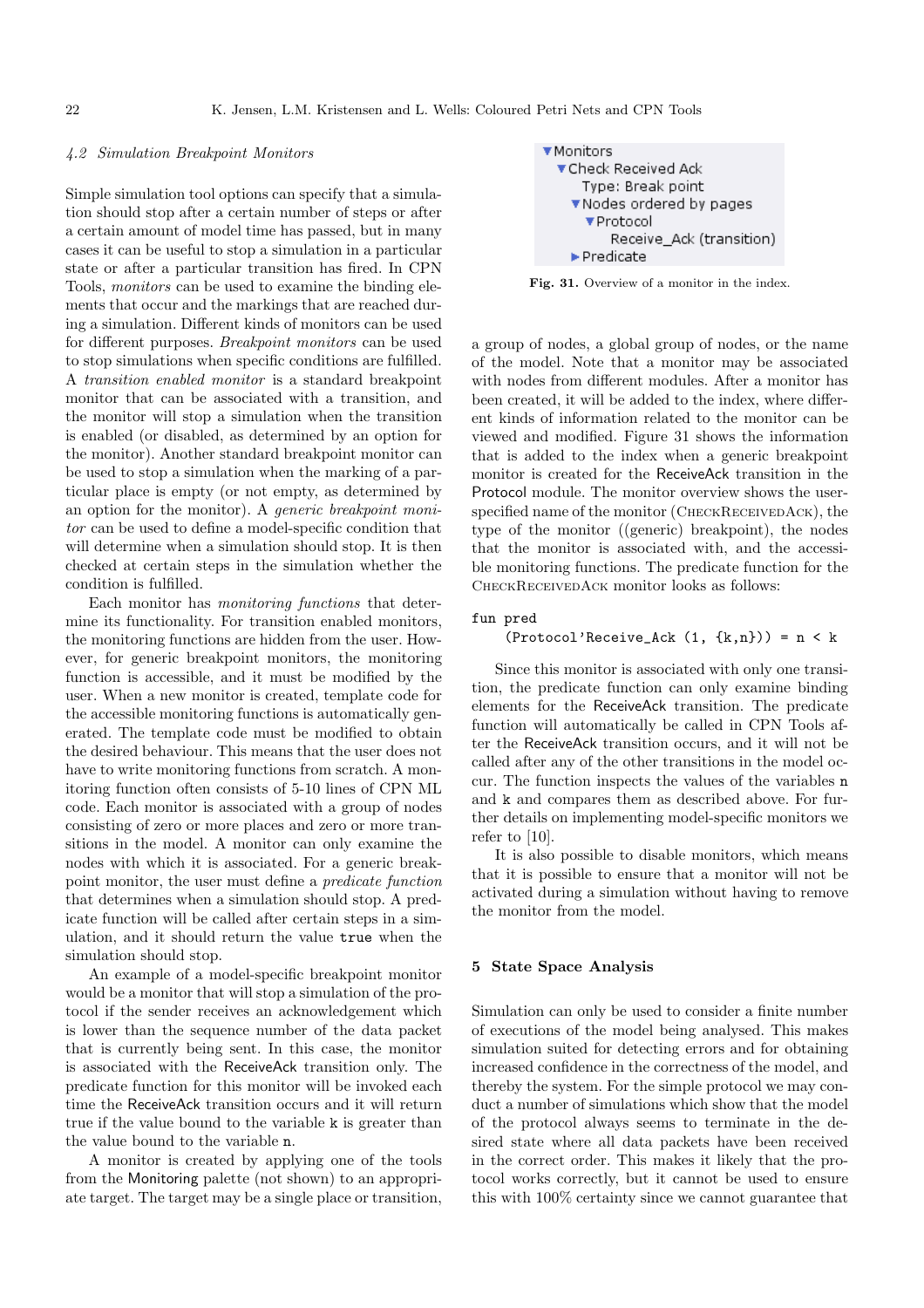the simulations cover all possible executions. Hence, after conducting a set of simulations, there may still exist executions of the model leading to a state where, e.g., the data packets are not received in the correct order.

Full state spaces represent all possible executions of the model being analysed. The basic idea of full state spaces is to calculate all reachable states (markings) and all state changes (occurring binding elements) of the CPN model and represent these in a directed graph where the nodes correspond to the set of reachable markings and the arcs correspond to occurring binding elements. The state space of a CPN model can be computed fully automatically and makes it possible to automatically verify, i.e., prove in the mathematical sense of the word that the model possesses a certain formally specified property. We present state spaces and behavioural properties using a non-hierarchical CPN model. However, full state spaces generalise to hierarchical and timed CPN models, and CPN Tools supports full state spaces for hierarchical and timed CPN models.

## 5.1 Revised Model for State Space Analysis

To introduce state space analysis we consider the simple protocol from Fig. 1. Before we construct a state space for the model of the protocol, we will make a small modification. The CPN model in Fig. 1 has infinite occurrence sequences in which the transition SendPacket occurs an infinite number of times immediately after each other (retransmitting the first packet an infinite number of times). This means that there is an infinite number of reachable markings. To obtain a finite number of reachable markings, we limit the number of tokens which may simultaneously reside on the network buffer places A, B, C, and D. This is done by adding a new place Limit as shown in Fig. 32. It has the colour set UNIT defined as:

#### colset UNIT = unit;

where unit is the basic CPN ML type containing the single value (). The initial marking of Limit is the multi-set 3'(). Tokens with the token colour () can be thought of as being "uncoloured" tokens where the value attached carries no information (since it can only take one possible value). A token is removed from place Limit each time a packet is sent to the network, and a token is added to place Limit, each time a packet is removed or lost from the network. This means that the total number of tokens on the five places A, B, C, D, and Limit is constant and identical to the number of tokens which Limit has in the initial marking.

Clearly, making this kind of modification changes the behaviour of the model, and it should be done with care. However, for models with very large state spaces, it is often useful to analyse the restricted behaviour of a model in order to increase our confidence in the correctness of the unrestricted model. For the protocol example, we have chosen to limit the number of tokens on the network buffer places to three tokens. This configuration allows packets to overtake each other, and it also allows for duplicate packets to be in the buffer places. However, it significantly limits how often packets overtake each other as well as the number of duplicate packets in buffer places. If analysis shows that the restricted model is correct, then this will increase our confidence in the fact that the unrestricted model is also correct. Similarly, if errors are found in the restricted model, then the same errors exist in the unrestricted model of the protocol. It is unlikely that we would obtain additional insights into the behaviour of the unrestricted model by increasing the number of tokens allowed in the buffer places in the restricted model. On the other hand, if we had limited the number of tokens in buffer places to just one, then it would no longer be possible for packets to overtake each other, nor would it be possible to have duplicate packets in the buffer places. In this case, the restriction is probably too radical, and the behaviour of the restricted model would be significantly different from the unrestricted model.

# 5.2 Full State Spaces

A full state space is a directed graph, where there is a node for each reachable marking and an arc for each occurring binding element. There is an arc labelled with a binding element  $(t, b)$  from a node representing a marking  $M_1$  to a node representing a marking  $M_2$  if and only if the binding  $(t, b)$  is enabled in  $M_1$  and the occurrence of  $(t, b)$  in  $M_1$  leads to the marking  $M_2$ .

Figure 33 shows an initial fragment of the state space of the CPN model in Fig. 32. This fragment has been created using the support for visualisation of state spaces in CPN Tools. Each node is inscribed with three integers. The topmost integer is the node number and the two integers separated by a colon give the number of predecessor and successor nodes. Node 1 corresponds to the initial marking, and the figure shows all markings reachable by the occurrence of at most three binding elements starting in the initial marking. The rectangular node descriptor associated with each node gives information about the marking of the individual places in the state represented by the node. The node descriptor lists the places which have a non-empty marking. We have omitted the marking of place PacketsToSend since this place always contains the six tokens corresponding to the data packets to be sent. The rectangular arc descriptor associated with each arc gives information about the corresponding binding element. The node and arc descriptors have a default content, but options are available for the user to control the contents of the descriptors.

In the initial marking only one binding element (SendPacket, $\langle n=1,d="COL"\rangle$ ) is enabled and it leads to the marking which is identical to the initial marking except that there is now also a token with colour (1,"COL")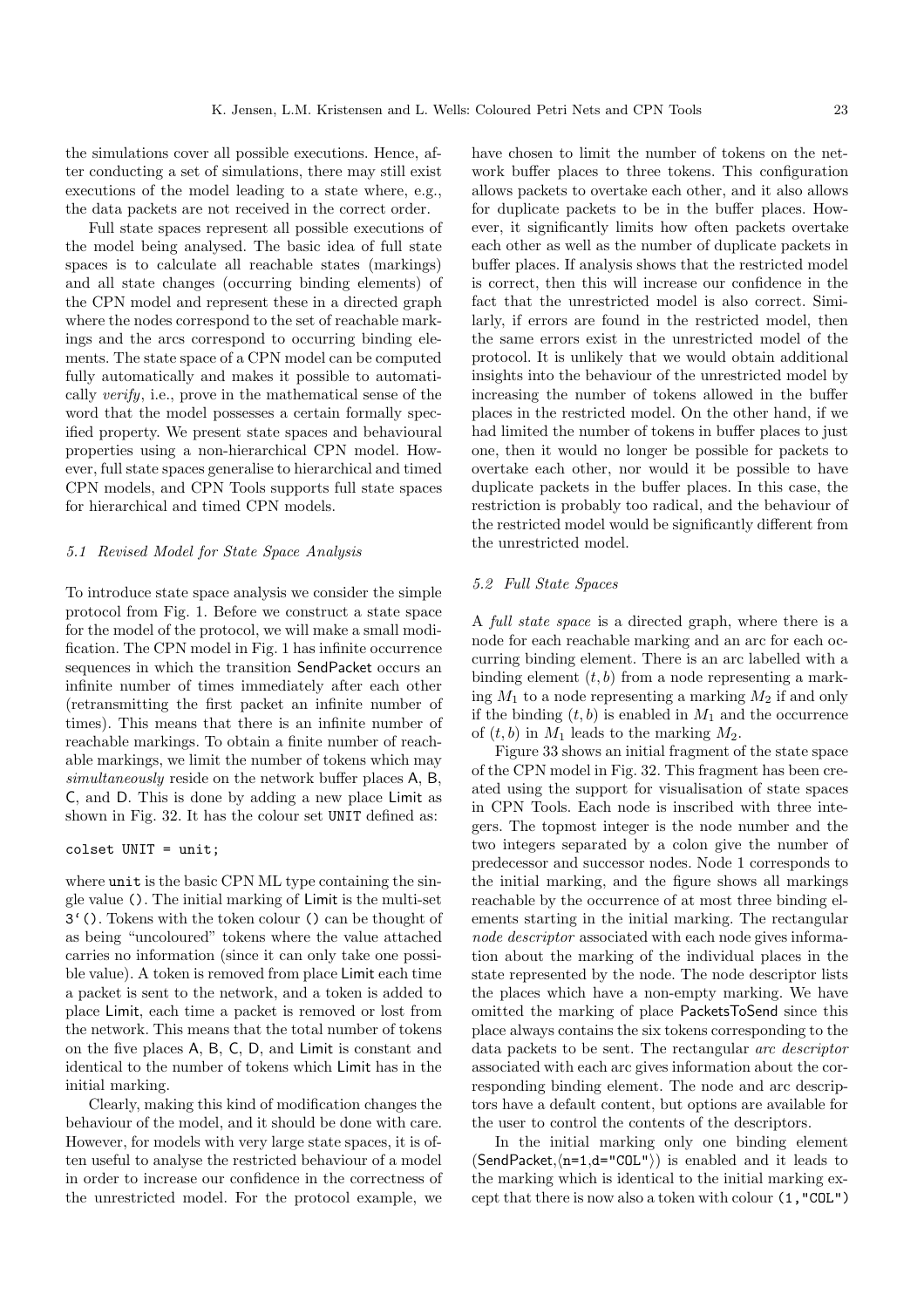

Fig. 32. CPN model used for state space analysis.



Fig. 33. Initial state space fragment for CPN model in Fig. 32.

on place A, and there is one less token on place Limit. In Fig. 33, this marking is represented by node 2. In the marking corresponding to node 2, we have three enabled binding elements:

$$
\begin{array}{lcl} \text{SP} & = & \text{(SendPacket, \langle n=1, \, d="COL")}) \\ \text{TP}_{+} & = & \text{(TransmitPacket, \quad \langle n=1, \, d="COL", \, success=true)} ) \\ \text{TP}_{-} & = & \text{(TransmitPacket, \quad \langle n=1, \, d="COL", \, success=false)} ) \end{array}
$$

and their occurrence lead to the markings represented by nodes 3, 4, and 1, respectively. The full state space for the CPN model has 13,215 nodes and 52,784 arcs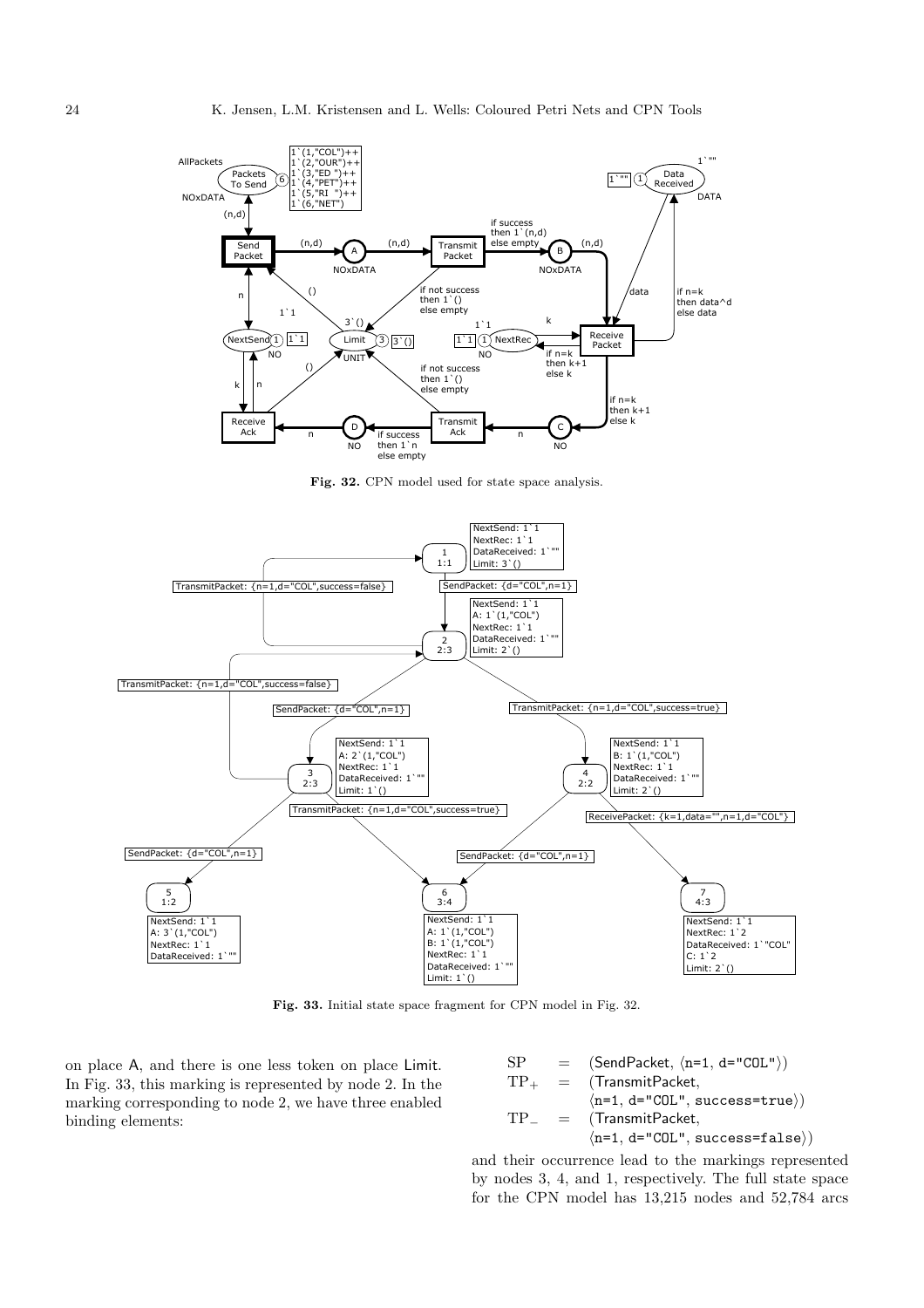and is far too big to be conveniently represented as a drawing. Drawing fragments of a state space, like the one in Fig. 33, can, however, be a very effective way of analysing the markings reachable within a small number of steps from a given marking.

State spaces are calculated fully automatically by the CPN state space tool using a state space construction algorithm. CPN Tools stores the directed graph representing the state space in internal memory. This means that the full state space can only be generated if it fits into the available computer memory. The tool supports a number of stop and branching options that makes it possible for the user to control the state space generation.

The generation of the full state spaces is in most cases followed by the generation of the Strongly Connected Component Graph (SCC-graph) which is derived from the graph structure of the state space. The nodes in the SCC-graph are subgraphs called strongly connected components (SCCs) and are obtained by making a disjoint division of the nodes in the state space such that two state space nodes are in the same SCC if and only if they are mutually reachable, i.e., there exists a path in the state space from the first node to the second node and vice versa. The SCC-graph is used by CPN Tools to determine a number of the standard behavioural properties of the model (as we will explain below) and the structure of the SCC-graph quite often gives useful information about the overall behaviour of the model being analysed.

Tools for generating, investigating, and displaying state spaces are found in the State Space palette of CPN Tools which is shown in Fig. 34. The available tools (from left to right and top to bottom) are:

- Generate model-specific code for state space analysis.
- Generate a state space.
- Generate a SCC graph.
- Save a state space report.
- Display a node in a state space.
- Display the successors of a state space node.
- Display the predecessors of a state space node.
- Evaluate a CPN ML expression that returns a list of either state space nodes or state space arcs, and display the resulting nodes and/or arcs from the state space.
- Display the marking corresponding to a state space node in the simulator.
- Add the current simulator state to the state space.

## 5.3 State Space Report

The first step when conducting state space analysis is usually to ask for a state space report, which provides some basic information about the size of the state space and standard behavioural properties of the CPN model.



Fig. 34. The State Space palette.

#### State Space Statistics

| State Space                                             |  | Scc Graph                             |  |  |  |
|---------------------------------------------------------|--|---------------------------------------|--|--|--|
| Nodes: 13215<br>Arcs: 52784<br>Secs: 53<br>Status: Full |  | Nodes: 5013<br>Arcs: 37312<br>Secs: 2 |  |  |  |

Fig. 35. State space report—statistics.

For the CPN model in Fig. 32, the state space report looks as shown in Figs. 35-39. First we have some state space statistics (see Fig. 35) telling how large the state space is. For the model of the protocol we have 13, 215 nodes and 52, 784 arcs. The construction of the full state space took 53 seconds. We also get statistics about the SCC-graph. It has 5, 013 nodes and 37, 312 arcs, and was calculated in 2 seconds. The fact that there are fewer nodes in the SCC-graph than in the state space immediately tells us that there exist cycles in the state space of the simple protocol. This implies that we can have infinite occurrence sequences and that the protocol may not terminate.

The next two parts of the state space report contain information about the boundedness properties. The boundedness properties tell how many (and which) tokens a place may hold—when we consider all reachable markings.

Fig. 36 specifies the best upper and lower integer bounds. The best upper integer bound of a place specifies the maximal number of tokens that can reside on a place in any reachable marking. The best upper integer bound of the place DataReceived is 1 which means that there is at most one token on place DataReceived, and there exists reachable markings where there is one token on DataReceived. This is what we would expect, since DataReceived is supposed to always contain a single token with a colour corresponding to the data that has been received. The place A has a best upper integer bound of 3 which means that in any reachable marking there are at most three tokens on A, and there exists a reachable marking where there is exactly three tokens on A. Similar remarks apply to the places B, C, and D. This is what we would expect, since we modified the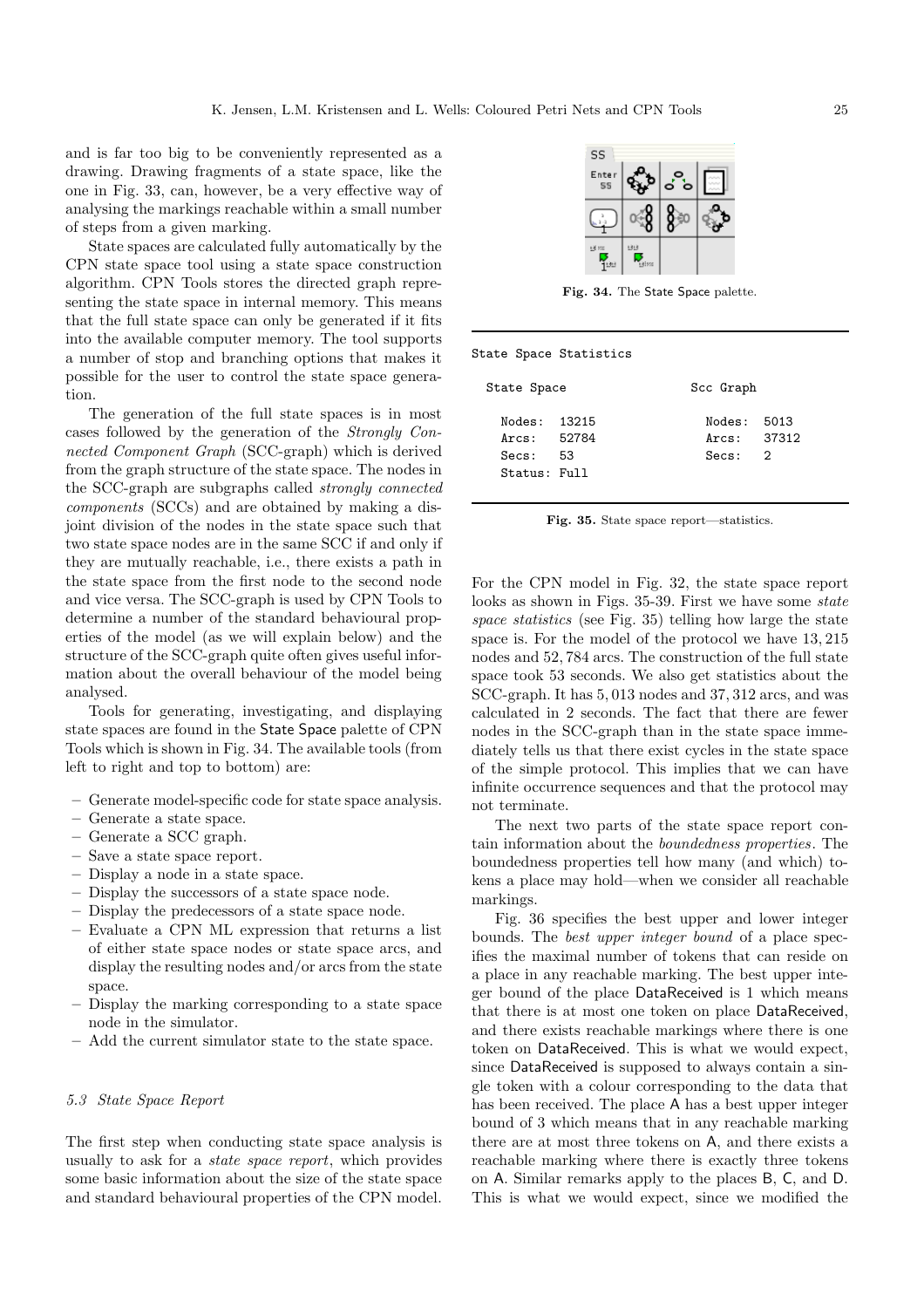| Best Integers Bounds | Upper | Lower |
|----------------------|-------|-------|
| PacketsToSend        | 6     | 6     |
| DataReceived         | 1     | 1     |
| NextSend, NextRec    |       | 1     |
| A, B, C, D           | 3     |       |
| Limit                | 3     |       |
|                      |       |       |

Fig. 36. State space report—integer bounds.

original model by introducing the Limit place to ensure that there are at most three tokens simultaneously on the places A, B, C, and D. What we learn from the best upper integers bounds of the four network places is that there are markings where the maximum number of packets allowed simultaneously on the network are all in one network buffer.

The *best lower integer bounds* for a place specifies the minimal number of tokens that can reside on the place in any reachable marking. The place DataReceived has a best lower integer bound of 1 which means that there is always at least one token on this place. Together with the best upper integer bound of 1 this means that there is exactly one token on this place in any reachable marking. When the best upper and lower integer bound are equal it implies that the place always contains the same number of tokens (as given by the two integer bounds)—even if the colour of these tokens may vary. For example, place DataReceived always contains exactly one token, and place PacketsToSend always contains exactly six tokens. The best lower integer bound of the place A is 0 which means that there exists a reachable marking in which there are no tokens on this place. A similar remark applies to the places B, C, and D.

Above, we have considered the minimal and maximal number of tokens that may be present on a place ignoring the token colours. Figure 37 specifies the best upper and lower multi-set bounds. These bounds consider not only the number of tokens, but also the colours of the tokens. The best upper multi-set bound of a place specifies for each colour in the colour set of the place the maximal numbers of tokens that is present on this place with the given colour in any reachable marking. This is specified as a multi-set, where the coefficient of each value is the maximal number of tokens with the given value.

As an example, the place C has the following multiset as the best upper multi-set bound:

# 3'2 ++ 3'3 ++ 3'4 ++ 3'5 ++ 3'6 ++ 3'7

This specifies that there is a maximum of 3 tokens with the colour 2 on C in any reachable marking (and similarly for the colours 3, 4, 5, 6, 7). It also specifies that there exists a reachable marking where there are 3 tokens with the colour 2 on the place. The best upper multiset for C also specifies that there can never be a token

| Best Upper Multi-set Bounds |                                                                                                                         |
|-----------------------------|-------------------------------------------------------------------------------------------------------------------------|
| PacketsToSend               | $1'(1, "COL")++1'(2, "OUR")++$<br>$1'(3, "ED")++1'(4, "PET")++$<br>$1'(5, "RI")++1'(6, "NET")$                          |
| DataReceived                | 1'""++1'"COL"++1'"COLOUR"++<br>1'"COLOURED "++<br>1'"COLOURED PET"++<br>1'"COLOURED PETRI "++<br>1'"COLOURED PETRI NET" |
| NextSend, Nextrec           | $1'1++1'2++1'3++1'4++1'5++$<br>$1'6++1'7$                                                                               |
| A, B                        | $3'(1, "COL")++3'(2, "OUR")++$<br>$3'(3,'ED'')++3'(4,'PET")++$<br>$3'(5, "RI")++3'(6, "NET")$                           |
| C, D                        | $3'2++3'3++3'4++3'5++3'6++3'7$                                                                                          |
| Limit                       | $3^{\prime}()$                                                                                                          |
| Best Lower Multi-set Bounds |                                                                                                                         |
| PacketsToSend               | $1'(1, "COL")++1'(2, "OUR")++$<br>$1'(3, "ED")++1'(4, "PET")++$<br>$1'(5, "RI")++1'(6, "NET")$                          |
| DataReceived                | empty                                                                                                                   |
| NextSend, NextRec empty     |                                                                                                                         |
| A, B, C, D                  | empty                                                                                                                   |
| Limit                       | empty                                                                                                                   |

Fig. 37. State space report—multi-set bounds.

with the colour 1 on the place. This is expected, since the acknowledgements sent by the receiver always specify the data packet expected next, and because the first acknowledgement (with sequence number 2) is sent after the data packet with sequence number 1 is received.

As another example, consider the place DataReceived which has the following best upper multi-set bound:

| 1'"" ++ 1'"COL" ++ 1'"COLOUR" ++              |  |
|-----------------------------------------------|--|
| 1'"COLOURED " ++ 1'"COLOURED PET " ++         |  |
| 1'"COLOURED PETRI " ++ 1'"COLOURED PETRI NET" |  |

This specifies a maximum of one token with the colour "" on DataReceived in any reachable marking (and similarly for the other values in the multi-set). The size of the above multi-set is 7—even though DataReceived has a single token in each reachable marking as specified by the best upper and lower integer bounds in Fig. 36. From the best upper multi-set bound and the best upper and lower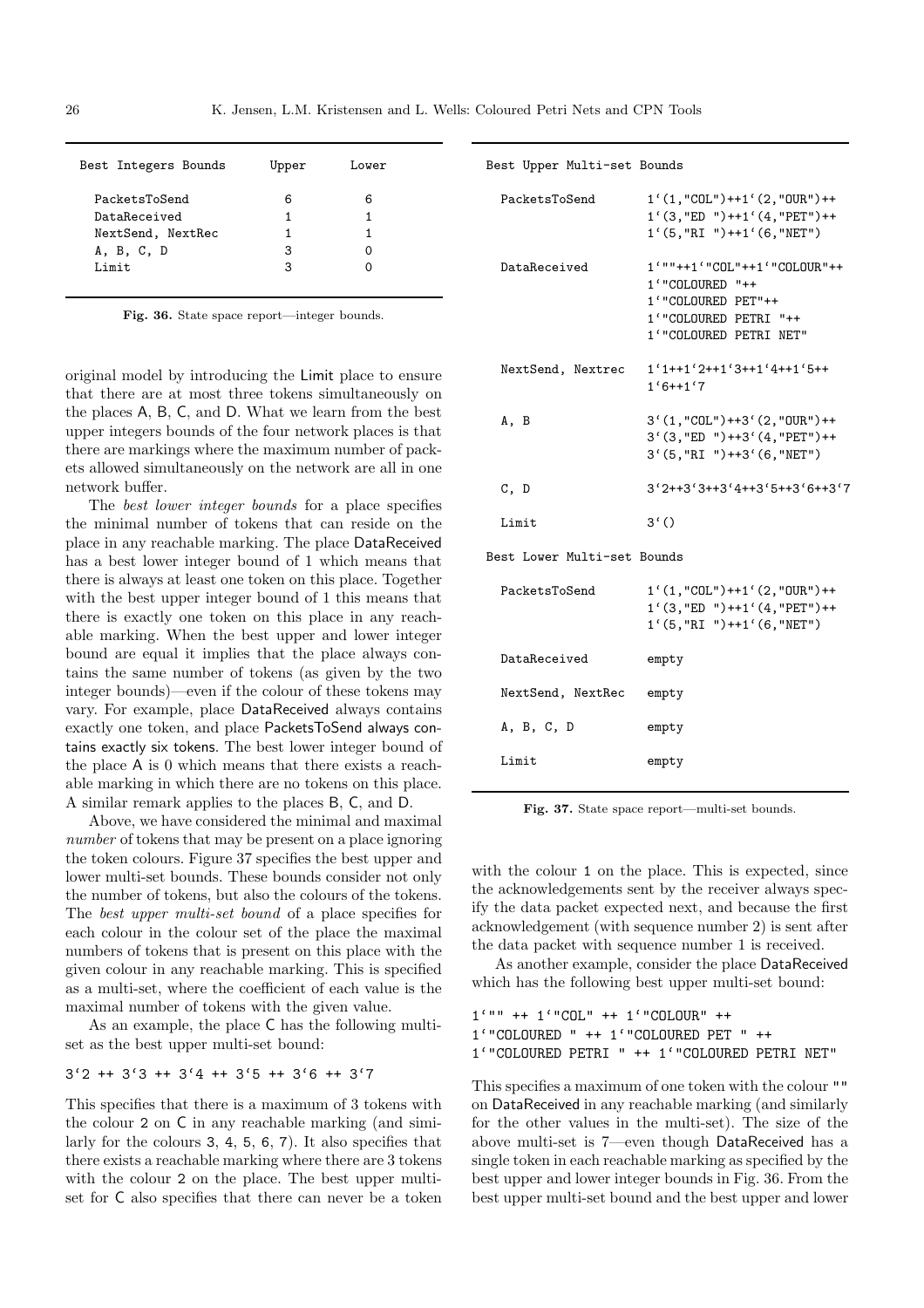integer bounds it follows that the possible markings of the place DataReceived are:

1'"" 1'"COL" 1'"COLOUR" 1'"COLOURED " 1'"COLOURED PET" 1'"COLOURED PETRI " 1'"COLOURED PETRI NET"

This corresponds to the expected prefixes of the data being sent from the sender. From the boundedness properties we cannot see the order in which these markings are reached.

Above we have illustrated that the integer and the multi-set bounds often tell us different and complementary "stories". The integer bounds of DataReceived tell us that the place always has exactly one token, but nothing about the possible colours of this token. The best upper multi-set bound of DataReceived tells us the tokens colours we may have at the place, but not that there is only one token at a time. It should be noted that there is no guarantee that there exists a reachable marking with the multi-set equal to the best upper multi-set bound. This is illustrated by the place DataReceived.

The *best lower multi-set bound* of a place specifies for each colour in the colour set of the place the minimal numbers of tokens that is present on this place with the given colour in any reachable marking. This is specified as a multi-set, where the coefficient of each value is the minimal number of tokens with the given value. Best lower multi-set bounds give, therefore, information about how many tokens of each colour that are always present on a given place. All places for the simple protocol except PacketsToSend have the empty multi-set empty as best lower multi-set bound. This means that there are no tokens which are always present on these places. However, we cannot conclude that there exists a reachable marking with no tokens on these places. This is illustrated by DataReceived, NextSend, and NextRec which always have one token each. The best lower multiset for PacketToSend is:

```
1'(1, "COL") ++ 1'(2, "OUR") ++ 1'(3, "ED")++
1'(4, "PET") ++ 1'(5, "RI") ++ 1'(6, "NET")
```
This means that there is at least one token with the colour (1,"COL") on PacketToSend in any reachable marking (and similarly for the other values in the multi-set). This is as expected since the data packet being removed from PacketsToSend when SendPacket occurs is immediately put back again.

Figure 38 shows the part of the state space report specifying the home properties. The home properties tell us that there exists a single home marking, which has the node number 4868. A home marking  $M_{home}$  is a marking which can be reached from any reachable marking. This means that it is impossible to have an occurrence Home Properties

Home Markings: [4868]

Fig. 38. State space report—home properties.

sequence which cannot be extended to reach  $M_{home}$ . In other words, we cannot do things which will make it impossible to reach  $M_{home}$  afterwards.

In the protocol system we have a single home marking. By asking CPN Tools to display the marking corresponding to node 4868 from the state space, we get the marking that is shown in Fig. 29. It can be seen that this is the marking in which the protocol has successfully finished the transmission of all six data packets. The fact that this is a home marking means that no matter what happens when the protocol is executed (e.g., packet loss and overtaking of packets on the network), it is always possible to reach the marking where the transmission of all six data packets has been completed successfully. It should be noted that we only know that it is possible to reach the home marking  $M_{home}$  from any reachable marking  $M$ . There is no guarantee that  $M_{home}$  actually will be reached from  $M$ , i.e., there may exist occurrence sequences that start in  $M$  and never reach  $M_{home}$ . As an example, the simple protocol has the infinite occurrence sequence in which SendPacket followed by TransmitPacket with a binding losing the data packet occur infinitely many times immediately after each other. In this case we will never reach the marking in Fig. 29. If we want to exclude that kind of behaviour, we would introduce a counter which limits the number of retransmissions allowed for each individual packet.

The liveness properties in Fig. 39 specify that there is a single dead marking which has the node number 4868. A dead marking is a marking in which no binding elements are enabled. This means that the marking corresponding to node 4868 is both a home marking and a dead marking. The fact that node 4868 is the only dead marking tells us that the protocol as specified by the CPN model is partially correct—if execution terminates we have the correct result. Furthermore, because node 4868 is also a home marking it is always possible to terminate the protocol with the correct result. It may be a bit surprising that a dead marking can be a home marking, but this is possible because any marking can be reached from itself by means of the trivial occurrence sequence of length zero.

Figure 39 tells us that there are no live transitions. A transition is live if from any reachable marking we can always find an occurrence sequence containing the transition. In other words, we cannot do things which will make it impossible for the transition to occur afterwards. We have already seen that our protocol has a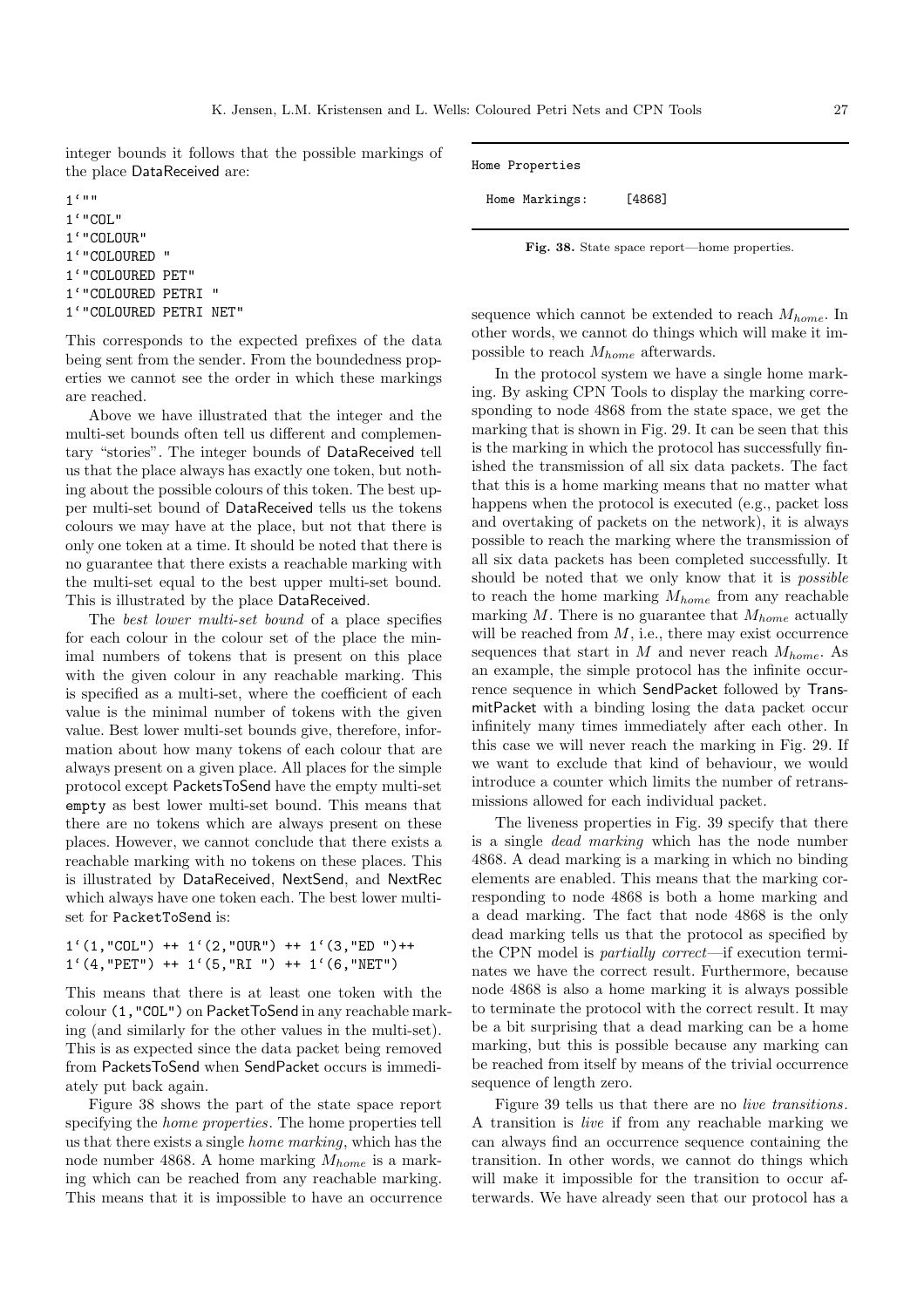| Liveness Properties |        |
|---------------------|--------|
| Dead Markings:      | [4868] |
| Dead Transitions:   | None   |
| Live Transitions:   | None   |
|                     |        |

Fig. 39. State space report—liveness properties.

dead marking, and this is the reason why it cannot have any live transitions—no transitions can be made enabled from the dead marking.

Finally, Fig. 39 also tells us that there are no dead transitions. A transition is dead if there are no reachable markings in which it is enabled. That there are no dead transitions means that each transition in the protocol has the possibility to occur at least once. If a model has dead transitions then they correspond to parts of the model that can never be activated. Hence, we can remove dead transitions from the model without changing the behaviour of it.

## 5.4 Query Functions

Above, we have discussed the contents of the state space report (with the exception of the so-called fairness properties). It is produced totally automatically, and it contains information about a number of key properties for the CPN model under analysis. The behavioural properties investigated in the state space report are standard properties that can be investigated for any model. Hence, the state space report is often the first thing which the user asks for. However, the user may also want to investigate properties that are not general enough to be part of the state space report. For this purpose a number of predefined query functions are available in CPN Tools that make it possible to write user-defined and model dependent queries. These queries are written in the CPN ML programming language. The CPN state space tool uses the predefined query functions when computing the content of the state space report. CPN Tools additionally contains a library that makes it possible to formulate queries in a temporal logic [8].

An example of a model-specific query for the CPN model in Fig. 32 would be to check whether the protocol obeys the stop-and-wait strategy, i.e., whether the sequence number of the data packet currently being sent by the sender is at most one less than the sequence number expected by the receiver. For this purpose we can implement a predicate StopWait which given a marking, i.e., a node from the state space, checks whether the difference between the sequence number in the receiver side (represented by the token on place NextRec) and the sequence number in the sender side (represented by the token on place NextSend) is at most one. The implementation of the StopWait predicate is as follows:

```
fun StopWait (n:Node) =
  let
   val Sender_Seq =
        ms_to_col (Mark.Protocol'NextSend 1 n);
   val Receiver_Seq =
        ms_to_col (Mark.Protocol'NextRec 1 n);
  in
   (Receiver_Seq - Sender_Seq) <= 1
  end;
```
The function extracts the colours of the tokens on the places NextSend and NextRec in the current marking given by the parameter n which is a Node in the state space. It then compares the value of the two sequence numbers as described above. The StopWait predicate can then be provided to the query function PredAllNodes which lists all nodes in the state space satisfying a given predicate. Surprisingly, not all nodes satisfy the predicate. The reason for this is that acknowledgements may overtake each other on the places C and D which means that it is possible for the sender to receive an old acknowledgement that causes the sender to decrement its sequence number. Using the query functions ArcsInPath provided by CPN Tools it is easy to obtain a counter example, i.e., an occurrence sequence leading from the initial marking to a marking where the predicate does not hold and have it visualised using the drawing facilities of CPN Tools.

One of the main advantages of state space methods is that they are relatively easy to use, and they have a high degree of automation. The ease of use is primarily due to the fact that with state space methods it is possible to hide a large portion of the underlying complex mathematics from the user. This means that quite often the user is only required to formulate the property which is to be verified and then apply a computer tool. The main disadvantage of state spaces is the state explosion problem [38]: even relatively small systems may have an astronomical or even infinite number of reachable states, and this is a serious problem for the use of state space methods for the verification of real-life systems. CPN Tools includes a collection of reduction techniques for alleviating the state explosion problem inherent in state space-based verification. These advanced state space techniques typically represent the state space in a compact form or represent only parts of the state space. The state space reduction is done in such a way that it is still possible to verify properties of the system. A discussion of these reduction methods is, however, beyond the scope of this paper, for details see, e.g., [9,18, 25,26].

The state space of a timed CPN model is defined in a similar way as for untimed CPN models, except that each state space node now corresponds to a timed marking, i.e., the timed multi-sets specifying the markings of the places and the value of the global clock. CPN Tools also supports state space analysis of timed CPN models.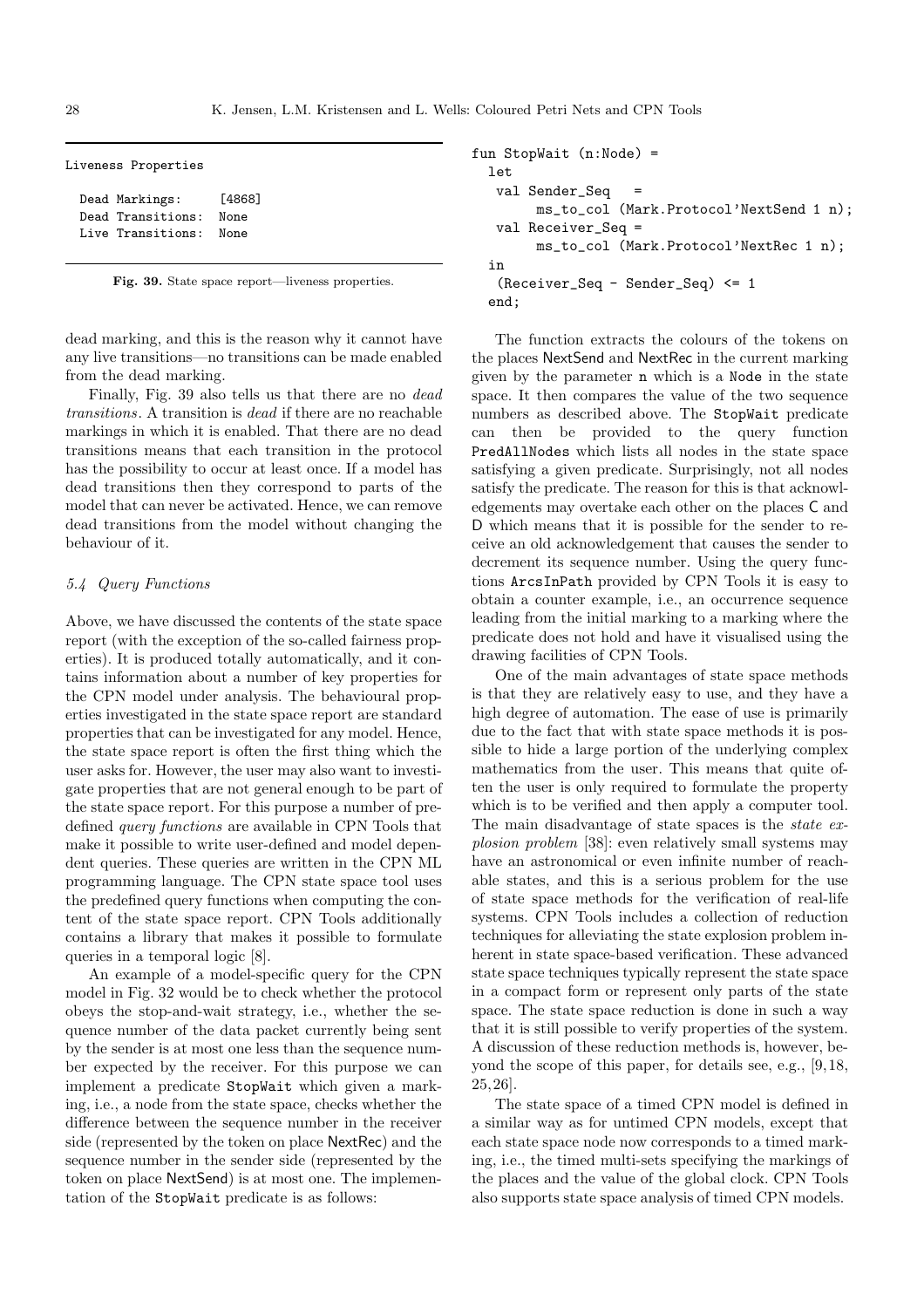# 6 Performance Analysis

Simulation-based performance analysis is supported via automatic simulation combined with data collection. The basic idea of simulation-based performance analysis is to conduct a number of lengthy simulations of the model during which data about the performance of the system is collected. The data typically provides information such as the size of queues, delay of packets, and load on various components. The collection of data is based on the concept of data collector monitors that allow the user to specify when and what data is to be collected during the individual steps of a series of automatic simulations. The data can be written in log files for post-processing, e.g., in spreadsheets, or a performance report can be saved summarising key figures for the collected data such as average, standard deviation, and confidence intervals. Simulation-based performance analysis typically uses batch simulation that makes it possible to explore the parameter space of the model and conduct multiple simulations of each parameter configuration to obtain results that are statistically reliable. We illustrate performance analysis using a timed model of the simple protocol.

## 6.1 Revised Model for Performance Analysis

We will develop a slightly modified version of our protocol model to be used for performance analysis. This model contains a module for the arrival of the data packets to be sent by the sender and a module for the protocol. These two modules are shown in Figs. 41-42, and they are tied together via the System module shown in Fig. 40.

Let us first consider the data packets that the sender must send. When analysing the performance of a system, one is often interested in measuring the performance of a system when it processes a particular kind of workload. For example, the workload for the timed protocol is data packets. With CPN models it is possible to use both fixed workloads, i.e., workloads that are predetermined at the start of a simulation, and dynamic workloads.

In previous sections, the initial marking inscription of the place PacketsToSend has been used to determine exactly which data packets should be sent. When debugging the model or when examining the logical correctness of the protocol via state space analysis, it is sufficient to examine the behaviour of the model for a limited number of data packets. However, it is unlikely that such a protocol would be used to send a small, fixed number of data packets that are always available in a buffer. If data packets arrive much faster than they can be sent and acknowledged, then a large queue of data packets will grow at the sender, and an unacceptably large amount of time may pass from when a packet arrives until it is acknowledged. The arrival of data packets will affect the



Fig. 40. System module—top-level module for the hierarchical, timed protocol model.



Fig. 41. Module for the arrival of data packets.

performance of the protocol, and this behaviour should, therefore, be modelled accurately. For this system, it is useful to consider a dynamic workload.

The arrival of data packets is modelled in the Arrivals module shown in Fig. 41. A single timed token on the place Next is used to control the arrival of new data packets. The colour of the token represents the sequence number of the next data packet that will arrive, and the time stamp determines when a new data packet will arrive. In the marking shown in Fig. 41, the next data packet will arrive at time 3161, and it will get the sequence number 16. When the CreatePacket transition occurs, the time delay of the token that is added to the place Next is determined by the nextArrival function defined as:

# fun nextArrival() = discrete( $200, 220$ );

Intuitively, the value returned by the nextArrival function represents the amount of time that will pass before the next data packet arrives. Here the discrete probability distribution function is used, but CPN Tools provides support for a number of probability distributions, including, uniform, normal, Erlang, and exponential.

When doing performance analysis, it is often interesting to measure the amount of time that passes between different events. In the timed protocol example, it is interesting to measure the amount of time that passes from when a data packet arrives at the sender until the data packet is received by the receiver. To be able to do this it must be possible to record and remember the time at which the first event occurs. In a CPN model, the easiest way to record this kind of information is to include it in token values. The colour set DATAPACKET shown below is used to model the data packets. Here the token colour of a data packet is a triple consisting of a sequence number, the data contents, and the time of arrival for the data packet. The time of arrival is represented by the integer colour set TOA.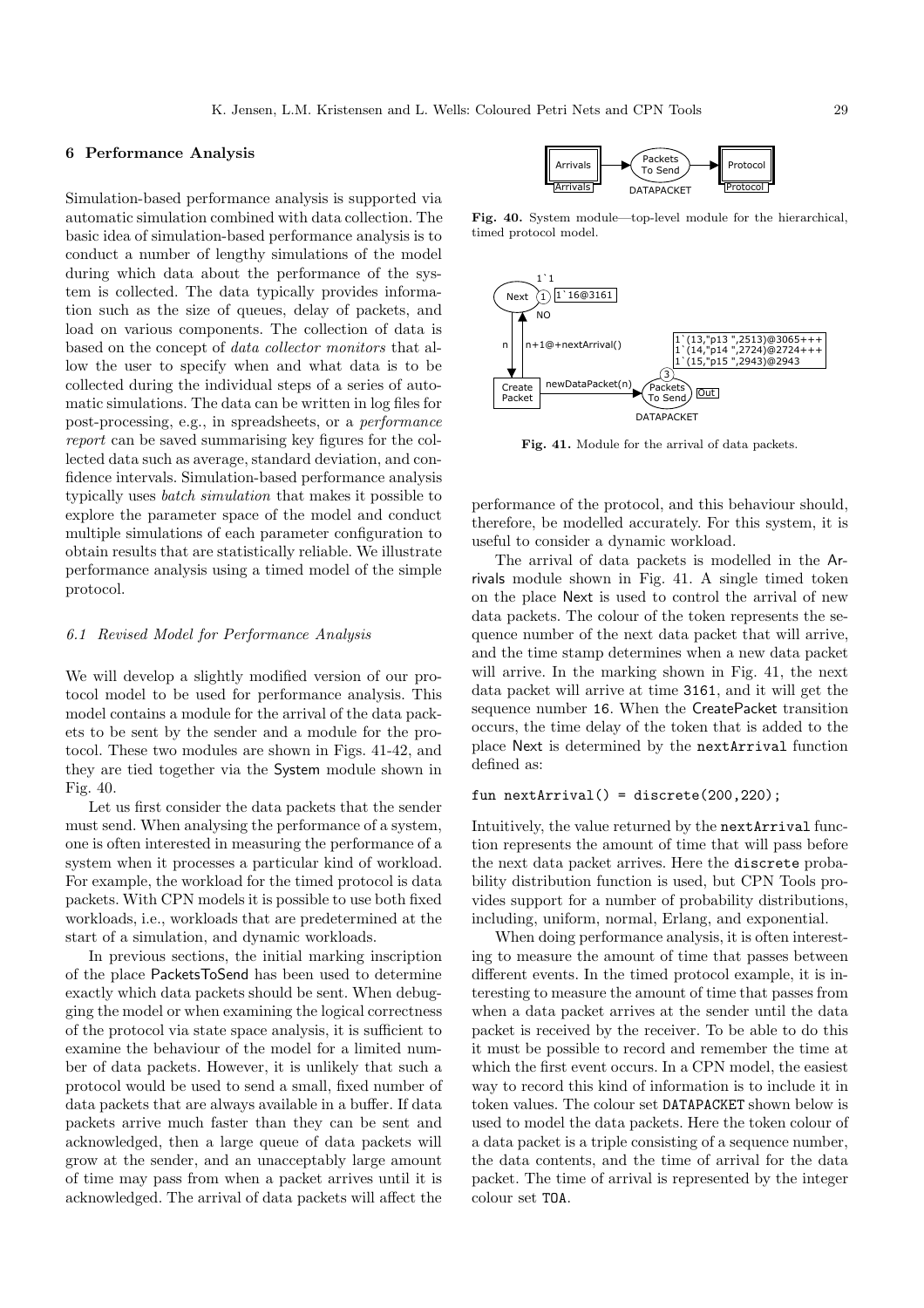

Fig. 42. Module for the protocol.

| colset TOA |  | $=$ int; |                                                  |  |
|------------|--|----------|--------------------------------------------------|--|
| var t      |  | : T0A:   |                                                  |  |
|            |  |          | $colset$ DATAPACKET = product NO*DATA*TOA timed; |  |

When the CreatePacket transition occurs, a new data packet is created by the newDataPacket function (not shown) which returns a value of type DATAPACKET, i.e., a triple. The sequence number of the new data packet is determined by the argument n, shown in Fig. 41, and the time of arrival of the data packet will be equal to the model time at which the transition occurs.

Figure 42 shows a variant of the timed protocol that differs from the timed model in Fig. 14 in a number of ways. In Fig. 42, data packets are discarded after they have been acknowledged. Transition RemovePacket removes data packets from the place PacketsToSend after they have been acknowledged. The inscription to the upper left of the transition, i.e., the inscription [n<k], is the guard for the transition. This guard ensures that only packets that have a sequence number that is smaller than the sequence number on NextSend will be removed from place PacketsToSend. A time delay inscription on the arc from PacketsToSend to RemovePacket allows tokens to be removed ahead of time from the place PacketsToSend. The arc inscription on the arc from ReceiveAck to NextSend has also been changed so that the sequence number on NextSend will never be decreased. This means that the sender will not retransmit packets that have already been received if a duplicate acknowledgement is received.

The loss of data packets is also represented slightly differently. For automatic simulations of the model shown in Fig. 14, the variable success for the transition TransmitPacket would be randomly bound to either true or false each time the transition occurs, and both values would be equally likely. In other words, approximately 50% of the data packets would be lost during automatic simulations. Many networks are more reliable than this, so when studying the performance of the protocol, it is important to represent the loss rate more accurately. In Fig. 42 the ok function determines whether a packet will be transmitted successfully or lost:

fun  $ok() = uniform(0.0, 1.0) \le 0.9$ ;

The uniform function will return a random value between 0.0 and 1.0, and all values in the interval have the same probability of being chosen. The ok function specifies that there is a 90% chance that data packets will be transmitted successfully. The loss of acknowledgements is modelled in a similar manner. Since fewer packets will be lost, it is not necessary to retransmit packets as often. Therefore, the value of the constant Wait, which determines how long the sender should wait before retransmitting a data packet, has been changed to 175.

#### 6.2 Performance Measures and Data Collectors

There are a number of interesting performance measures for the timed protocol example. For example, it could be interesting to know how many data packets or how many duplicate data packets are received by the receiver during a simulation. Measuring the number of packets to send will indicate whether there is a backlog of data packets at the sender. In this example, packet delay will be the amount of time that passes from when a data packet arrives at the sender until it is correctly received by the receiver. Calculating average and maximum packet delay will indicate whether data packets are received in a timely fashion.

Such performance measures can be calculated based on numerical data that is extracted or collected from a CPN model during simulations. In CPN Tools, data collector monitors are used for this purpose. As we shall see, the numerical data can be extracted from the binding elements that occur and the markings that are reached during a simulation. Different kinds of data collector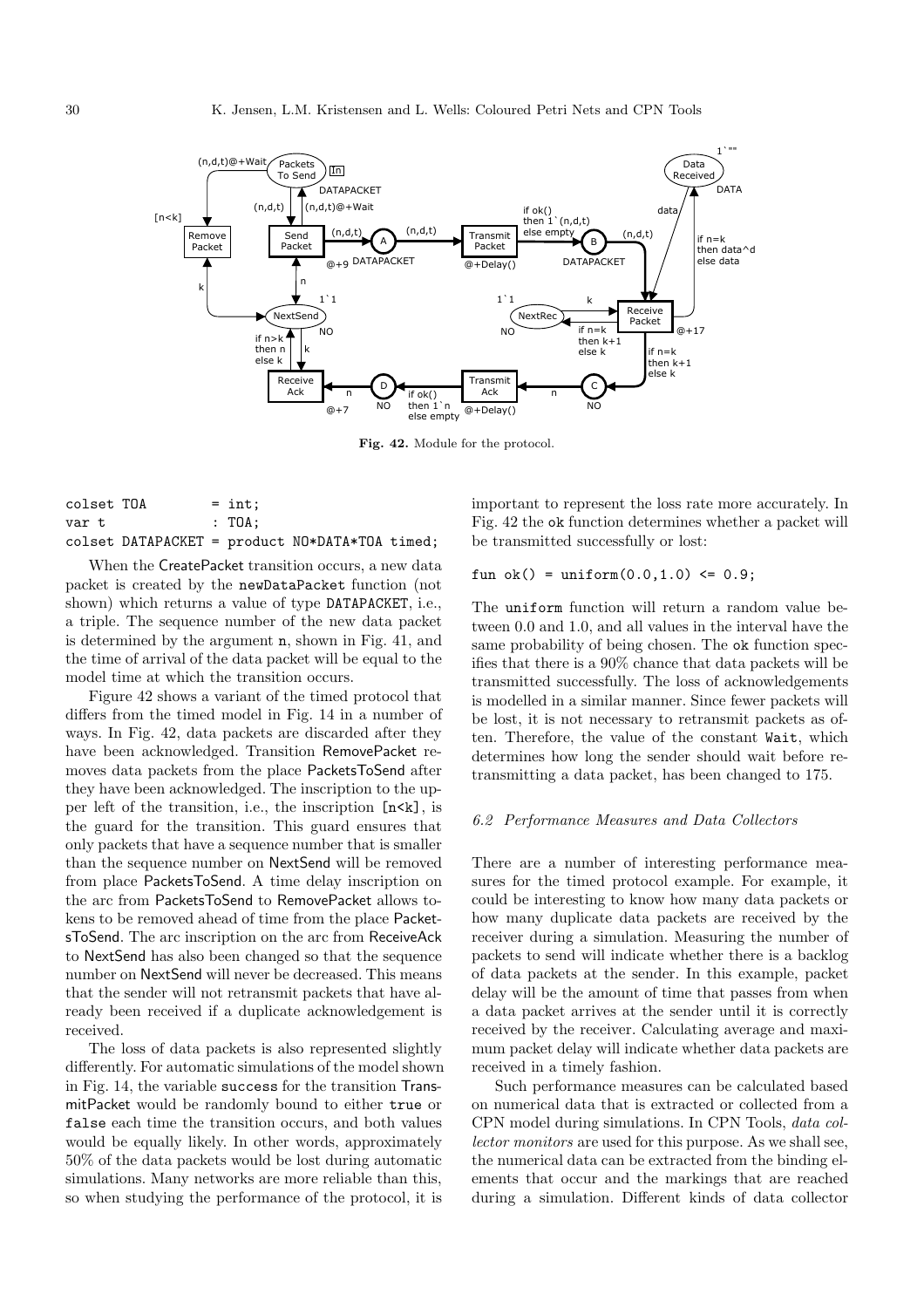monitors can be used for different purposes. There are standard or predefined data collector monitors that can be used for any CPN model. We will also see examples of user-defined or generic data collector monitors which collect data that is model-specific. Data collector monitors are created with tools from the Monitoring palette, and they can be created by cloning and modifying existing data collector monitors.

Calculating the number of data packets that are received by the receiver is simply a matter of counting the number of times the ReceivePacket transition occurs during a simulation. In CPN Tools a count transition occurrences monitor is a standard monitor for just this purpose. The monitor for counting the number of received data packets is named ReceivedPackets.

In the model, a duplicate data packet is received when the ReceivePacket transition occurs with a binding where  $n\neq k$ . Generic data collector monitors can be used to collect any kind of numerical data from a CPN model. The behaviour of such monitors is determined by their monitoring functions which are accessible to the user. Here we will use a generic data collector monitor to calculate the number of duplicate packets received by counting the number of times a transition occurs with a particular binding. The monitor is named RECEIVEDDUplicatePackets.

So, we need to be able to determine at least two things for the RECEIVEDDUPLICATEPACKETS monitor: 1) when data should be collected from the model for updating the counter of duplicate data packets, and 2) the value with which the counter should be increased. This functionality is determined by the monitoring functions for the data collector monitor.

In a data collector monitor, a predicate function will be called periodically, and it should return true whenever the monitor should collect data from the model. The predicate function for the ReceivedDuplicatePackets monitor looks like this:

```
fun pred (Protocol'Receive_Packet
              (1,\{d,data,k,n,t\}) = true
```
The predicate function can examine the bindings of the variables of the transition, but it is defined so that it ignores the bindings of the variables. The function returns true every time ReceivePacket occurs.

In a data collector monitor, an observation function collects numerical data from the model. An observation function is called each time the predicate function for the same monitor is called and returns true. The following observation function collects data that is used to calculate the number of duplicate data packets received:

```
fun obs (Protocol'Receive_Packet
              (1, \{d, data, k, n, t\}) =
    if n=k then 0 else 1
```
The predicate function above determines that this observation function will be called each time Receive-Packet occurs. The function will return 1 whenever a duplicate data packet is received by the receiver, and 0 when a packet is received the first time. The data values that are returned by the observation function are used to calculate statistics, such as the sum, average, and maximum of the data values that are collected. The sum of the data values collected by this monitor will indicate how many duplicate data packets have been received during a simulation. The average of the data values will be the proportion of duplicate data packets to the total number of data packets received.

Each data collector monitor has two additional monitoring functions: an initialisation function and a stop function. The initialisation function can be used to collect data from the initial marking of the model. Similarly, the stop function can be used to collect data from the final marking of a simulation. Initialisation and stop functions cannot be used to collect data from binding elements. For the RECEIVEDDUPLICATEPACKETS monitor, neither the initialisation function nor the stop function is used to collect data from markings.

We define another generic data collector monitor called PacketDelay which collects data from occurring binding elements. It is defined to measure packet delay, and to calculate average and maximum packet delay. When the ReceivePacket transition occurs (see Fig. 42), the variable t is bound to the arrival time of the data packet that is being received, and this value can be used to calculate the packet delay. This data collector monitor is associated only with the ReceivePacket transition.

The predicate function for this monitor is exactly the same as the one for the RECEIVEDDUPLICATEPACKETS monitor. The observation function for measuring packet delay subtracts the time of arrival for the data packet t from the model time at which the transition occurs, and the time that is required to receive the data packet (17) is added, since the time delay for receiving the data packet ought to be included in the packet delay. The initialisation and stop functions are not used to collect data from markings.

We have seen a number of examples of how data collector monitors can be used to collect data from binding elements that occur during a simulation. We will now see how monitors can be used to collect data from the markings that are reached during a simulation.

The number of tokens on the place PacketsToSend in a particular marking is equal to the number of packets to be sent. In CPN Tools, a marking size monitor is a standard monitor that is used to measure the number of tokens on a place during a simulation. Such a monitor can calculate the average and maximum number of tokens on a place during a simulation. We will use a marking size monitor named PACKETSTOSEND for measuring the number of tokens on the place PacketsToSend during a simulation, and to calculate the average and maximum number of data packets to be sent during a simulation.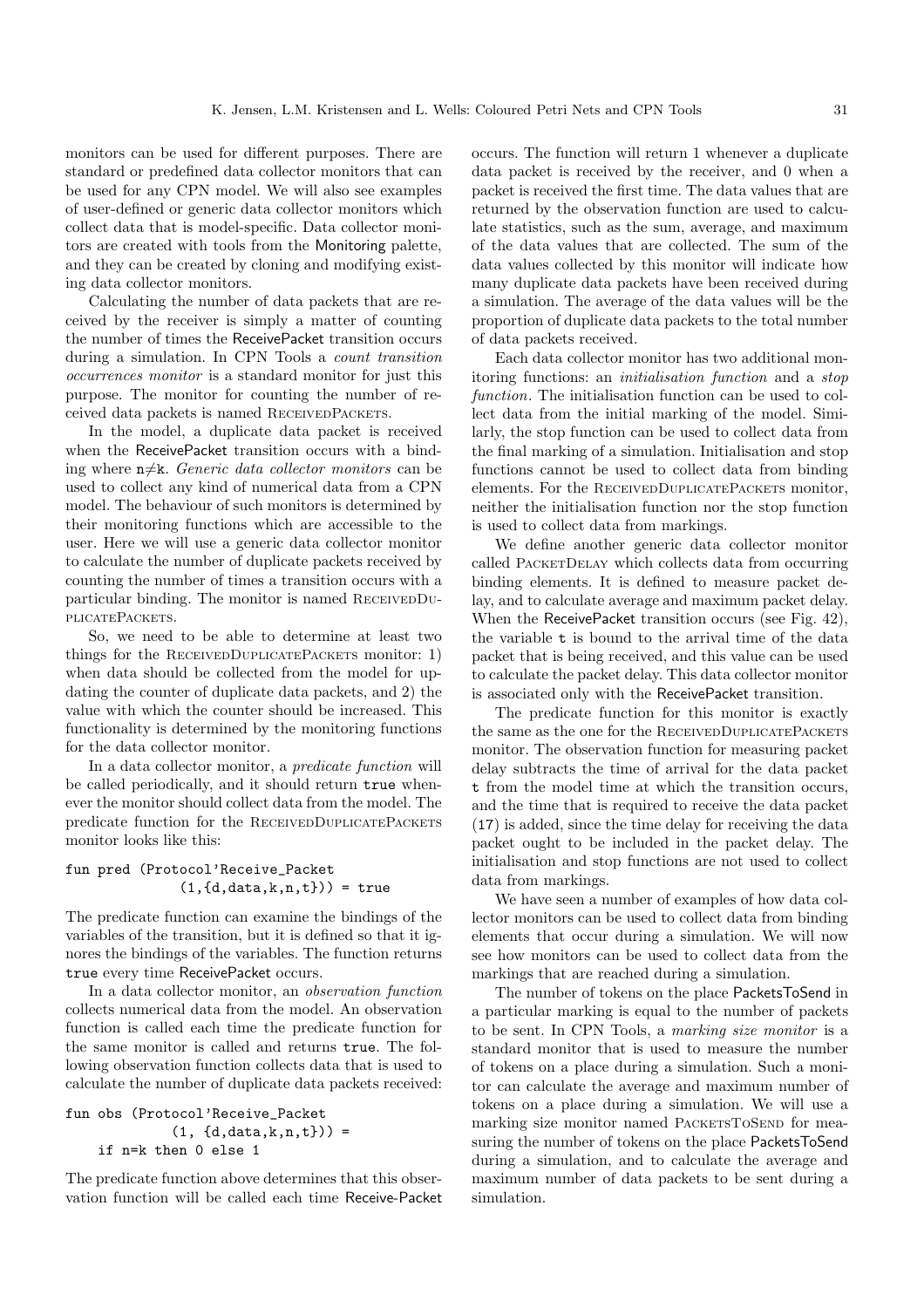One way to measure the number of tokens on a place is to count the number of tokens on the place in the initial marking and after every step in a simulation. If the model is not timed, then this is a good way to collect the data for calculating the average number of tokens on the place, and a marking size monitor for untimed models does, in fact, use this technique.

However, for a timed model, it is often desirable to use timing information when calculating the average number of tokens on a place. Such timing information will be taken into consideration if we calculate the time-average number of packets to send. By time average we mean a weighted average of the possible number of data packets to send  $(0, 1, 2, ...)$  weighted by the proportion of time during the simulation that there were that many data packets to send. When calculating the time average, it is sufficient to measure the number of tokens at the place only when one of the transitions surrounding the place occurs. When the number of tokens is measured, the interval of model time that passes until the number of tokens is measured again is used to weight the first measurement. A marking size monitor for timed models uses this technique.

We define another generic data collector monitor called WaitingForTransmission which calculates the time-average number of data packets and acknowledgements that are waiting to be transmitted. In other words, it measures the sum of the number of tokens on places A and C. Since it calculates the time-average number of tokens on these two places, it is sufficient to measure the number of tokens when one of the transitions connected to either of the places occurs. The monitor is associated with the following nodes: places A and C, and transitions SendPacket, TransmitPacket, ReceivePacket, and TransmitAck. The predicate function will be called only when one of these transitions occurs, and the function will return true whenever it is called. The observation function returns the total number of tokens on the two places:

```
fun obs (bindelem,
         Protocol'A_1_mark : DATAPACKET tms,
         Protocol'C_1_mark : NO tms) =
    (size Protocol'A_1_mark) +
    (size Protocol'C_1_mark)
```
The initialisation and stop functions for the WAITING-ForTransmission monitor are similar to the observation function of the monitor.

Generic data collector monitors are not required to collect data regularly during simulations. For the timed protocol example, we would like to calculate throughput as the number of unique data packets that were received by the receiver per second. This can be calculated at the end of a simulation by dividing the number of unique packets that are received during the simulation by the length of the simulation expressed as seconds of model time. In this model, one second is equal to 1,000,000 units of model time. The stop function for generic data collector monitor named THROUGHPUT is used to calculate throughput. It is also necessary to define predicate, observation, and initialisation functions for the THROUGHPUT monitor, even though these functions will not be used to collect data.

## 6.3 Statistics

Since most simulation models contain random behaviour, the simulation output data are also random, and care must be taken when interpreting and analysing the output data. Performance measures are estimated by calculating statistics for the data that is collected by data collector monitors during a simulation. Below we give a very brief description of some of the statistical concepts used when conducting performance analysis using CPN Tools. For a more detailed introduction to statistics please see a textbook on statistics or simulation, such as [27] or [3].

Statistics that are calculated relative to a collection of discrete data values are known as discrete-parameter statistics [21]. For example, the average packet delay is defined relative to the collection of discrete observations  $D_i$  where  $D_i$  is the packet delay for the *i*<sup>th</sup> data packet received during a simulation.

As discussed in the previous section, the time-average number of data packets waiting to be sent is equal to the time-average number of tokens on place PacketsToSend. This is a different kind of "average" than the average packet delay, because time-average is taken over (continuous) time, rather than over data packets (which are discrete). Time-average is an example of a *continuous*time statistic. Intuitively, continuous-time statistics are those that result from taking the (time) average, minimum, or maximum of a plot of something during the simulation, where the x-axis is continuous time [21].

A data collector monitor can calculate either the (regular) average or the time-average. A monitor that calculates the (regular) average is said to calculate discrete-parameter statistics. A monitor that calculates time-average is said to calculate continuous-time statistics. Both kinds of monitors can calculate a number of different statistics, including: count (number of observations), minimum, maximum, sum, and average. Each data collector monitor has predefined functions that can be used to access the statistics that are calculated for the monitor, such as count, sum, avrg, and max.

It is important to remember that running different simulations will result in different estimates of performance measures. Confidence intervals are often used to evaluate the accuracy of performance measure estimates. Accurate confidence intervals can only be calculated for data values that are independent and identically distributed (IID). Intuitively, data values are IID if they are not related to each other, and if they have the same probability distribution. CPN Tools can calculate 90%,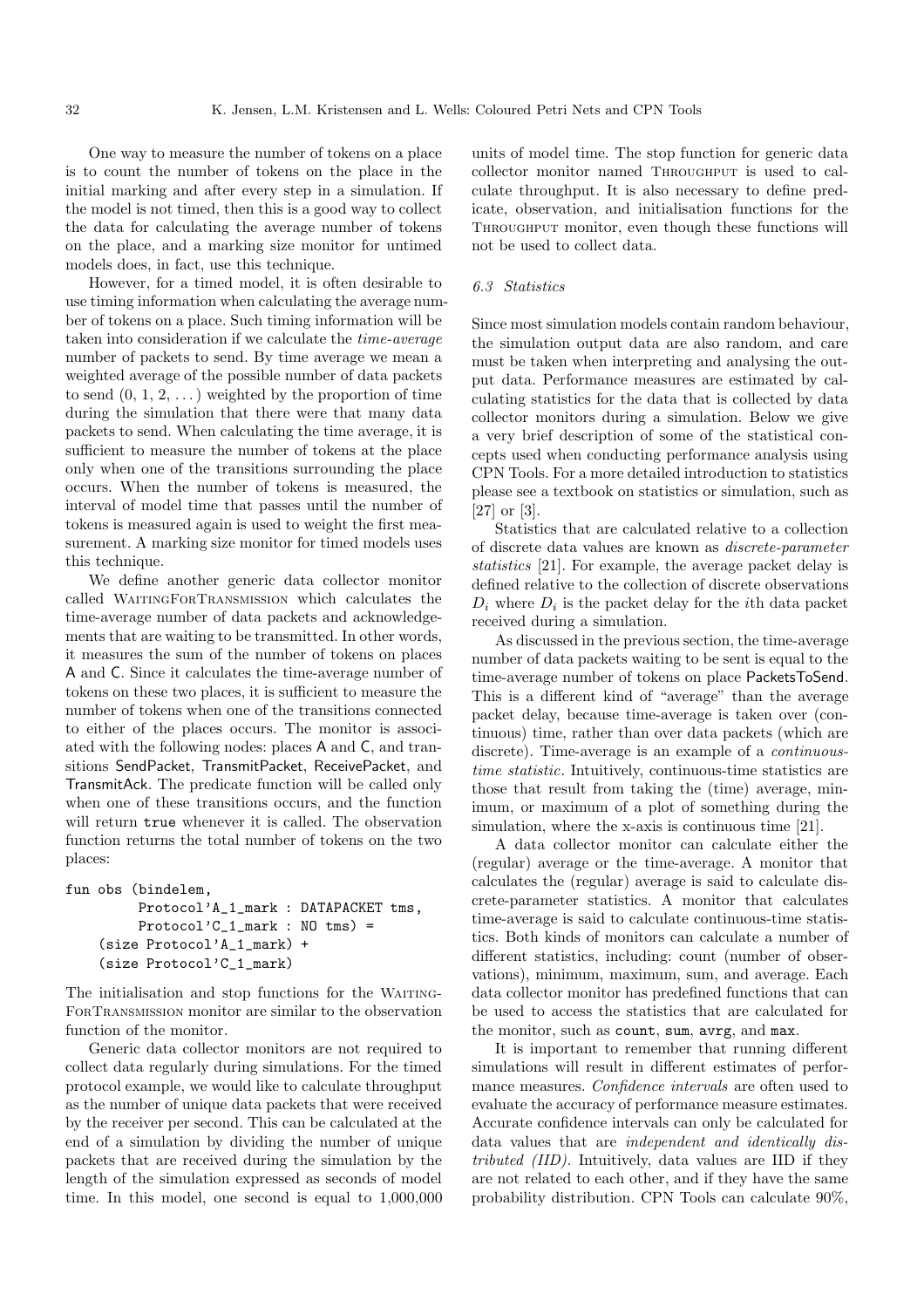

Fig. 43. 95% confidence intervals for average packet delay.

95%, and 99% confidence intervals. Figure 43 shows an example of how the 95% confidence interval for average packet delay generally decreases as more IID estimates are collected from increasing numbers of simulations.

Since all of the data collected by a single data collector monitor is not likely to be IID, it is necessary to find other methods for collecting IID estimates of performance measures. One widely used method is to collect IID estimates from independent, simulation replications, which start in the same initial state and stop when the same stop criterion is fulfilled. For example, simulation replications of the timed protocol example could all stop after 1,000 data packets have been received, or after one hour of model time has passed.

The batch-means method is another commonly used technique for obtaining IID estimates of performance measures. In this method, IID estimates of performance measures are derived from data values from a single, long simulation. The idea behind this method is to group individual observations into a number of batches, to calculate the averages of the observations within each batch, and then to use the averages from each of the batches as IID estimates of a performance measure.

As we will see in Sect. 6.5, determining whether IID estimates should be obtained from simulation replications or via the batch-means method will depend on the kinds of simulation experiments that are to be done.

## 6.4 Performance Output

Several different kinds of output can be generated for data collector monitors. In this section, we will see some examples of performance-related output, including log files, statistical reports, and scripts for plotting data values.

All of the data that is collected by a data collector can be saved in a data collector log file. The log file also contains information about the steps and model times at

|   | data counter step time |   |     |
|---|------------------------|---|-----|
| 0 | 1                      | 0 | Ω   |
| 1 | 2                      | 1 | Ω   |
| 1 | 3                      | 2 | 0   |
| 0 | 4                      | 7 | 169 |
| 1 | 5                      | 8 | 220 |
|   | ิค                     | a | 220 |
|   |                        |   |     |

Fig. 44. Data collector log file for PACKETSTOSEND monitor.



Fig. 45. Plotting data for PACKETSTOSEND monitor.

which the data was collected. An option for a data collector monitor determines whether a log file should be generated for the monitor. Figure 44 shows an example of a log file for the PACKETSTOSEND monitor. The last line of Fig. 44 shows that there was 1 token on place PacketsToSend after the 9th simulation step which occurred at model time 220, and this was the 6th time that the number of tokens on the place was measured. The monitor measures the number of tokens on the place whenever one of the surrounding transitions occurs. Since the number of tokens on the place does not change when the SendPacket transition occurs, successive data values that are collected by the monitor may be the same, as can be seen in the first column of Fig. 44. The last two columns show that more than one data value may be collected after different simulation steps that occur at the same model time.

Data collector log files can be post-processed after a simulation has completed. For example, they can be imported into a spreadsheet or plotted. CPN Tools generates scripts for plotting data collector log files with the gnuplot program [14]. Figure 45 shows an example of how a log file for the PacketsToSend monitor can be plotted with gnuplot.

The statistics that are calculated for data collector monitors are saved in different kinds of reports. A simulation performance report contains statistics that are calculated for the data that is collected by data collectors during one simulation. Figure 46 shows statistics from a simulation performance report. The simulation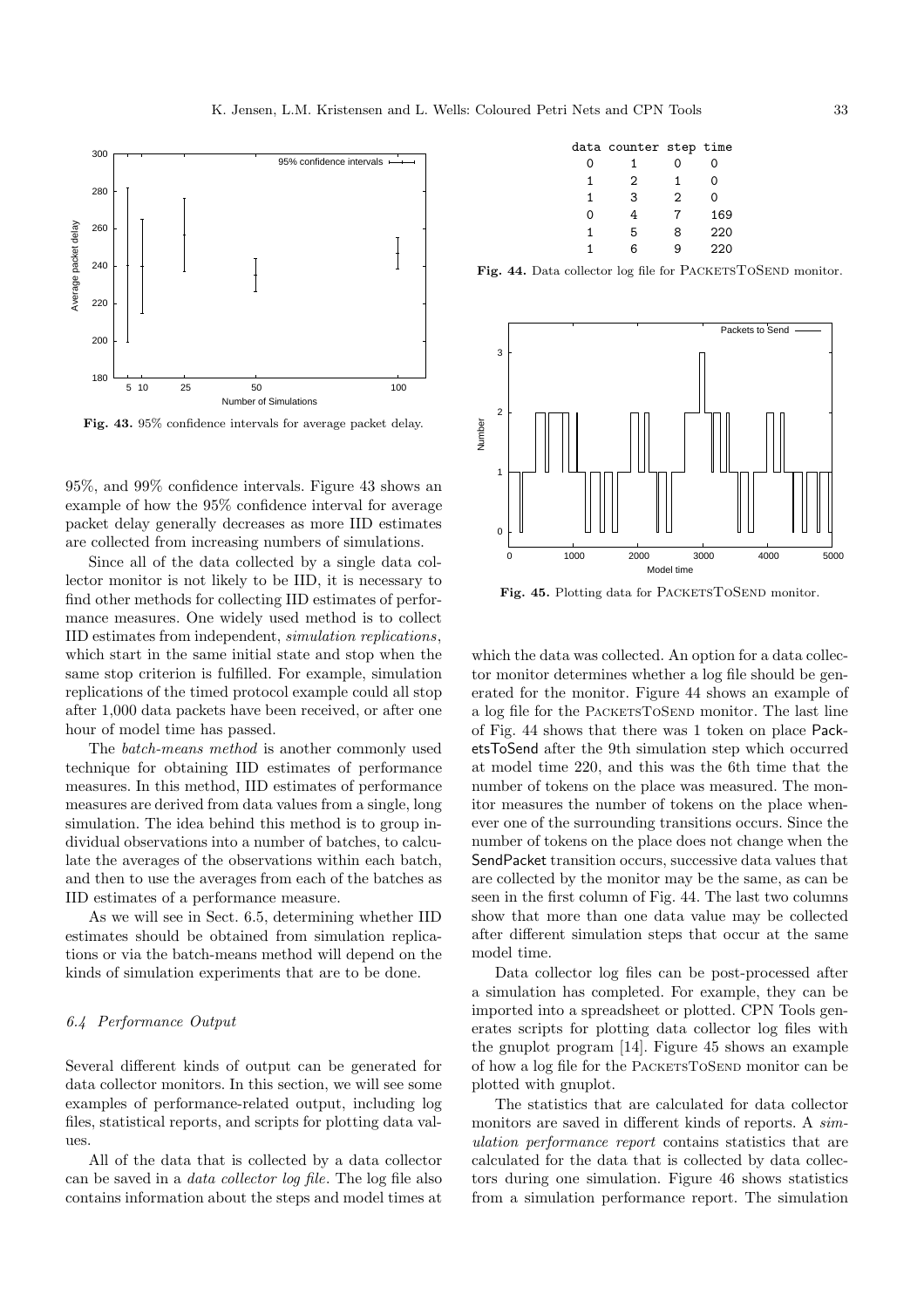|                               | Continuous-time statistics |                  |         |          |     |         |            |  |
|-------------------------------|----------------------------|------------------|---------|----------|-----|---------|------------|--|
|                               | Name                       | $_{\rm Count}$   | Avrg    | Min      | Max |         | First Time |  |
|                               | PacketsToSend              | 2911             | 1.57    | $\theta$ |     |         | 0          |  |
|                               | WaitingForTransmission     | 4223             | 0.14    | 0        |     |         |            |  |
|                               |                            |                  |         |          |     |         |            |  |
| Discrete-parameter statistics |                            |                  |         |          |     |         |            |  |
|                               | Name                       | $\mathrm{Count}$ | Sum     | Avrg     |     | Min     | Max        |  |
|                               | PacketDelay                | 1000             | 273264  | 273.26   |     | 51      | 1275       |  |
|                               | ReceivedDuplicatePackets   | 1000             | 102     | 0.10     |     | 0       |            |  |
|                               | <b>ReceivedPackets</b>     | 1000             | 1000    | 1.00     |     |         |            |  |
|                               | Throughput                 |                  | 4756.99 | 4756.99  |     | 4756.99 | 4756.99    |  |

Fig. 46. Statistics from a simulation performance report.

stopped after 1,000 data packets had been received by the receiver. In addition to statistics, the report contains information (not shown in Fig. 46) indicating that the simulation stopped at model time 188,775 after the execution of 6,916 simulation steps.

The upper part of Fig. 46 shows the continuous-time statistics from the simulation performance report. There are five columns with different kinds of statistics. The user can determine which statistics should be included in a simulation performance report. The statistics for the PacketsToSend monitor show that the time-average number of data packets to send was 1.57, and that the maximum number of data packets to send was 7. The count statistic for the monitor shows that it collected 2,911 data values, i.e., it measured the number of tokens on place PacketsToSend 2,911 times. The first time the monitor measured the number of tokens was at model time 0. The time average for the WAITINGFORTRANSMISsion monitor shows the time-average number of packets waiting to be transmitted, i.e., the time-average number of tokens on places A and C, was 0.14.

The lower part of Fig. 46 shows the discrete-parameter statistics from the simulation performance report. The count statistic for the PacketDelay monitor shows that the monitor measured the packet delay for 1,000 data packets. The average packet delay is 273.26 units of time, with a minimum and maximum packet delay of 51 and 1,275, respectively. Note that not all statistics in a simulation report will be useful, for example the average, minimum, and maximum values for the RECEIVEDPACK-ETS monitor are not interesting, and the sum and count statistics show the same value, namely the number of packets that were received during the simulation. The statistics for the RECEIVEDDUPLICATEPACKETS monitor indicate that 102 out of 1,000 received packets were duplicates. Finally, the throughput for the simulation was 4756.99 (unique) data packets per 1,000,000 time units, i.e., per second. Recall that the throughput is calculated by a monitor stop function at the end of a simulation, and this explains why the count statistic for the monitor is 1, and why the sum, average, minimum and maximum values for the monitor are the same.

|        | data counter |        | data counter |
|--------|--------------|--------|--------------|
| 255.41 |              | 311.17 |              |
| 203.79 | 2            | 206.15 |              |
| 213.70 | 3            | 254.84 | 8            |
| 212.62 |              | 271.66 |              |
| 255.54 | h            | 215.25 | 10           |

Fig. 47. Log file with IID estimates of average packet delay.

The statistics in a simulation performance report are unreliable, because they are just one estimate of various different performance measures. Different statistics would be obtained if another simulation were run. A reliable estimate of a performance measure can be obtained by calculating a confidence interval for the average of a set of IID estimates for the performance measures. For example, IID estimates of the average packet delay can be obtained by running a number of independent simulation replications in CPN Tools. Such IID estimates can also be saved in log files. Figure 47 shows IID estimates from ten simulation replications for average packet delay for 1,000 packets. This data can then be used to calculate a confidence interval for a reliable estimate of average packet delay for the timed protocol example.

Another performance report contains reliable estimates of performance measures based on IID data values. Figure 48 shows an excerpt of such a performance report. The statistics shown in the figure are calculated for IID estimates of performance measures that were collected from ten simulation replications. A value in the 95% Half Width column is equal to half of the length of the 95% confidence interval for the average in the same row. For example, the data from Fig. 47 were used to calculate the statistics in the avrg iid row under the PacketDelay heading, and the 95% confidence interval for the average packet delay based on the data from the ten simulations is  $240.01 \pm 25.32$ . A value in the *Min* (Max) column is the minimum (maximum) of the IID estimates that were collected for the performance measure in the first column of the same row. For example, the minimum average packet delay from the ten replications is 203.79, while the maximum average packet delay is 311.17. Some, but rarely all, of the statistics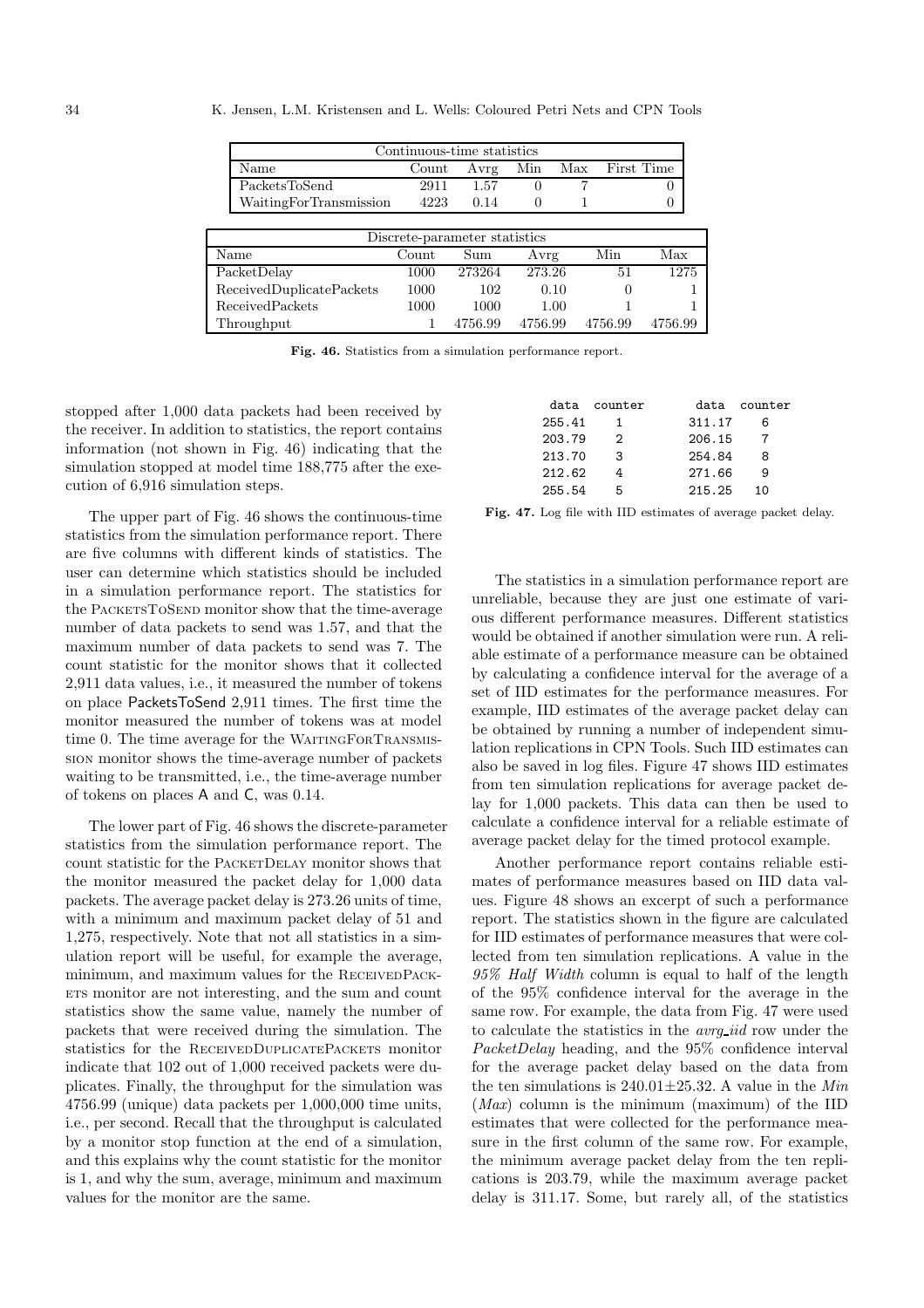| Name                | Avrg      | 95%        | Min    | Max    |  |  |  |
|---------------------|-----------|------------|--------|--------|--|--|--|
|                     |           | Half Width |        |        |  |  |  |
| PacketDelay         |           |            |        |        |  |  |  |
| count iid           | 1000.00   | 0.00       | 1000   | 1000   |  |  |  |
| max_iid             | 1243.90   | 188.94     | 866    | 1750   |  |  |  |
| min iid             | 51.00     | 0.00       | 51     | 51     |  |  |  |
| sum iid             | 240012.90 | 25320.65   | 203789 | 311167 |  |  |  |
| avrg <sub>iid</sub> | 240.01    | 25.32      | 203.79 | 311.17 |  |  |  |
| PacketsToSend       |           |            |        |        |  |  |  |
| count iid           | 2898.40   | 10.91      | 2879   | 2936   |  |  |  |
| max_iid             | 6.70      | 0.96       | 5      | 9      |  |  |  |
| min iid             | 0.00      | 0.00       | 0      | 0      |  |  |  |
| avrg iid            | 1.43      | 0.12       | 1.25   | 1.76   |  |  |  |

Fig. 48. Reliable statistics based on data from ten replications.

shown in this performance report will represent useful performance measures for the model.

## 6.5 Conducting Simulation Experiments

Performance analysis studies are conducted for different reasons, e.g., to evaluate existing or planned systems, to compare alternative configurations, or to find an optimal configuration of a system. Experimental design [27] is concerned with determining which scenarios are going to be simulated and how each of the scenarios will be simulated in a simulation study. When deciding how many simulations to run and how long to run each simulation for a scenario, it is necessary to consider what kind of system is being modelled and what the purpose of the simulation study is. There are two kinds of systems, terminating systems and non-terminating systems, which will be described below. As we shall see, different statistical techniques are used to analyse these different kinds of systems.

Terminating systems are characterised by having a fixed starting condition and a naturally occurring event that marks the end of the system. An example of a terminating system is a business day at a bank that starts at 10 a.m. and ends at 4 p.m. The purpose of simulating terminating systems is to understand their behaviour during a certain period of time, and this is also referred to as studying the transient behaviour of the system.

Terminating simulations are used to simulate terminating systems. The length of a terminating simulation is determined either by the system itself, if the system is a terminating system, or by the objective of a simulation study. The length of a terminating simulation can be determined by a fixed amount of time, e.g., 6 hours, or it can be determined by some condition, e.g., the departure of the tenth customer. Simulation replications are generally used to collect IID estimates of performance measures for terminating simulations.

In a non-terminating system, the duration of the system is not finite. The Internet exemplifies a nonterminating system. Non-terminating simulations are used to simulate non-terminating systems. In a nonterminating simulation, there is no event to signal the end of a simulation, and such simulations are typically used to investigate the long-term behaviour of a system. Non-terminating simulations must, of course, stop at some point, and it is a non-trivial problem to determine the proper duration of a non-terminating simulation.

If the behaviour of a non-terminating system becomes fairly stable at some point, then there are simple techniques for analysing the steady-state behaviour of the system using non-terminating simulations. Determining when, or if, a model reaches a steady state is also a complicated issue. IID estimates of performance measures for steady-state simulations are often obtained by applying the batch-means method during a long simulation.

It is often useful to be able to define a warmup period in which data should not be collected at the beginning of a simulation. When analysing steady-state behaviour using non-terminating simulations, the warmup period is used to ignore the behaviour of the model during the time it takes the model to reach a steady state. It can also be useful to define a warmup period for terminating simulations.

## 6.6 Model Parameters and Comparing Configurations

Simulation-based performance analysis is often used to compare different scenarios or configurations of a system. The performance of a system is often dependent on several parameters. For example, the performance of the timed protocol example is influenced by parameters that determine the probability that packets will be transmitted successfully, the minimum and maximum times between arrivals of data packets, and even the distribution of the interarrival times of data packets. Changing these parameters will most likely affect the performance measures of the model. In the original version of the model, these parameters were hardcoded into functions, such as the ok function:

#### fun  $ok() = uniform(0.0, 1.0) \le 0.9;$

The probability that a packet will be transmitted successfully is 90%, as determined by the 0.9 in the ok function. This parameter can be changed by modifying the declaration of the ok function. In CPN Tools, these changes require the syntax of the declaration and the parts of the model that depend on the declaration to be rechecked. Making such changes can therefore be time consuming, especially if many parts of a large model must be rechecked. If parameters are defined in this way, then it is not possible to automatically simulate a number of configurations without manual interaction by a user.

These problems can be avoided if parameters are declared as reference variables. It is possible to change the value of a parameter declared as a reference variable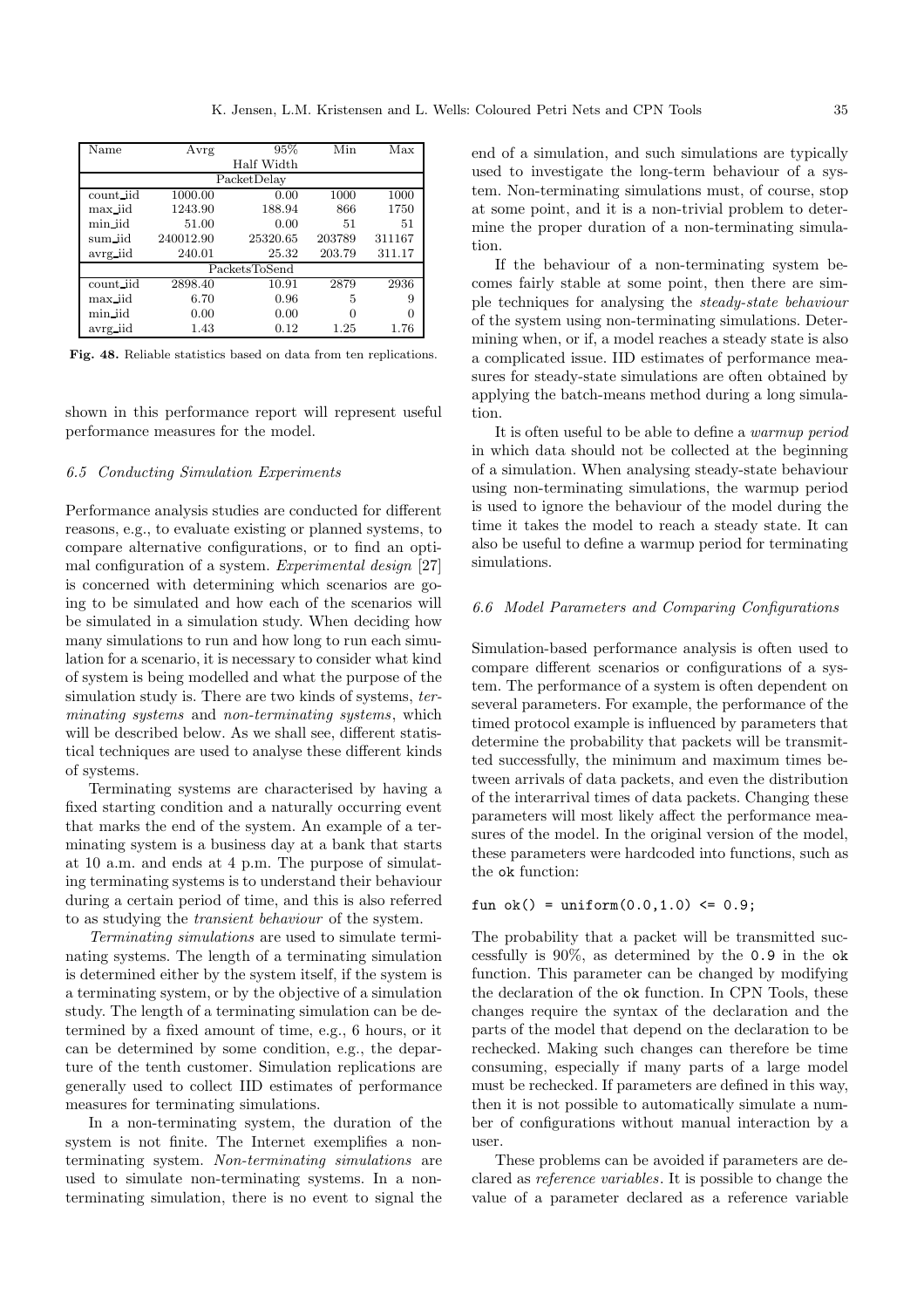

Fig. 49. Using the Evaluate ML tool to change a parameter value.

without having to recheck the syntax of any part of a model. Here is the declaration of a reference variable that determines the probability that a packet is transmitted successfully, and the ok function that uses the reference variable:

```
globref successrate = 0.9;
fun ok() = uniform(0.0, 1.0) \leq !successrate;
```
The keyword globref indicates that a global reference variable is being declared, i.e., the reference variable can be accessed from any part of the CP-net. The name of the reference variable is successrate, and the initial contents of the reference variable is 0.9. The ! operator is used to access the contents of a reference variable. Figure 49 shows how the value of successrate could be changed to 0.75 by picking up the Evaluate ML tool from the simulation tool palette (shown in Fig. 28) and applying the tool to an auxiliary text. The value of a parameter could also be changed in a function. If model parameters are declared as reference variables, then it is very easy to change the values of the parameters and to automatically simulate different model configurations.

If the scenarios of a simulation study are not predetermined, then the purpose of the study may be to locate the parameters that have the most impact on a particular performance measure or to locate important parameters in the system. Sensitivity analysis [22] investigates how large changes in parameters affect performance measures. Gradient estimation [27] examines how small changes in numerical parameters affect the performance of the system. Optimisation [2] is often just a sophisticated form of comparing alternative configurations, in that it is a systematic method for trying different combinations of parameters in the hope of finding the combination that gives the best results.

## 7 Visualisation

Even though the CPN modelling language supports abstraction and a module concept, there can, in many cases, be an overwhelming amount of detail in the constructed CPN model. Furthermore, observing every single step in a simulation is often too detailed for investigating the behaviour of a model, especially for large CPN models. This level of detail can be a limitation, in particular when presenting and discussing a CPN model with colleagues unfamiliar with the CPN modelling language. The idea of animation graphics and visualisation is to add high-level graphics to CPN models. This means that



Fig. 50. Example of a message sequence chart.

feedback from simulations can be obtained at a more adequate level of detail using application domain concepts, and in such a way that the underlying formal CPN model is fully transparent to the observer.

CPN Tools can interact with the BRITNeY Suite animation tool [40] that supports the creation of domainspecific graphics on top of CPN models. The animation tool supports a wide range of diagram types via an animation plug-in architecture. Below we give two examples of how the animation tool can be used to create domain-specific graphics. One example is the use of message sequence charts (MSCs) to illustrate the exchange of messages in the simple protocol. The second example illustrates how it is possible to provide input and control a simulation of a CPN model by interacting with system-specific graphics. We use the CPN model previously shown in Fig. 1 as a basis for both examples.

#### 7.1 Message Sequence Charts

Figure 50 shows an example of an MSC created during a simulation of the CPN model of the simple protocol. The MSC has four columns. The leftmost column represents the sender and the rightmost column represents the receiver. The two middle columns represent the sender and receiver side of the network. The MSC captures a scenario where the first data packet sent by the sender is lost which then causes a retransmission of the data packet to occur. The retransmitted data packet is then successfully transmitted to the receiver and the corresponding acknowledgement is successfully received by the sender.

The graphical feedback from the execution of the CPN model is achieved by attaching code segments to the transitions in the CPN model. A code segment consists of a piece of sequential CPN ML code that is executed whenever the corresponding transition occurs in the simulation of the CPN model. As an example, the transition SendPacket has the following code segment attached: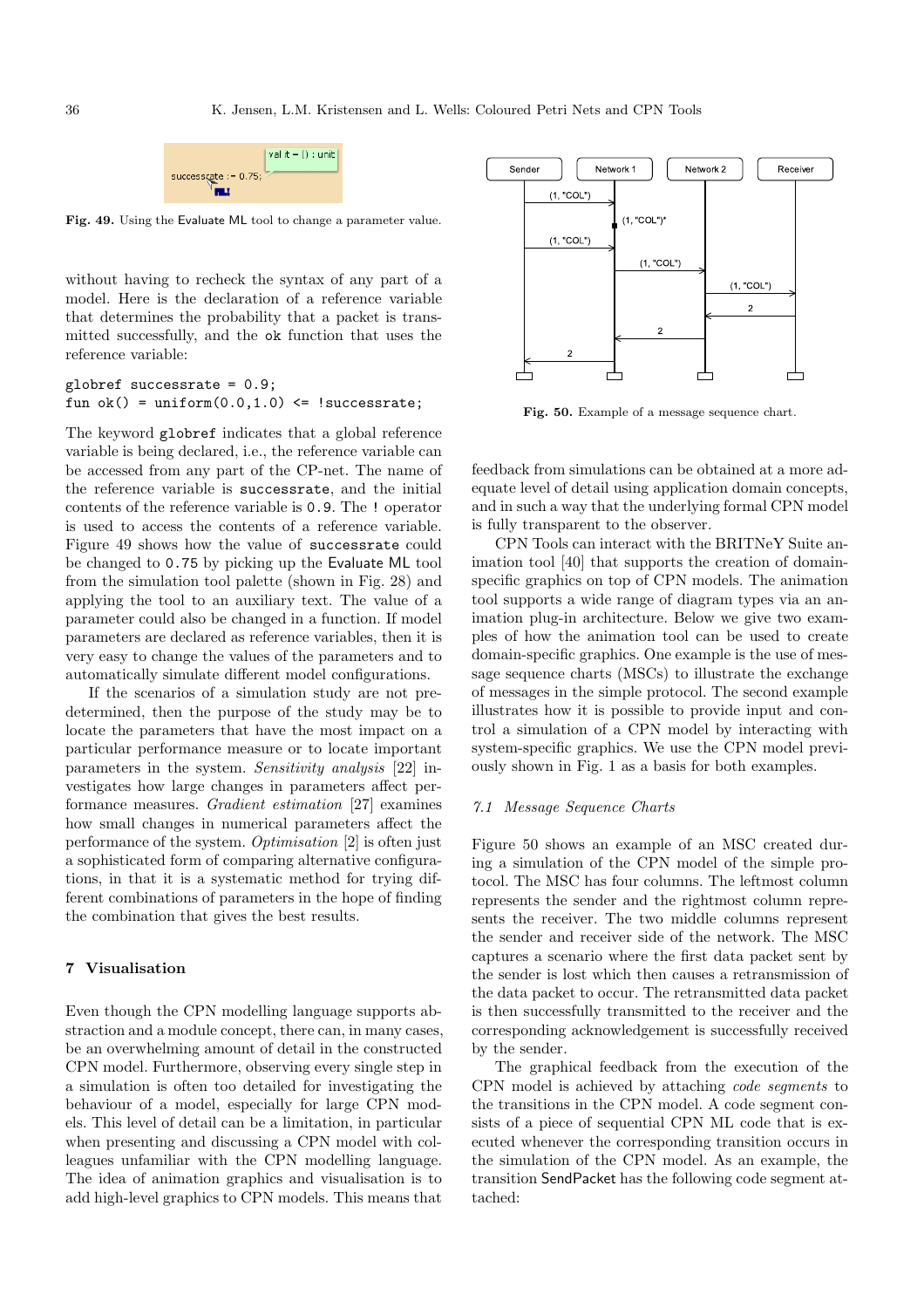input (n,d); output (); action msc.addEvent ("Sender","Network 1",NOxDATA.mkstr(n,d))

The code segment is provided with the value bound to the variables n and d via the input part of the code segment. The code segment then uses the function msc.addEvent provided by the animation tool to create an event from the Sender column to the Network1 column labelled with the value bound to n and d. The function NOxDATA.mkstr converts the pair (n,d) into a corresponding string used to label the arc of the MSC. The output part of the code segment is not used in this code segment, but its use will be illustrated in the next subsection. The other transitions of the CPN model have similar code segments. Each code segment essentially consists of invoking the appropriate primitive in the animation tool. An alternative to using code segments is to use a user-defined monitor to invoke the appropriate primitive depending on which transition occurs. For further details regarding user-defined monitors we refer to [10].

## 7.2 Interaction Graphics

Figure 51 shows an example of a system-specific animation graphic created using an animation plug-in based on the SceneBeans framework [35]. The graphic illustrates the system modelled by the CPN model of the simple protocol. The computer to the left represents the sender, the computer to the right represents the receiver. The cloud in the middle represents the network. When a simulation is started, a modal dialog pops up that allows the observer to enter the text string to be transmitted from the sender to the receiver. In this case it was the text string "Coloured Petri Nets" that was entered. The modal dialog is created by adding a transition Init connected to the PacketsToSend as shown in Fig. 52. The Init transition is the only enabled transition in the initial marking, and when it occurs it removes the token with colour () from place Init, executes the attached code segment, and creates data packets on the place Packets-ToSend according to the string entered by the user in the modal dialog. The function setupVisualisation (not shown) in the code segment of the Init transition invokes the primitive in the animation tool for creating a modal dialog box and returns the string entered. The string entered will be bound to the variable data used in the output part of the code segment. The string bound to data is then used as the argument for the function CreatePackets which splits the string into corresponding data packets.

The text on top of the sender computer shows the text string to be transmitted and is hence a representation of the marking of place PacketsToSend. Similarly,



Fig. 51. Example of system-specific animation graphics.



Fig. 52. Transition Init and surroundings.

the text on top of the receiver computer shows the text string received by the receiver and is hence a representation of the marking of place DataReceived. The two counters on top of the sender and the receiver are representations of the values of the tokens on places NextSend and NextRec, respectively. The four numbers at the edges of the network cloud represent the number of tokens on the network places A, B, C, and D. In the topmost part of the network a data packet (1,"Col") is shown which is currently in transit on the network. The two square boxes in the middle below the data packet (and coloured green and red) let the user decide whether the packet is to be lost (if the user clicks on the red square) or successfully transmitted (if the user clicks on the green square). This illustrates how it is possible to provide input to an ongoing simulation via the animation graphics. The interaction graphics shown in Fig. 51 is created in a similar way as the MSCs above by attaching code segments invoking the animation primitives to the transitions of the CPN model. The only difference is that the code segments now invoke primitives from a different animation plug-in. Furthermore, the interaction graphics has an XML scene file that describes the different elements in the animation, i.e., the computers, the network cloud, the labels, and the buttons. Further details on the animation tool can be found in [7,40].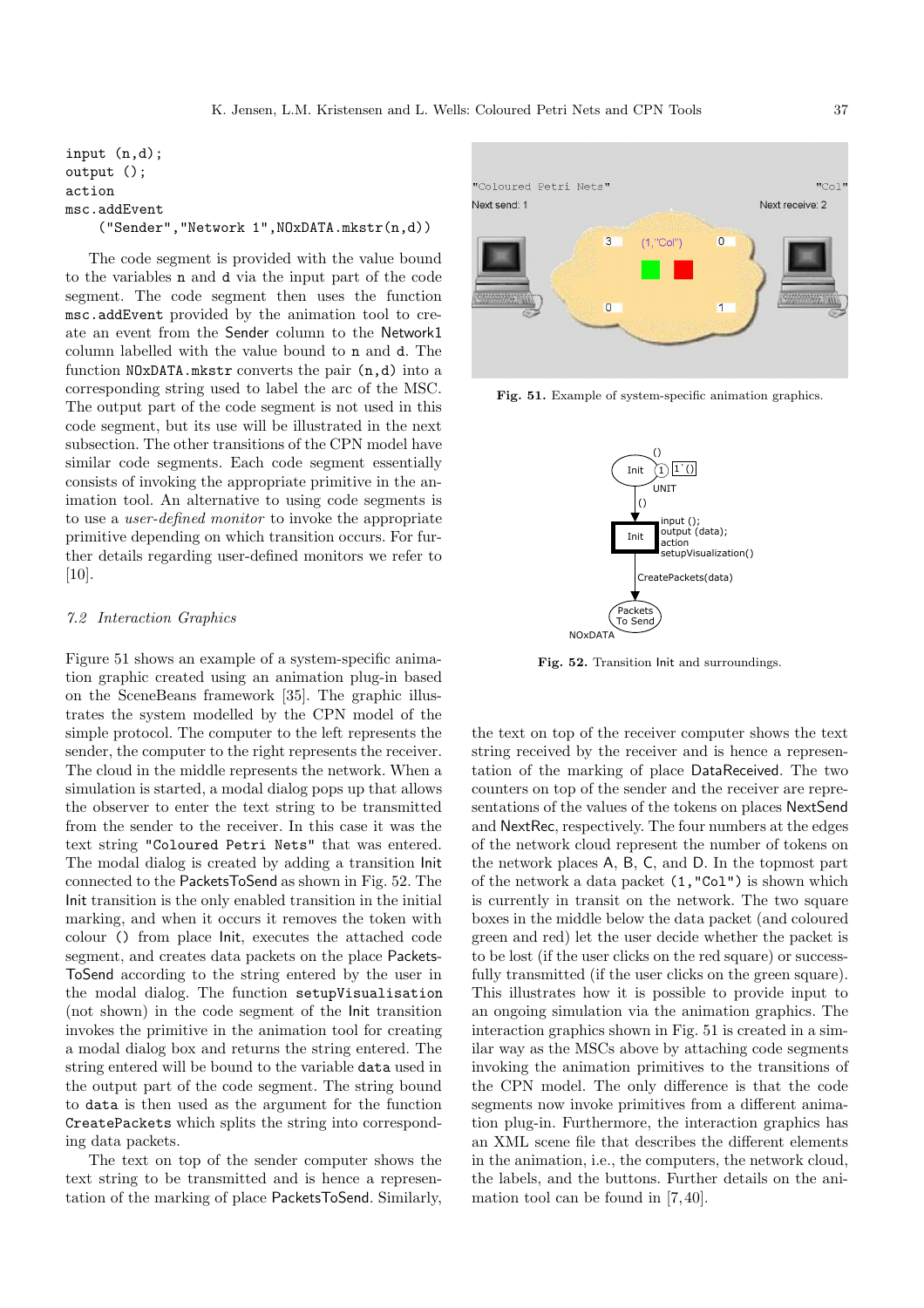# 8 Conclusion

To cope with the complexity of modern concurrent systems, it is crucial to provide methods that enable debugging and testing of central parts of the system designs prior to implementation and deployment. One way to approach the challenge of developing concurrent systems is to build an executable model of the system. Constructing a model and simulating it usually lead to significant new insights into the design and operation of the system considered and often results in a simpler and more streamlined design. Furthermore, constructing an executable model usually leads to a more complete specification of the design and makes it possible to make a systematic investigation of scenarios which can significantly decrease the number of design errors. The construction of a model of the system design typically means that more effort is spent in early phases of system development, i.e., requirements engineering, design, and specification. This additional investment is, in most cases, justified by the additional insight into the properties of the system that can be gained prior to implementation. Furthermore, many design problems and errors can be discovered and resolved in the requirements and design phase rather than in the implementation, test, and deployment phases. Finally, models are, in most cases, simpler and more complete than traditional design documents which means that the construction and exploration of the model has resulted in a more solid foundation for doing the implementation. This may in turn shorten the implementation and test phases significantly and decrease the number of flaws in the final system.

The development of CP-nets has been driven by the desire to develop an industrial-strength modelling language—at the same time theoretically well-founded and versatile enough to be used in practice for systems of the size and complexity found in typical industrial projects. CP-nets are, however, not a modelling language designed to replace other modelling languages (such as UML). In our view it should be used as a supplement to existing modelling languages and methodologies and can be used together with these or even integrated into them. High-level Petri Nets is an ISO/IEC standard [4] and the CPN modelling language and supporting computer tools conform to this standard. The practical application of CP-nets typically relies on a combination of interactive and automatic simulation, visualisation, state space analysis, and performance analysis. These activities in conjunction result in a validation of the system under consideration in the sense that it has been justified that the system has the desired properties and a high-degree of confidence and understanding of the system has been obtained. CPN models can be used to validate both the functional/logical correctness and the performance of a system. This saves a lot of time, because we do not need to construct two totally independent models of the system. Instead we can use a single model or (more often)

two models that are very closely related to each other. There exist a number of modelling languages that are in widespread use for performance analysis of systems, e.g., queueing theory. However, most of these modelling languages cannot be used for modelling and validation of the logical properties of systems. Some of these are also unable to cope with performance analysis of systems which have irregular behaviour.

The paper has given a brief introduction to the CPN modelling language and the associated analysis methods. The reader interested in a complete treatment of the modelling language and analysis methods are referred to [16,17,19] or the forthcoming book [20]. The web site associated with [20] contains an extensive set of slides, exercises, and projects for using CP-nets and CPN Tools in courses. Further detailed information on the use of CPN Tools can be found via [10] which contains an elaborate set of manuals, tutorials, and other examples of CPN models. The CPN Tools web site also explains how to obtain a licence for CPN Tools. Beyond what was presented in this paper, CPN Tools further includes a collection of libraries for different purposes. One example is Comms/CPN [13] for TCP/IP communication between CPN models and external applications. CPN Tools generally has an architecture that allows the user to extend its functionality, such as experimenting with new state space methods. Hence, in addition to being a tool for modelling and validation it also provides a prototyping environment for researchers interested in experimenting with new analysis algorithms.

We have illustrated the use of CP-nets for modelling and validation of a simple protocol. Readers interested in more elaborate industrial use of CPN models and CPN Tools are referred to [12,19,20,24], the proceedings of the annual CPN workshop [32], and the proceedings of the annual conference on theory and application of Petri Nets [30].

Acknowledgements There are many people who have influenced the development of CP-nets, their analysis methods, and their tool support. Unfortunately we cannot mention them all here, but we are extremely grateful for their numerous contributions. We would like to thank the many developers of CPN Tools. In particular, Søren Christensen and Kjeld Høyer Mortensen who played key roles in the development of CPN Tools and its predecessor Design/CPN, Michel Beudouin-Lafon and Wendy E. Mackay who played a central role in designing the GUI of CPN Tools, and Henry Michael Lassen who has been instrumental in the development of CPN Tools since the start of the project. Users of CPN Tools have provided invaluable feedback that has helped to improve the tool. In particular, feedback from Wil van der Aalst and his group has helped to significantly improve the stability of the tool. Finally, we would also like to thank the reviewers of this paper for (among other things) their detailed and thoughtful comments: Charles Lakos, Guy Gallasch,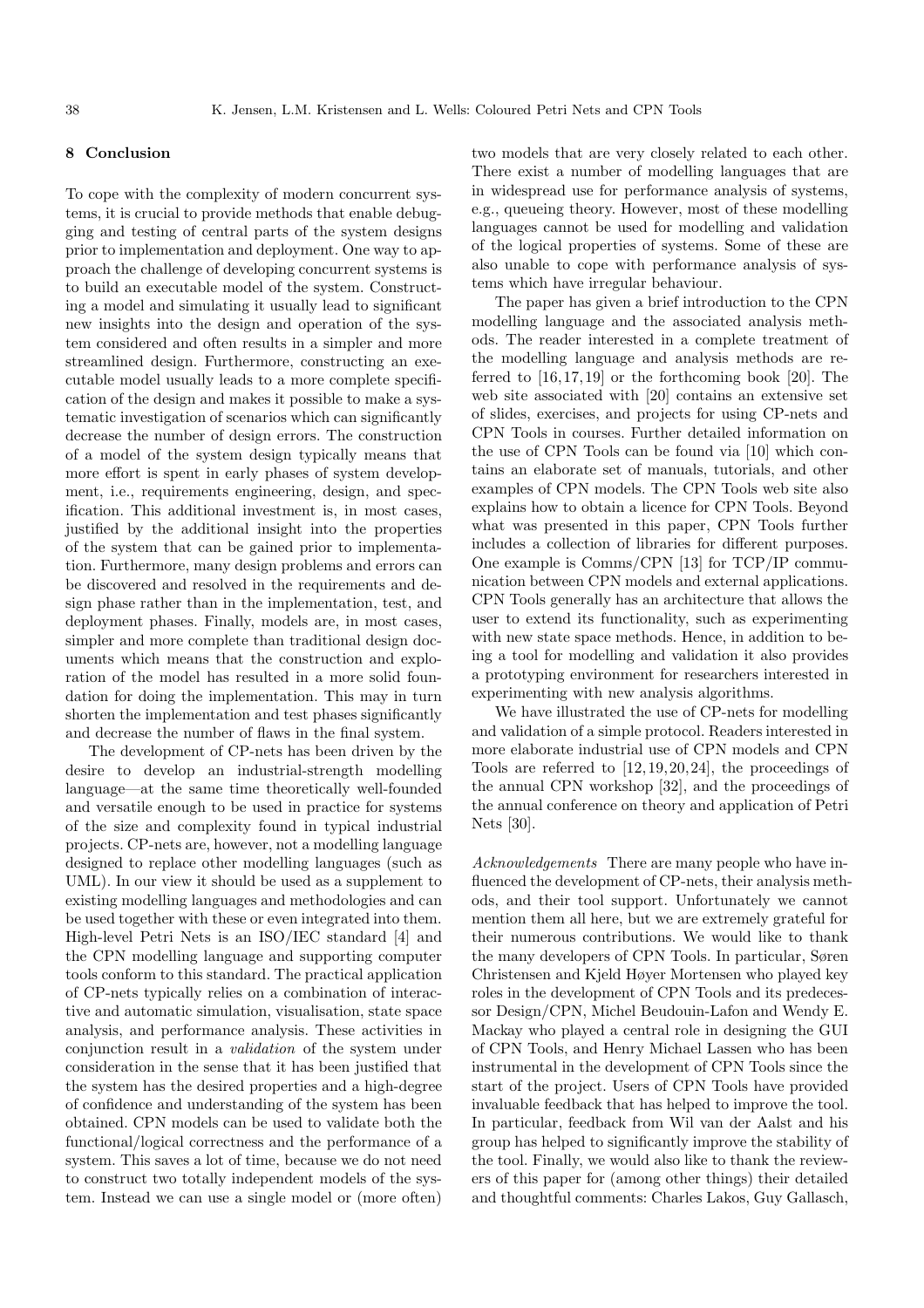Jens Bæk Jørgensen, João Miguel Fernandes, Jonathan Billington, Laure Petrucci, Lin Liu, and Simon Tjell.

#### References

- 1. M. A. Adamski, A. Karatkevich, and M. Wegrzyn, editors. Design of Embedded Control Systems. Springer, 2005.
- 2. S. Andradóttir. Simulation Optimization. In Banks [3], chapter 9.
- 3. J. Banks, editor. Handbook of Simulation. John Wiley & Sons, Inc., 1998.
- 4. J. Billington. ISO/IEC 15909-1:2004 Software and system engineering - High-level Petri nets - Part 1: Concepts, definitions and graphical notation.
- 5. J. Billington, M. Diaz, and G. Rozenberg, editors. Application of Petri Nets to Communication Networks, volume 1605. Springer-Verlag, 1999.
- 6. J. Billington, G. E. Gallasch, and B. Han. A Coloured Petri Net Approach to Protocol Verification. In J. Desel, W. Reisig, and G. Rozenberg, editors, Lectures on Concurrency and Petri Nets - Advances in Petri Nets. Proc. of 4th Advanced Course on Petri Nets, volume 3098 of Lecture Notes in Computer Science, pages 210–290. Springer-Verlag, 2004.
- 7. BRITNeY Suite. wiki.daimi.au.dk/britney/.
- 8. A. Cheng, S. Christensen, and K. H. Mortensen. Model Checking Coloured Petri Nets Exploiting Strongly Connected Components. In Proc. of International Workshop on Discrete Event Systems, pages 169–177, 1996.
- 9. S. Christensen, L. M. Kristensen, and T. Mailund. Condensed State Spaces for Timed Petri Nets. In Proc. of International Conference on Application and Theory of Petri Nets, volume 2075 of Lecture Notes in Computer Science, pages 101–120. Springer-Verlag, 2001.
- 10. CPN Tools. www.daimi.au.dk/CPNTools/.
- 11. A. A. Desrochers and R. Y. Al-Jaar. Applications of Petri Nets in Manufacturing Systems: Modeling, Control, and Performance Analysis. IEEE, 1994.
- 12. Examples of Industrial Use of CP-nets. www.daimi.au.dk/CPnets/intro/example indu.html.
- 13. G. E. Gallasch and L. M. Kristensen. COMMS/CPN: A Communication Infrastructure for External Communication with Design/CPN. In Proc. of Third Workshop and Tutorial on Practical Use of Coloured Petri Nets and the CPN Tools, DAIMI PB-554, pages 75–91. Department of Computer Science, University of Aarhus, Denmark, 2001.
- 14. gnuplot. www.gnuplot.info.
- 15. ITU (CCITT). Recommendation Z.120: MSC. Technical report, International Telecommunication Union, 1992.
- 16. K. Jensen. Coloured Petri Nets. Basic Concepts, Analysis Methods and Practical Use. Volume 1: Basic Concepts. Springer-Verlag, 1992.
- 17. K. Jensen. Coloured Petri Nets. Basic Concepts, Analysis Methods and Practical Use. Volume 2: Analysis Methods. Springer-Verlag, 1994.
- 18. K. Jensen. Condensed State Spaces for Symmetrical Coloured Petri Nets. Formal Methods in System Design, 9, 1996.
- 19. K. Jensen. Coloured Petri Nets. Basic Concepts, Analysis Methods and Practical Use. Volume 3: Practical use. Springer-Verlag, 1997.
- 20. K. Jensen and L. M. Kristensen. Coloured Petri Nets. Modelling and Validation of Concurrent Systems. Springer-Verlag. Textbook, in preparation. Companion web site: www.daimi.au.dk/CPnets/cpnbook.
- 21. W. D. Kelton, R. P. Sadowski, and D. A. Sadowski. Simulation with Arena. McGraw-Hill, 2nd. edition, 2002.
- 22. J. P. C. Kleijnen. Experimental Design for Sensitivity Analysis, Optimization, and Validation of Simulation Models. In Banks [3].
- 23. L. M. Kristensen, S. Christensen, and K. Jensen. The Practitioner's Guide to Coloured Petri Nets. International Journal on Software Tools for Technology Transfer, 2(2):98–132, 1998.
- 24. L. M. Kristensen, J. B. Jørgensen, and K. Jensen. Application of Coloured Petri Nets in System Development. In Lectures on Concurrency and Petri Nets - Advances in Petri Nets. Proc. of 4th Advanced Course on Petri Nets, volume 3098 of Lecture Notes in Computer Science, pages 626–685. Springer-Verlag, 2004.
- 25. L. M. Kristensen and T. Mailund. A Generalised Sweep-Line Method for Safety Properties. In Proc. of Formal Methods Europe, volume 2391 of Lecture Notes in Computer Science, pages 549–567. Springer-Verlag, 2002.
- 26. L. M. Kristensen and A. Valmari. Finding Stubborn Sets of Coloured Petri Nets Without Unfolding. In Proc. of International Conference on Application and Theory of Petri Nets, volume 1420 of Lecture Notes in Computer Science, pages 104–123. Springer-Verlag, 1998.
- 27. A. M. Law and W. D. Kelton. Simulation Modeling & Analysis. McGraw-Hill, 3rd edition, 2000.
- 28. K. H. Mortensen. Efficient Data-Structures and Algorithms for a Coloured Petri Nets Simulator. In Proc. of Third Workshop and Tutorial on Practical Use of Coloured Petri Nets and the CPN Tools, 2001.
- 29. Object Management Group. Unified Modeling Language: Superstructure, version 2.0, formal/05-07-04, 2005.
- 30. Proc. of International Conference on Application and Theory of Petri Nets and Other Models of Concurrency. Springer-Verlag, 1980–.
- 31. Proc. of Workshop on Modelling of Objects, Components, and Agents, 2001–.
- 32. Proc. of Workshop on Practical Use of Coloured Petri Nets and the CPN Tools, 1998–. www.daimi.au.dk/CPnets/.
- 33. W. Reisig. Petri Nets, volume 4 of EATCS Monographs on Theoretical Computer Science. Springer-Verlag, 1985.
- 34. W. Reisig. Elements of Distributed Algorithms: Modeling and Analysis with Petri Nets. Springer-Verlag, 1998.
- 35. SceneBeans.
- www-dse.doc.ic.ac.uk/Software/SceneBeans/.
- 36. Standard ML of New Jersey. www.smlnj.org.
- 37. J. D. Ullman. Elements of ML Programming. Prentice-Hall, 1998.
- 38. A. Valmari. The State Explosion Problem. In Lectures on Petri Nets I: Basic Models, volume 1491 of Lecture Notes in Computer Science, pages 429–528. Springer-Verlag, 1998.
- 39. W. van der Aalst and K. van Hee. Workflow Management: Models, Methods, and Systems. MIT Press, 2002.
- 40. M. Westergaard and K. B. Lassen. The BRITNeY Suite Animation Tool. In Proc. of 27th International Conference on Application and Theory of Petri Nets and Other